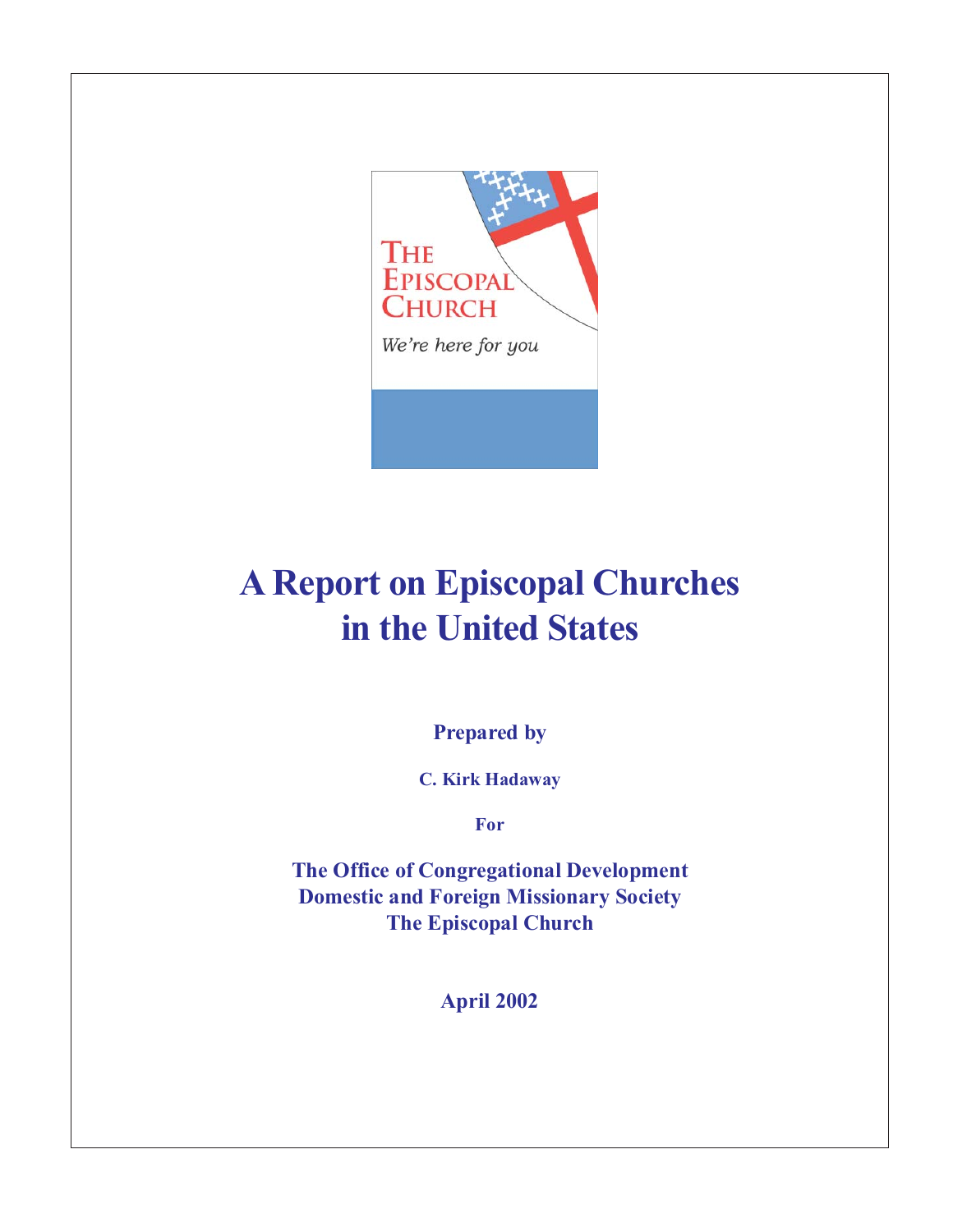# **Contents**

**Section 1: Introduction --------------------------------- 3**

**Definitions** 

**Section 2: Our Place and Presence .................... 6**

Age and Region Location and Size Community Contact

#### **Section 3: Who Attends Our Churches? ........... 15**

Episcopal Distinctives Race, Age and Income

#### **Section 4: The Way We Worship......................... 21**

Sanctuaries and Seating Worship Character Innovation and Change in Worship

#### **Section 5: Looking in the Mirror ......................... 32**

Celebrating Our Heritage The Church as Family Morality, Liberality and Authority

#### **Section 6: The Things We Do............................. 41**

**Practices** Programs **Ministries** Evangelism & Recruitment

**Section 7: Conflict and Growth........................... 54**

**Conflict** Growth and Decline

**Section 8: How We are Led ................................ 67**

Characteristics of Clergy Exercising Leadership Finding Lay Leaders

**Section 9: Finances and Budget......................... 76**

Financial Health How We Spend Our Money

**Conclusions.......................................................... 83**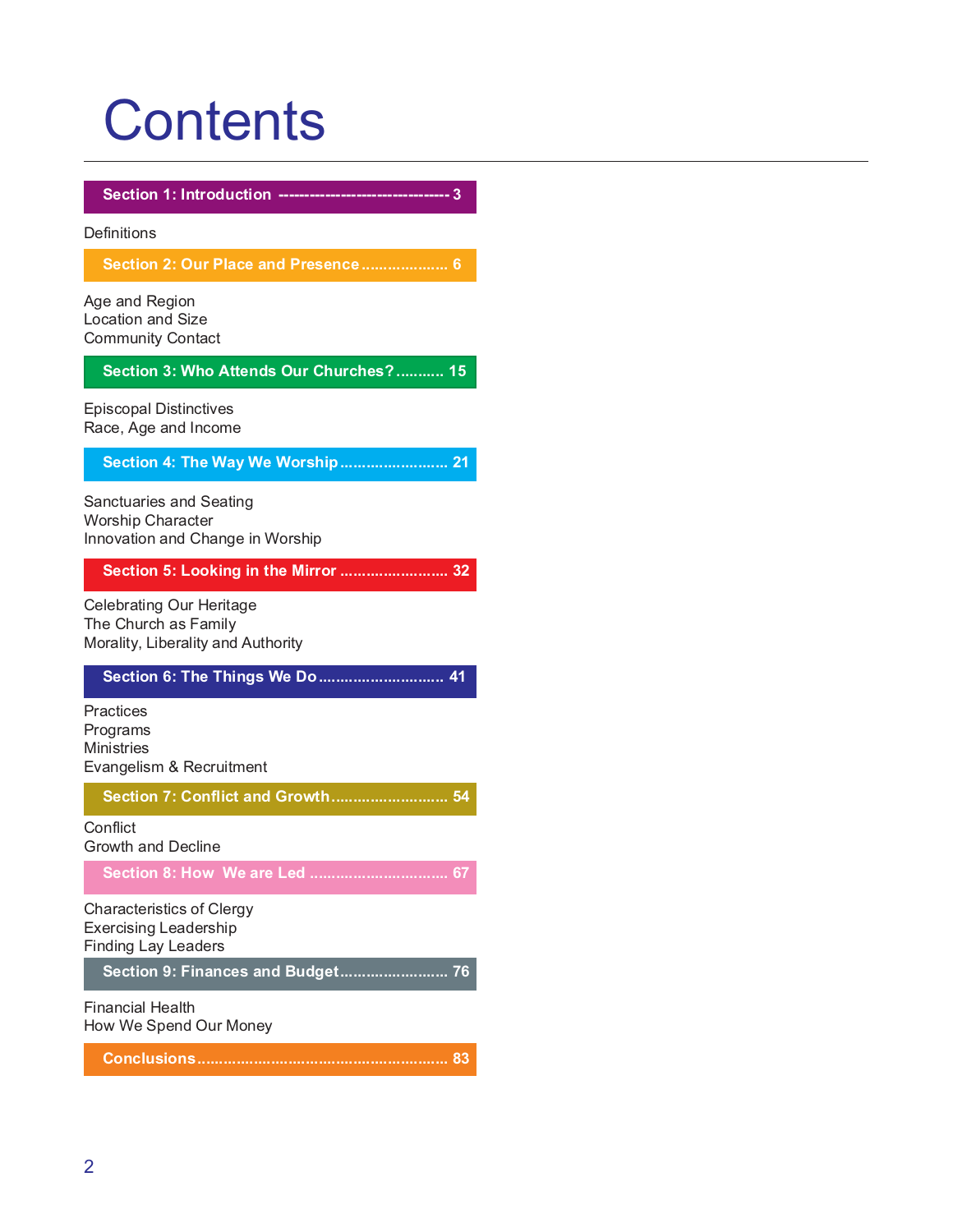## Section 1: Introduction

The Episcopal Church participated in a massive study of religious life in America called Faith Communities Today (FACT)--the largest and most broadly based survey of religious institutions ever conducted in this country. Over 14 thousand congregations (churches, synagogues and mosques) in 41 different faith groups were included, representing over 90 percent of the worshipers in the United States.

This report presents an overview of survey results for the Episcopal Church. It is based on questionnaire responses received from more than seven hundred Episcopal parishes with comparative data supplied by other mainline and conservative Protestant congregations.

The 9-page questionnaire used in this study was mailed in the spring of 2000 to a stratified random sample of Episcopal churches drawn from the 1998 Parochial Report database. A total of 726 responded for an effective response rate of 68%. In most cases the survey form was completed by congregation's rector. Additional information on Episcopal congregations and their settings were provided by Parochial Reports and Census data at the zip code level.

The survey results tell us a great deal about Episcopal churches in the United States. They provide a profile of Episcopal congregations and also speak to sources of vitality and growth.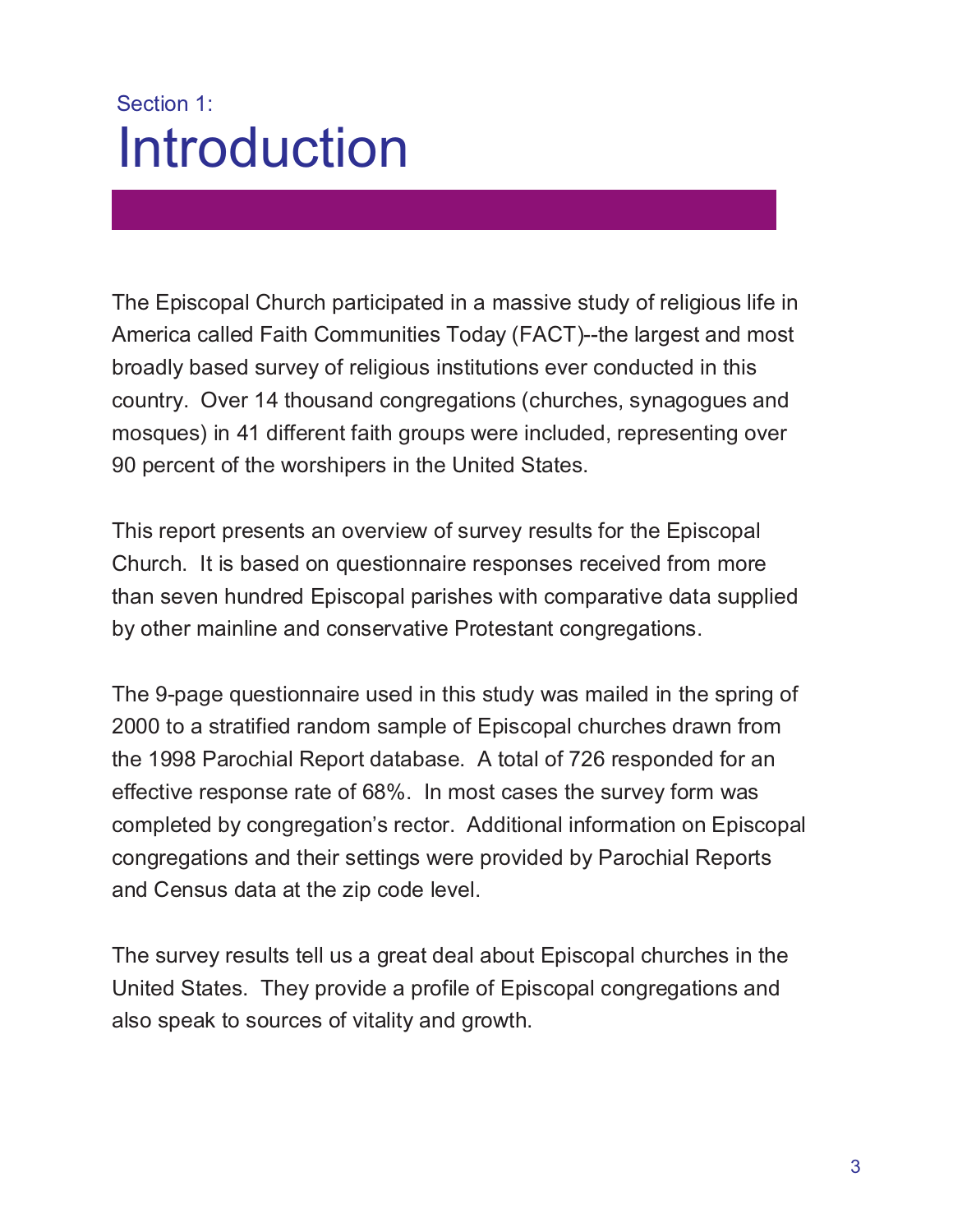## **Definitions**

Most of the information contained in this report is about Episcopal congregations. However, some of the charts note similarities or differences among denominations. In such cases Episcopal responses are compared to churches in all other participating Mainline denominations and Conservative Protestant denominations. Mainline and Conservative denominations are categorized in the following manner:

- **• Mainline Protestant:** American Baptist, Disciples of Christ, Evangelical Lutheran (ELCA), Presbyterian, Reformed Church in America, United Church of Christ, United **Methodist**
- **• Conservative Protestant:** Assemblies of God, Christian Reformed (CRC), Nazarene, Churches of Christ, Independent Christian Churches (instrumental), Mega-churches, Nondenominational Protestant, Seventh Day Adventist, Southern Baptist

**Growth** (and decline) in size were measured in various ways. The survey included a self-report question which read: "Since 1995, has the number of regularly participating adults in your congregation:"

- □ Increased 10% or more
- $\Box$  Increased 5% to 9%
- $\Box$  Stayed about the same (+/- 4%)
- □ Decreased 5% to 9%
- □ Decreased 10% or more

Unfortunately, many congregations that decreased in worship or baptized membership by more than 4% chose the "stayed the same" response rather than accurately reporting that they had declined. So in most cases this report uses change in average worship attendance from Parochial Reports rather than the FACT growth/decline self-report variable.

Not all of the FACT survey questions are reported here, and frequently the report does not include the specific wording of a question or answer. The reader is invited to the project web site (fact.hartsem.edu) or to the Episcopal web site (www.episcopalchurch.org/ congdev/) for these details. The project web site has information on the overall project and an interactive workbook. The Episcopal web site includes the Episcopal version of the questionnaire (along with a summary of answers from Episcopal churches to each question) and a 4-page summary report.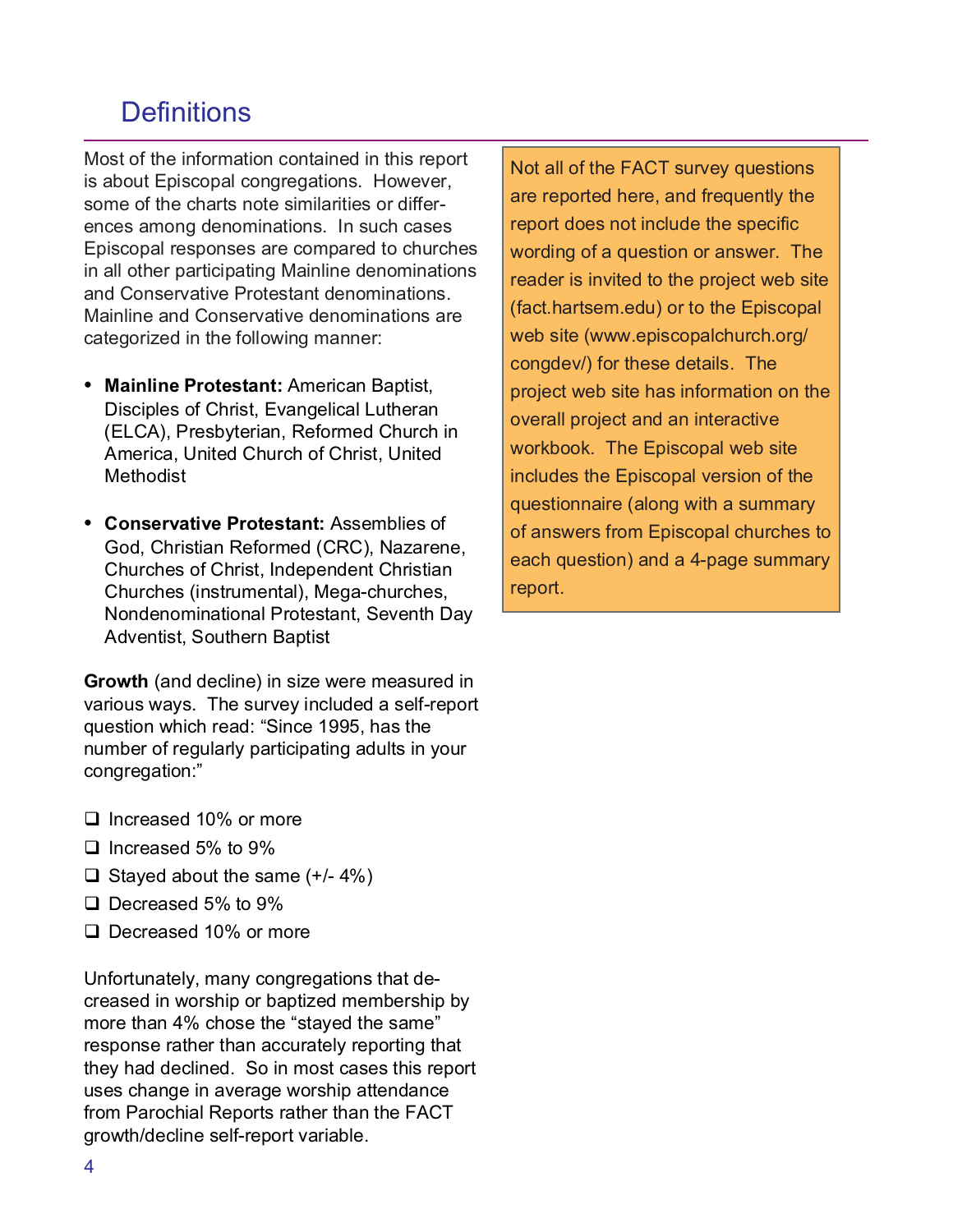The change in average worship attendance variable from Parochial Reports was the percent change in average worship attendance from 1994 to 1999 categorized to match the five responses on the growth/decline self-report question. In other words, churches are categorized as increasing by 10% or more in average worship attendance, increasing by 4% to 9% in average worship attendance, and so on. In a few charts in section 7, however, churches are classified in only three categories (Growing, Plateaued or Declining). **Growing churches** are those which grew 10% or more in average worship attendance. **Declining churches** are those that declined 10% or more; and **plateaued churches** are those that grew or declined by less than 10% from 1994 to 1999 in average worship attendance.

Congregational strength and vitality were measured using an index created by combining responses to several survey questions along with the Parochial Report-based change in worship attendance. Here are the items used to create the **Strong Church Index**:

- **•** Our congregation is spiritually vital and alive
- **•** Our congregation helps members deepen their relationship with God
- **•** We have a clear sense of mission and purpose
- **•** How would you describe your congregation's financial health?
- **•** Percent change in average worship attendance (1994 to 1999)

In the case of the first three items in the index, persons filling out the survey were asked how well the statement describes their congregation. Possible responses were: "not at all," "slightly," "somewhat," "quite well," and "very well." Possible responses to the fourth question about the congregation's financial health were: "in serious difficulty," "in some difficulty," "tight, but we manage," "good," and "excellent." As mentioned earlier, percent change in average worship attendance also included five categories, ranging from decreased 10% or more to increased 10% or more. The strong church index ranged from a low of 5 (scored low on all five items) to 25 (scored high on all five). The index was collapsed into five categories, with the strongest churches scoring from 22 to 25 on the index and the weakest churches scoring from 5 to 14. A total of 16.8% of Episcopal churches were in the strongest category and 19.5% were in the weakest.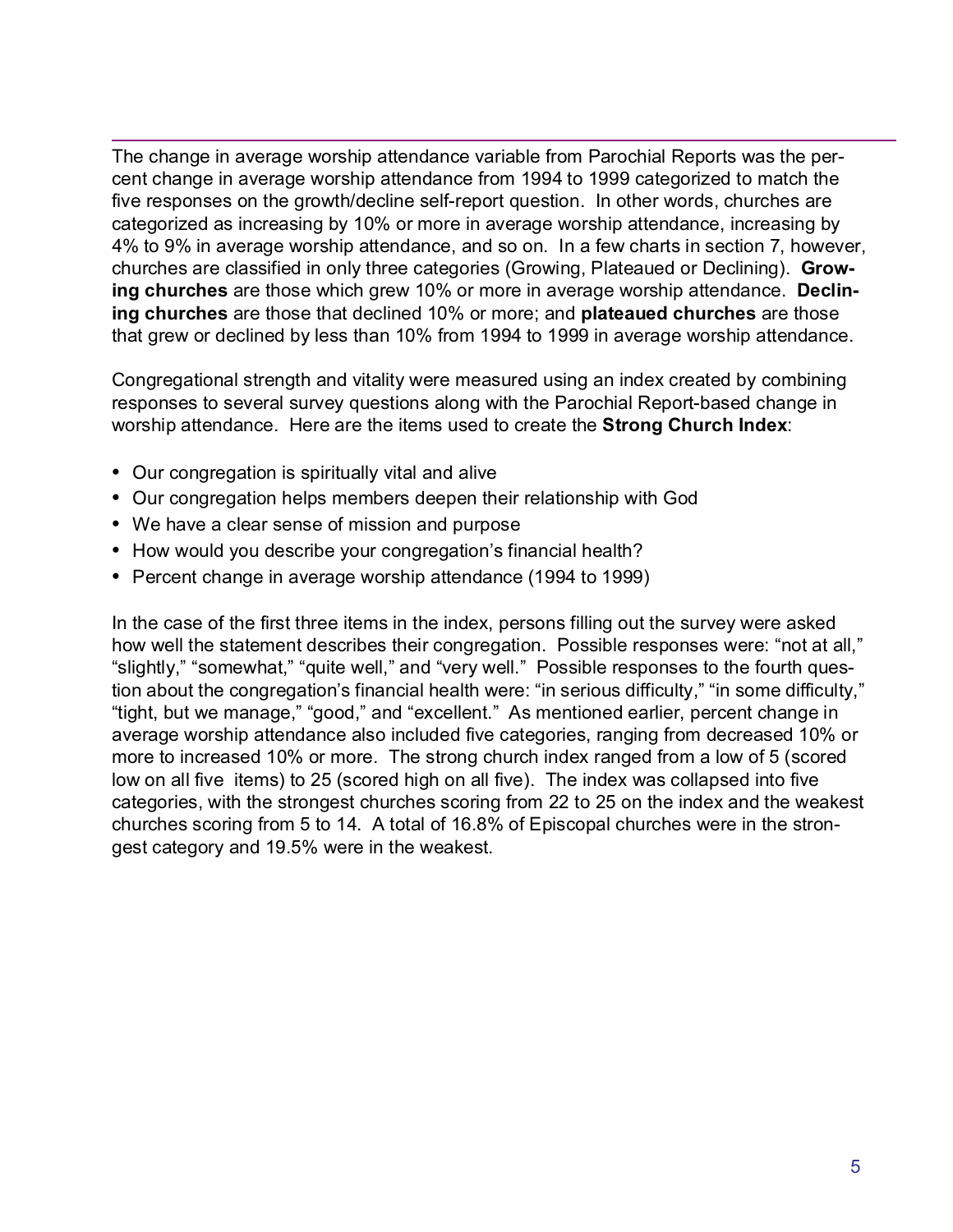## Section 2: Our Place and Presence

Episcopal congregations are religious organizations that were founded at a specific place and time. They exist as unique incarnations of the church and minister to people in their surrounding communities. Some are large; others are small. Some are old; others are young. Some are located in the center of large cities; others can be found in the midst of rural communities and farms.

In this section the place and presence of Episcopal churches in their communities is addressed. It provides a first-ever profile of Episcopal congregations.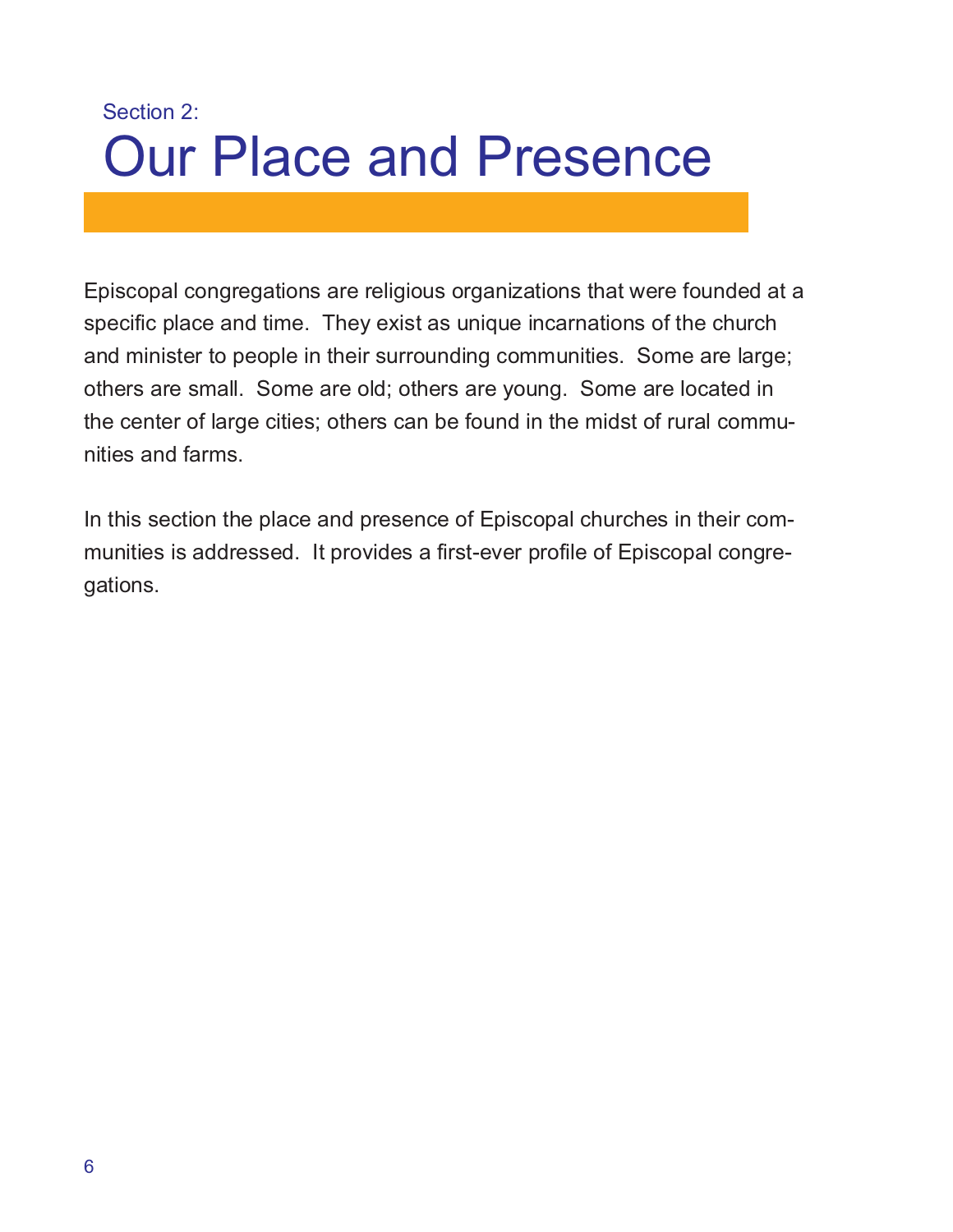### Age and Region

The Episcopal Church grew up with America and includes many very old congregations, with some organized as early as the 1600s. Slightly over half (56%) of the Episcopal churches participating in the Faith Communities Today Project were organized during the Seventeenth, Eighteenth and Nineteenth Centuries, with 20% organized before 1851. Figure 2.01 shows that 18% of Episcopal churches were organized during the "baby boom" years following World War II through the mid-1960s. New churches, those formed from 1986 to 2000, account for only 4% of Episcopal churches in the study.

Younger Episcopal churches tend to be stronger, scoring higher in the Strong Church Index (a composite measure composed of percent change in worship attendance, financial health, clarity of mission and purpose, spiritual vitality, and a question about helping "members deepen their relationship with God") than did older churches. As shown in figure 2.02, 46% of the youngest churches were rated in the "strongest" category. It should be noted, however, that even though the two youngest sets of churches were strongest overall, only 12% of Episcopal congregations were formed during these years.

**Percent of churches in "strongest" category**

Churches formed from 1901 to 1945 were the least likely to be in the strongest category. In fact, the oldest Episcopal churches (those formed prior to 1901) tended to be stronger on average than churches formed from 1901 to 1965.

#### *Figure 2.01* **Over Half of Episcopal Churches Organized Before 1901** Before 1851 20% 1851-1900 36% 1901-1945 14% 1946-1965 18% 1966-1985 8% 1986-2000 4%

*Figure 2.02* **Younger Churches are Stronger**

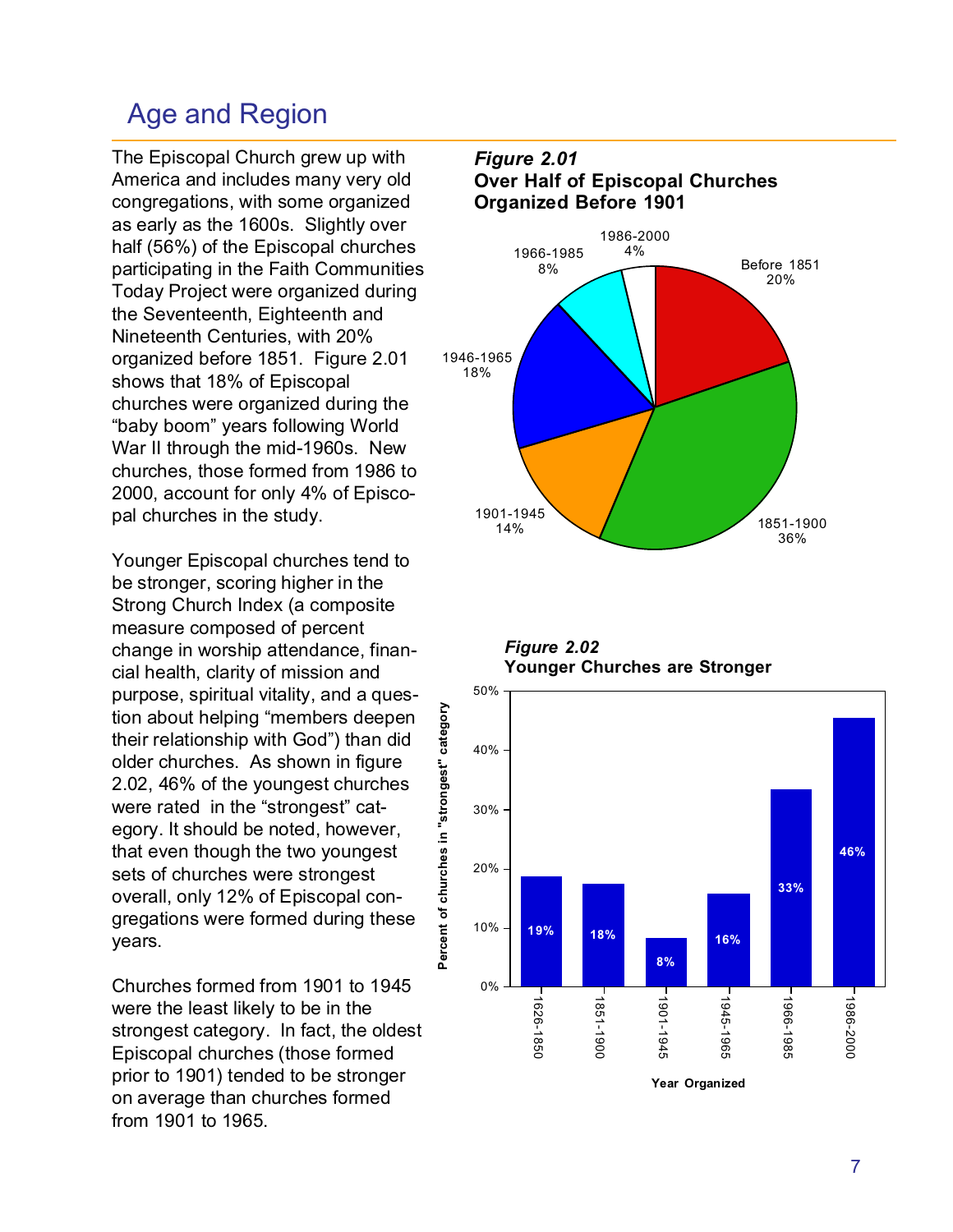

#### *Figure 2.03* **Year Organized by Denominational Group**

**Year Organized**

The age profile of the Episcopal Church is similar to that of other mainline Protestant denominations (American Baptist, Disciples of Christ, ELCA, Methodist, Presbyterian, RCA, and UCC) through the mid-1870s. Thereafter, the Episcopal Church diverges from other mainline groups. We have proportionately fewer congregations formed from 1876 to 1925 and proportionately more from 1926 to the present. 34% of Episcopal churches were formed from 1926 to 2000, as compared to 24% of the churches in other mainline denominations. Obviously, however, the churches in conservative Protestant denominations tend to be much younger on average than those in the mainline (including the Episcopal Church). Indeed, the proportion of conservative churches formed in each quarter-century increases steadily from 1801 to the present. The largest proportion of Episcopal and other mainline churches were formed from 1876 to 1900. The largest proportion of churches in conservative denominations were formed from 1976 to 2000. Since newer churches tend to grow more rapidly than older churches, the growth of the conservative Protestant sector and the decline of the mainline can be explained in part by the age profile of their respective congregations.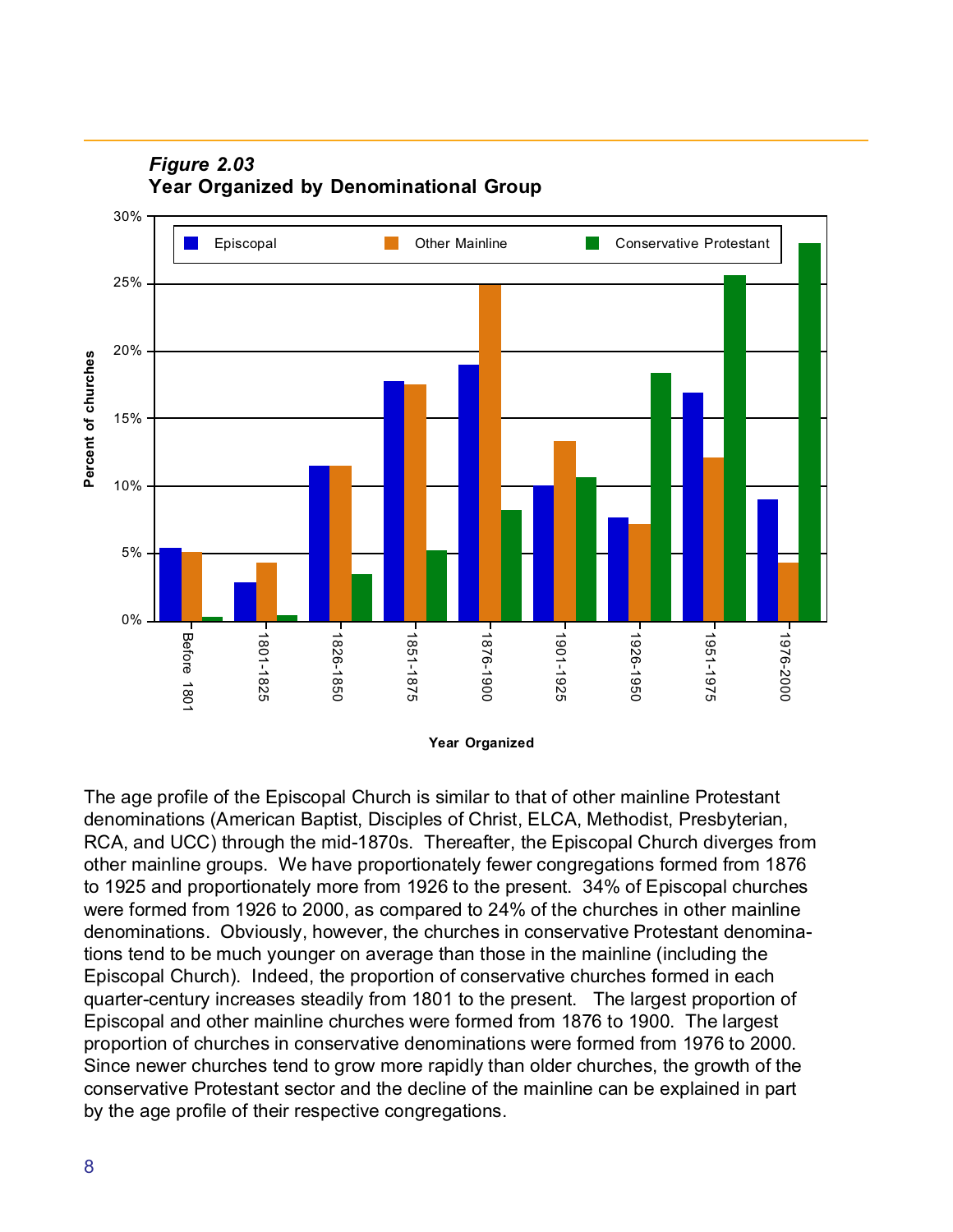

Episcopal churches formed prior to 1901 tend to be located in either the Northeast census region (New England, New York, New Jersey and Pennsylvania) or the South (from Delaware to Florida to Kentucky and Texas). Since 1945, proportionately more churches have been organized in the West than in the two northern regions. As shown in Figure 2.04, the proportion of churches organized in the South and West increased steadily.

Episcopal churches in the West and South tend to be stronger on average than churches in the two northern regions—particularly churches in the North Central region, where only 8% of churches were in the "strongest" category. Churches in the South and West tend to be younger and these regions have experienced much greater population growth than the Northeast and North Central regions. The South also retains a more church-supportive culture than other regions.

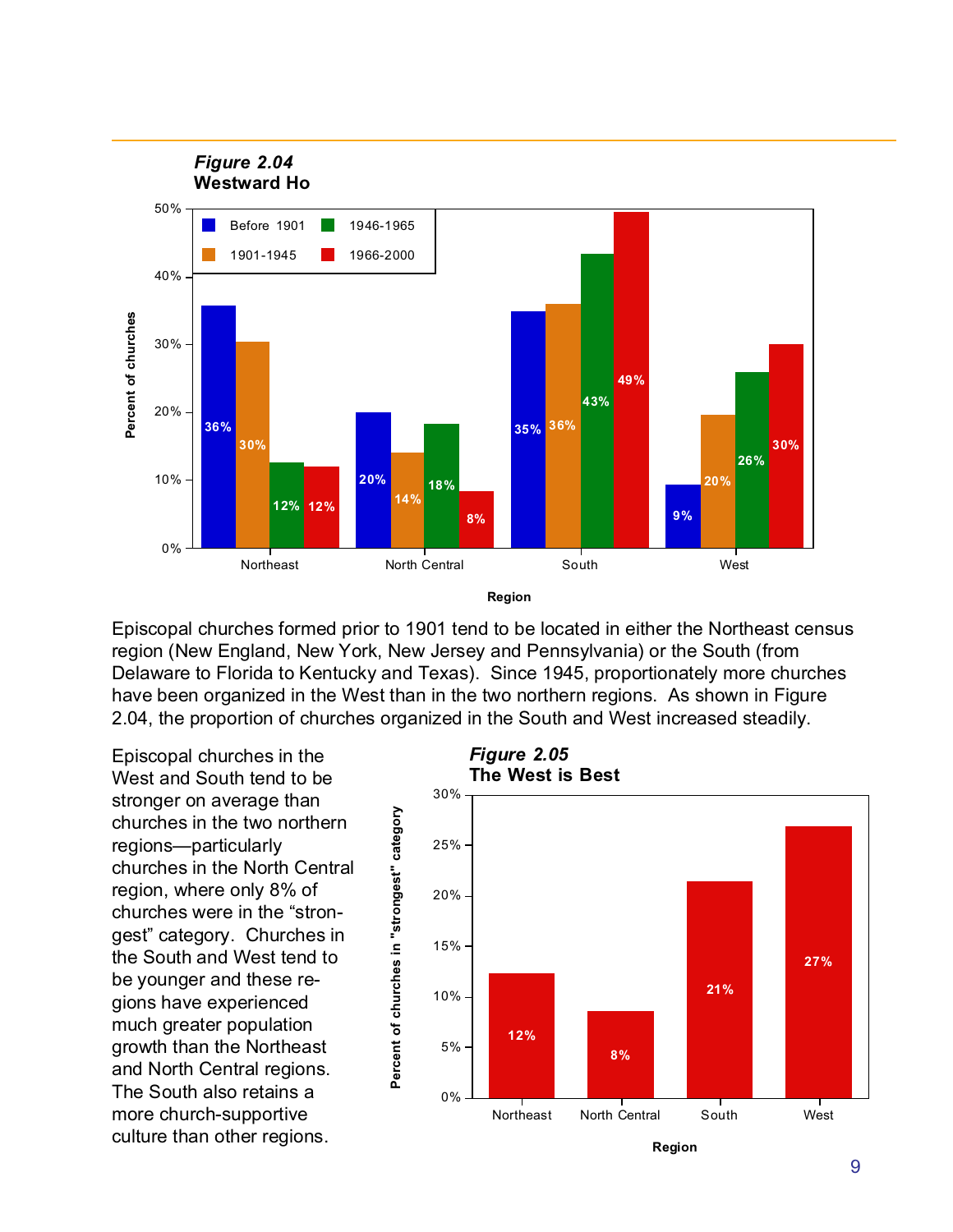### Location and Size

Episcopal churches tend to be located in towns and cities. Very few (only 6%) are located in rural or open country settings. In their non-rural profile, Episcopal churches differ markedly from other mainline churches and conservative Protestant churches (which are dominated by United Methodist and Southern Baptist churches, respectively). The largest numbers of Episcopal churches are found in urban locations: downtown, inner city and older neighborhoods in cities with 10,000 or more population. The proportion of Episcopal churches in older suburbs is similar to that of conservative Protestants. In newer suburbs, the Episcopal Church falls between other mainline denominations and the conservatives. The location profile of the Episcopal Church is similar to that of the Roman Catholic Church, which also tends to be more urban and less rural.



*Figure 2.06* **More Urban; Less Rural**

**Community Location**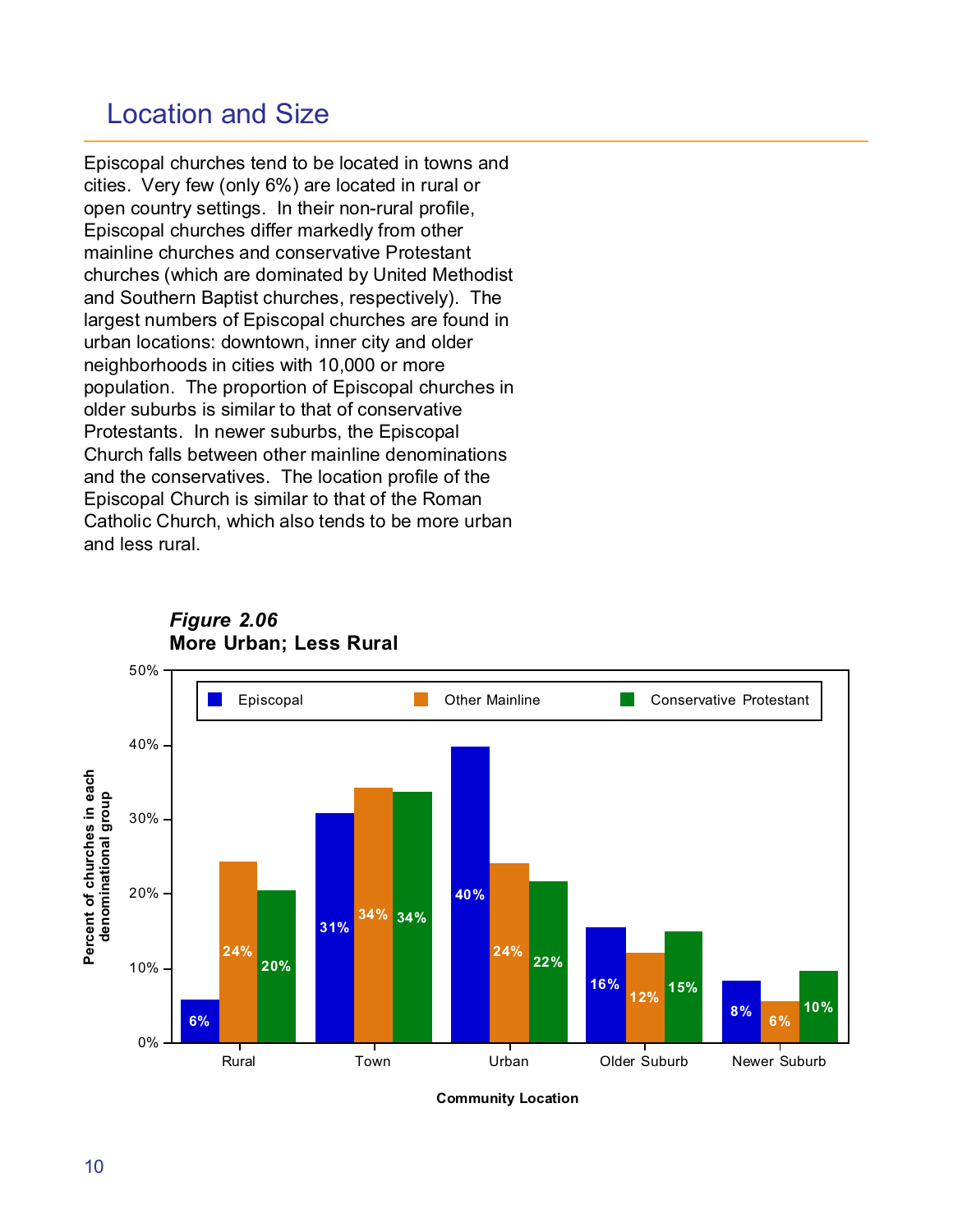Episcopal churches tend to be stronger in newer suburbs than in any other rural/urban location. Very few churches (only 10%) that were located in rural areas were rated as "strongest" on the strong church index. Population growth is strongest in newer suburbs and churches tend to be younger in these areas too. Membership growth through the influx of new residents and the natural vitality of young organizations tends to produce a positive self-image that affects all areas of church life.

Episcopal churches are more likely to be found in areas that have higher than average education, income and housing value than churches in other mainline and conservative Protestant denominations. Figure 2.08 shows that 56% of Episcopal churches were located in zip code areas where over 20% of adult residents had college degrees, as compared to 31% of mainline churches and 35% of conservative Protestant churches.

Not only do Episcopal churches tend to be located in more educated, affluent areas, they also tend to be stronger in such places. As seen in figure 2.09, Episcopal churches located in communities where the population is highly educated are much more likely to score high on the strong church index. The same relationship also can be found for income, housing value, white collar occupations, population growth and new housing construction. The age, gender, marital status and racial profile of the community were unrelated to the strength of Episcopal churches, however.





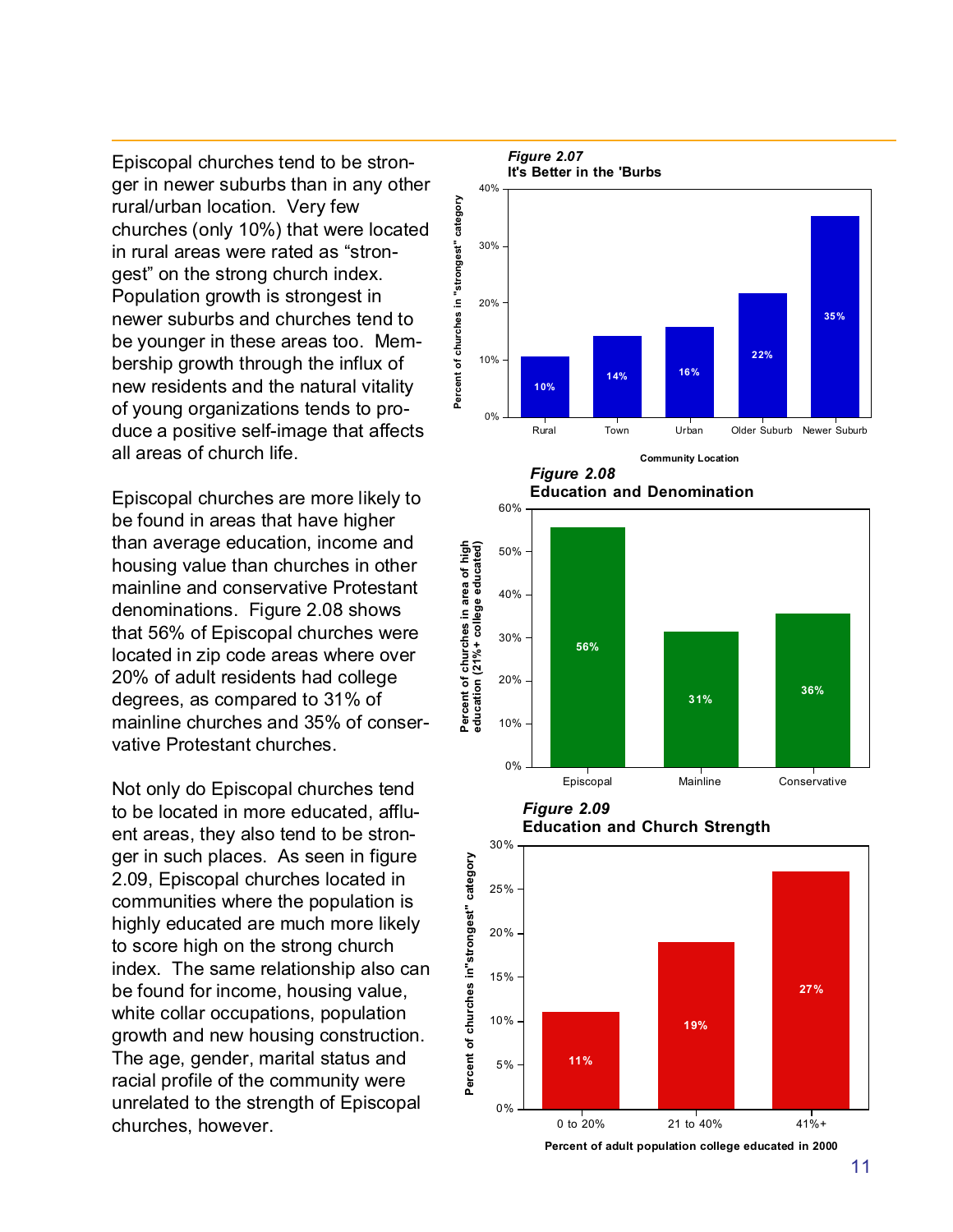The mega-church is not the norm in America and certainly not in the Episcopal Church. Most Episcopal congregations (78%) have 200 or fewer active adults and slightly over half (53%) have 100 or fewer active adults, according to the FACT survey. Worship attendance data from Parochial Reports shows that 84% of Episcopal congregations average 200 or fewer in their worship services (1-50, 27%; 51-100, 30%; 101- 200, 27%). Only 1.3% of Episcopal congregations participating in the FACT survey reported average weekly worship attendance of more than 500 persons in their 1999 Parochial Report.



Compared to other denominations,

Episcopal churches are more likely to

fall in the middle size categories. Other mainline Protestants have 33% of their churches in the smallest (1-50) category of active adults and conservative Protestants have even more very small churches (37%), as compared to 26% in the Episcopal Church. The Episcopal Church has more congregations in the three middle categories than the other two denominational groups and slightly fewer very large churches.

Not surprisingly, rural areas and small towns tend to be home to smaller Episcopal churches. As seen in Figure 2.11, over 70 percent of Episcopal congregations in rural areas and towns have

100 or fewer active adult participants. In urban neighborhoods the percentage of small churches drops to 44%. Newer suburbs have the smallest percentage of churches with 100 or fewer active adults (only 28% of churches in newer suburbs are of this size).

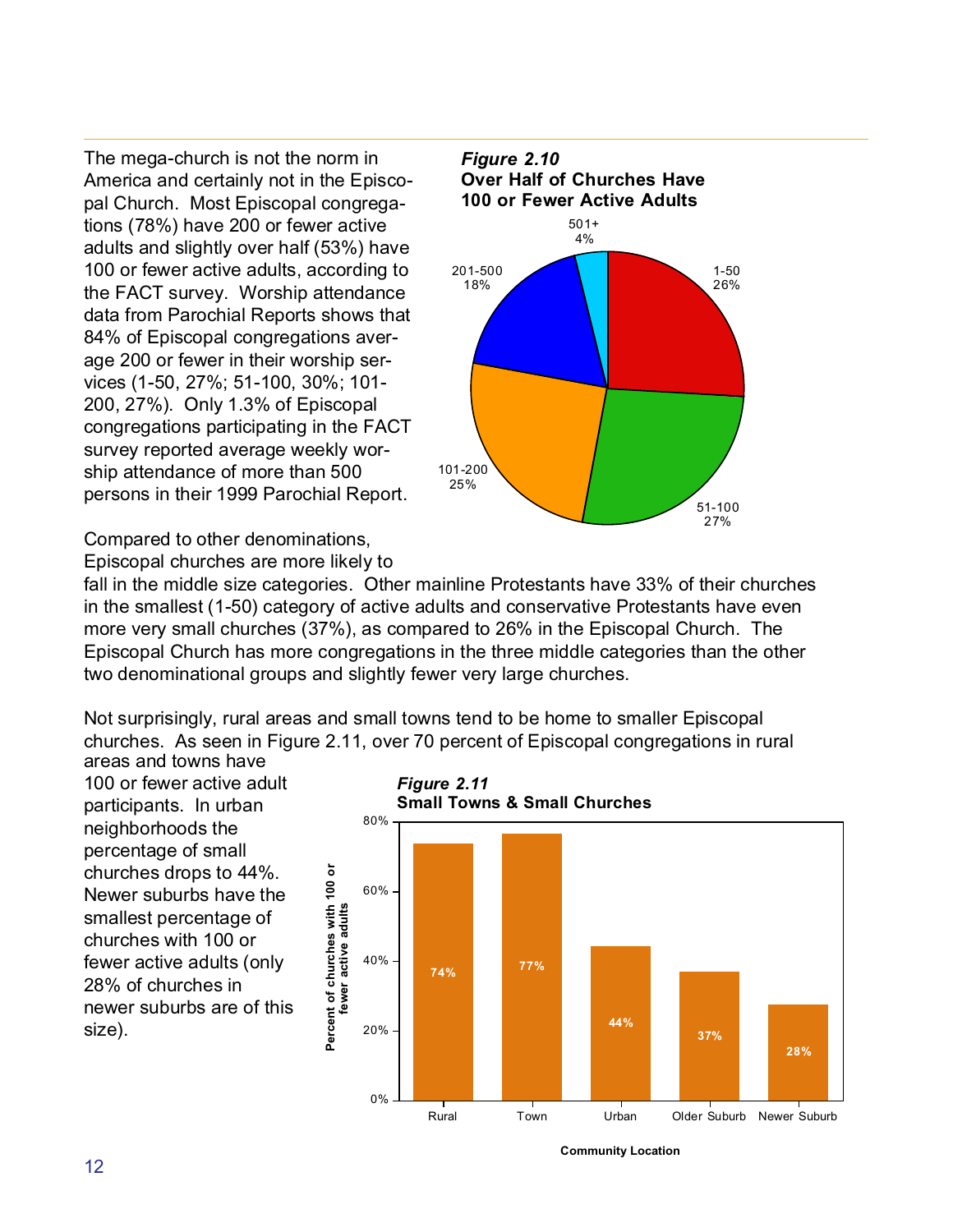Larger churches tend to be stronger, as measured by the strong church index. In part, this is because in order to be large, churches must have grown (although in some cases that growth was in the distant past). In general, however, larger churches have varied, active programs, multiple staff positions, good finances and a greater sense of purpose and direction. Conversely, smaller churches (and particularly those that are *very* small) are typically declining or plateaued and they have minimal programs and ministries, a sole staff position (sometimes unpaid), inadequate finances, and an uncertainty about the future. Larger churches are not "better" than small churches, but they have more resources and do more things and thus they also tend to be "stronger."



**Number of active adults**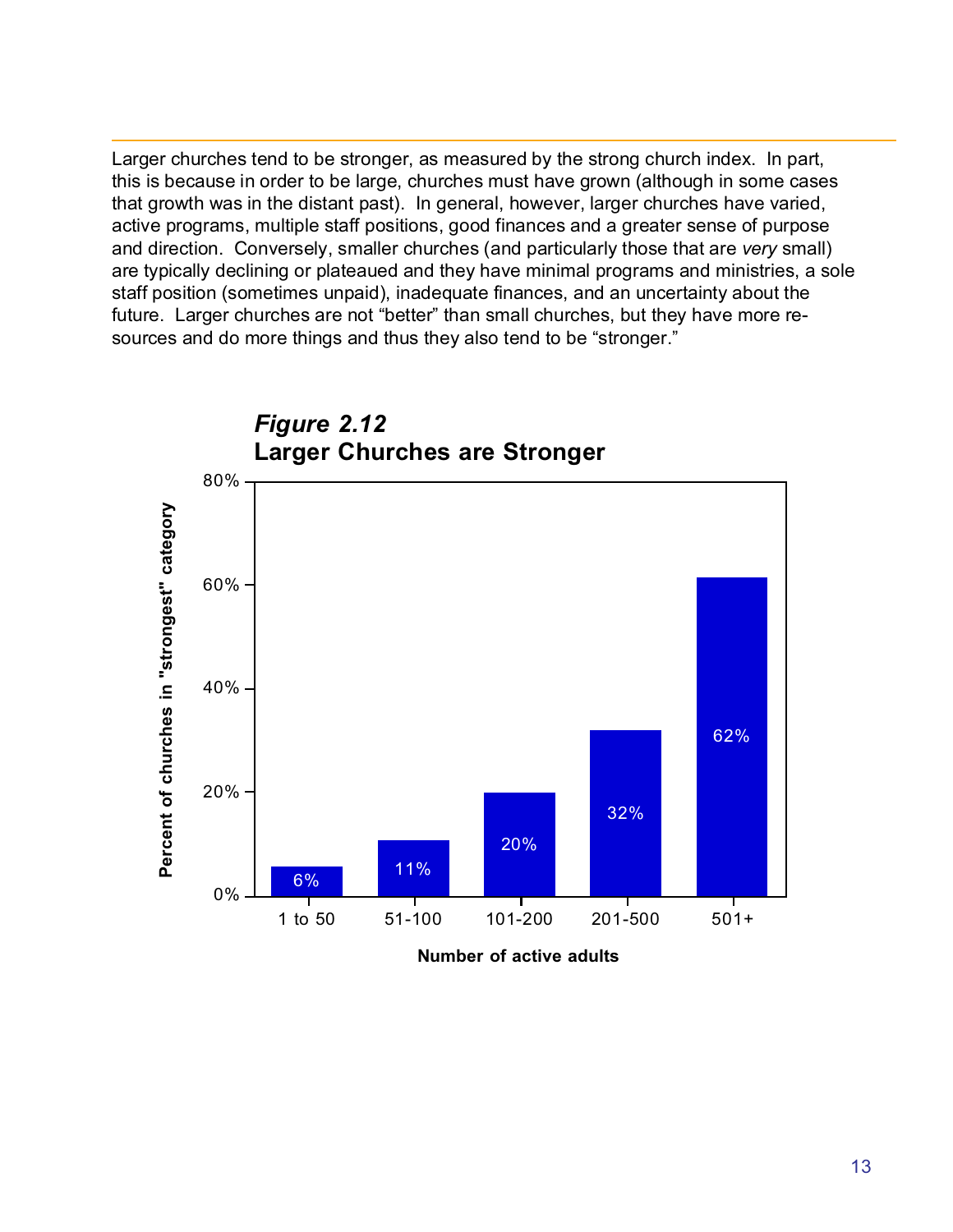### Community Contact

Even though churches are located in villages, towns and neighborhoods, they are not always an integral part of the community in which they find themselves. The FACT survey asked key informants to indicate how well the community around their church was "informed about the activities taking place in our congregation." Interestingly, very few congregations said "very well" or "not at all." The largest percentage of church leaders (40%) responded "somewhat," followed in turn by "slightly" and "quite well."

Figure 2.14 shows that it makes a difference to stay in touch with one's community. In fact, it hurts a great deal to be **out of touch**. Churches responding that the community is not at all informed about their activities and the larger number of churches who are only slightly connected are much more likely to be among the "weakest" Episcopal congregations.

Size matters, as does place, but ultimately, a congregation's **presence** in its community is the critical issue.

**Percent of churches in "weakest" category** 

Percent of churches in "weakest" category

#### *Figure 2.13* **How Well is the Community Informed About Church Activities?**



*Figure 2.14* **It Hurts to be Out of Touch**



**How well is community informed about activities taking place in our congregation?**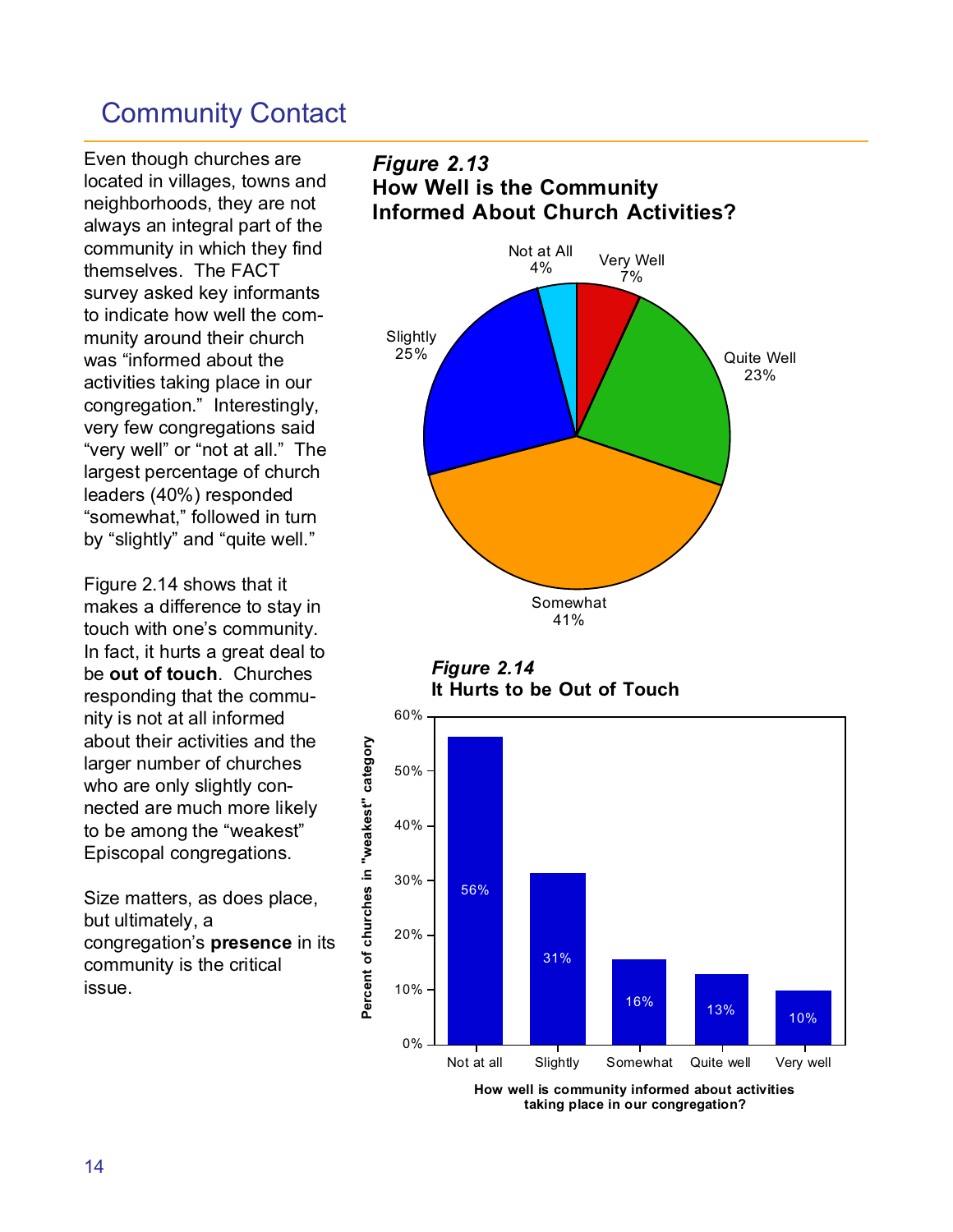## Section 3: Who Attends Our Churches?

The Faith Communities Today survey was not a census of Episcopal church members. Instead, it asked a key leader in each church to look at their congregation and describe its active participants. So even though it is not possible, for instance, to determine the exact percentage of active Episcopalians who are over the age of 60, it is possible to say a great deal about the distribution of older persons among Episcopal churches.

In this section information on church demography is presented on gender, age, education, income, and race. In addition, we look at the length of time people have been related to the Episcopal Church and attending specific Episcopal congregations. To make these data more meaningful the Episcopal Church is compared to other mainline and conservative Protestant denominations. Finally, the issue of congregational demographics and vitality is addressed.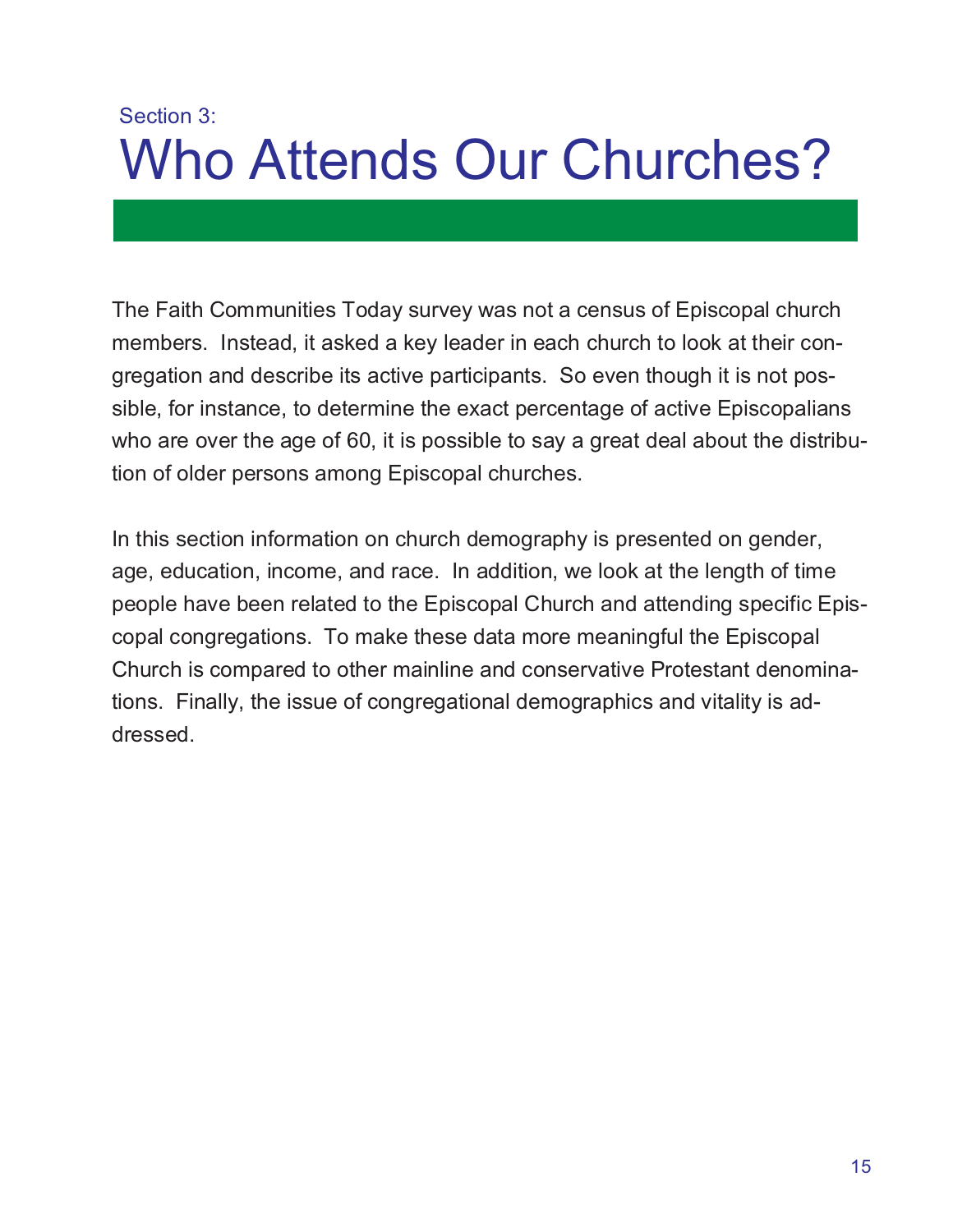## Episcopal Distinctives

Each congregation was asked to describe the demographic makeup of their active adults. So in the case of gender they were asked, "Of your total number of regularly participating adults, what percent would you estimate are female?" The seven response categories ranged from "none" to "all or nearly all (81-100%)." In each of the Figures in this section, the first three categories [none, hardly any (1-10%) and few (11-20%)] are combined into one category that is labeled "few." The category "some" refers to 21 to 40% of a congregation's regularly participating adults; "many" refers to 41-60%; and "most+" to 61- 100%.

As can be seen in Figure 3.1 below, most churches in all denominational groups tend to have "many" females. That is, 40 to 60% of their active adults are female. What Figure 3.1 also shows is that Episcopal churches and other mainline Protestant churches are more likely than conservative Protestant churches to have a disproportionate number of female members. The same is true, but even more extreme, for the proportion of participants over the age of 60. Many conservative churches report that less than 21% of their members are older adults, but very few Episcopal or other mainline churches can make the same claim. Also apparent in the chart is the fact that the situation is less serious for the Episcopal Church than it is for the mainline generally.



**Characteristics of Participating Adults:**

*Figure 3.1*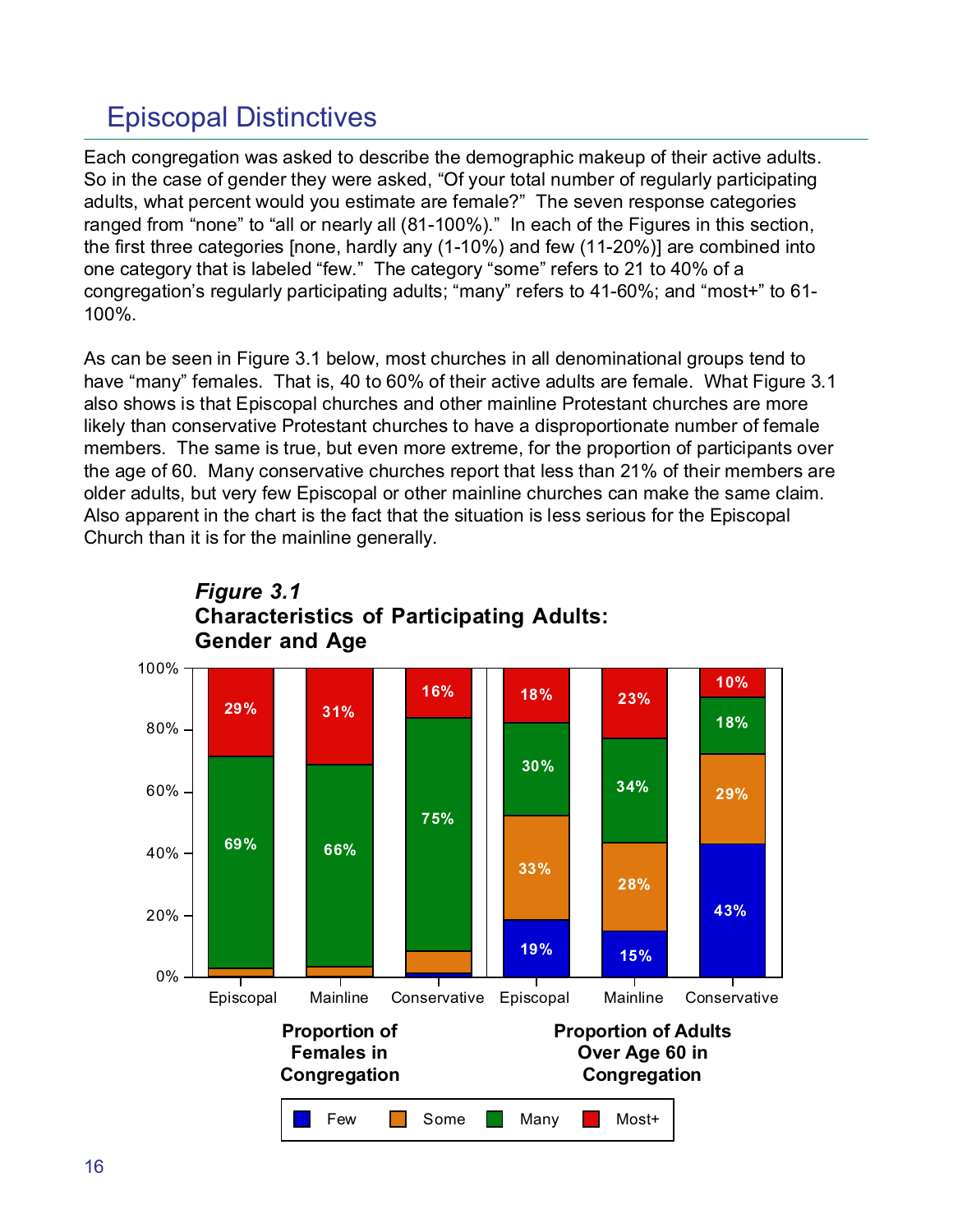Episcopal congregations diverge more strongly from other mainline churches in terms of education and income. The image of Episcopalians as more highly educated and affluent than the general population is real. It may be somewhat surprising, however, to see the degree of difference between the Episcopal Church and the mainline. Other mainline denominations are more similar to the conservatives than they are to the Episcopal Church in terms of education. Over 40% of Episcopal congregations report that most to all of their regular adult participants are college graduates. Among other mainline bodies the percentage is only 11.9% and among conservatives it drops to 7.9%.

Income repeats the pattern of education. Most churches in mainline and conservative denominations report that few of their households earned over \$75,000 in 2000, but that was not the case in the Episcopal Church. Slightly over 30% Episcopal congregations report many or most of their households earn over \$75,000 as compared to 19% of mainline and 6% of conservative congregations. When we look at households earning \$20,000 or less (not shown here) the pattern reverses. The Episcopal Church has very few churches with a large proportion of low income households. Conservative denominations have many more.

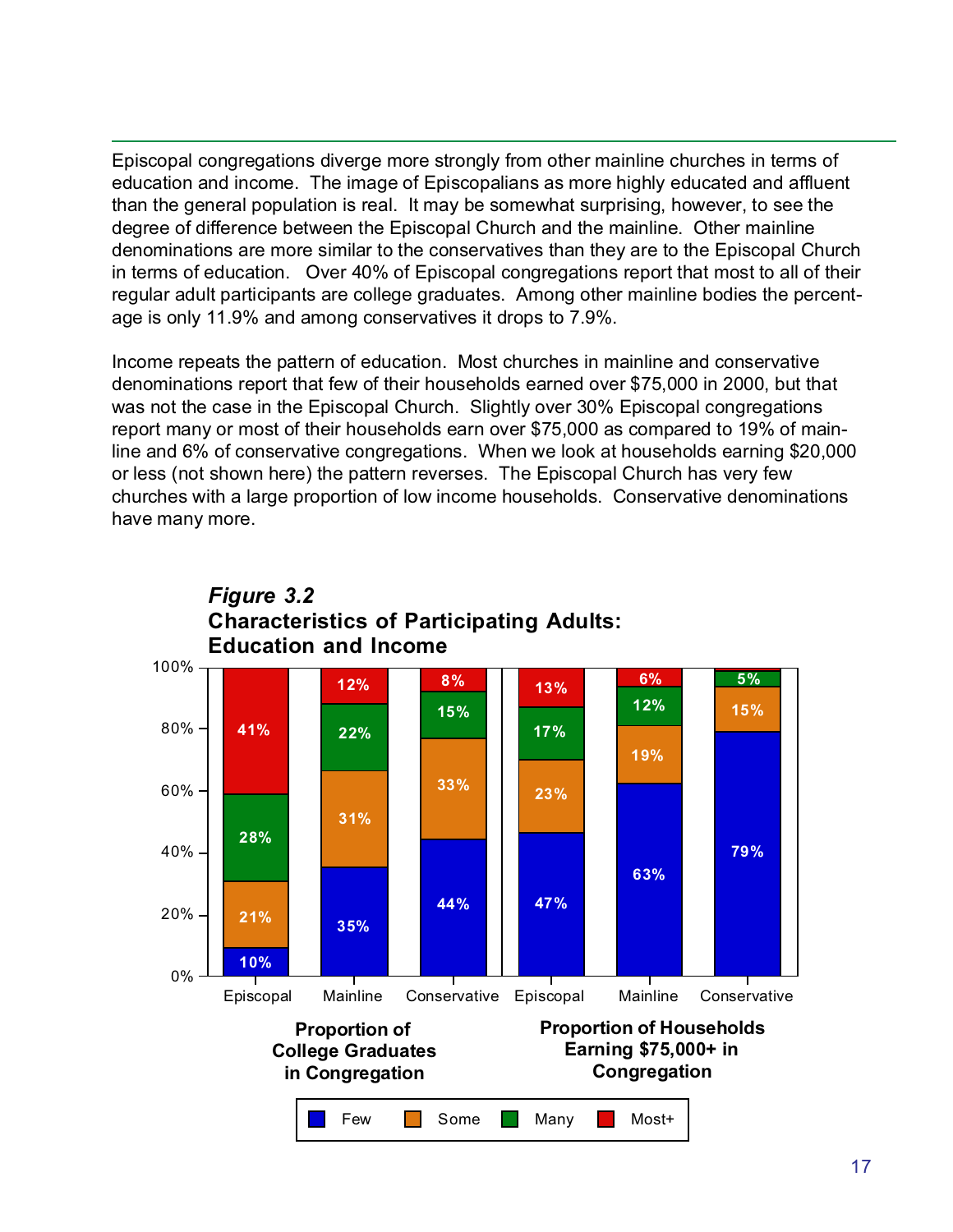The Episcopal Church is often seen by insiders and outsiders as a denomination of elites, where most people are born into membership rather than choosing it for themselves. Thus, the terms "cradle Episcopalian" and "dyed in the wool" Episcopalian are sometimes heard. To be sure, all denominations have a large proportion of members who are the children of members. But the Episcopal Church has proportionately fewer such members than most other denominations. Figure 3.3 shows that only a small percentage of Episcopal churches (7.6%) report that most to all of their active adult participants are lifelong Episcopalians. The proportion of lifelong members is much higher in other mainline denominations (29.1%) and for conservative Protestants (23.5%). The largest proportion of Episcopal churches (42%) report that they have "some" lifelong members among their active participants. These data reinforce research findings on denominational mobility which suggest that the Episcopal Church is a "destination denomination" for many non-Episcopalians who join as adults. They are attracted by the liturgy, identity and status.

The right side of Figure 3.3 deals with recent additions to the congregation rather than to the denomination. As can be seen below, conservative churches have the largest proportion of new members. The mainline has very few newcomers, with Episcopal churches falling in the middle. Not surprisingly, new members are a very strong correlate of growth in worship attendance.



## *Figure 3.3* **Characteristics of Participating Adults:**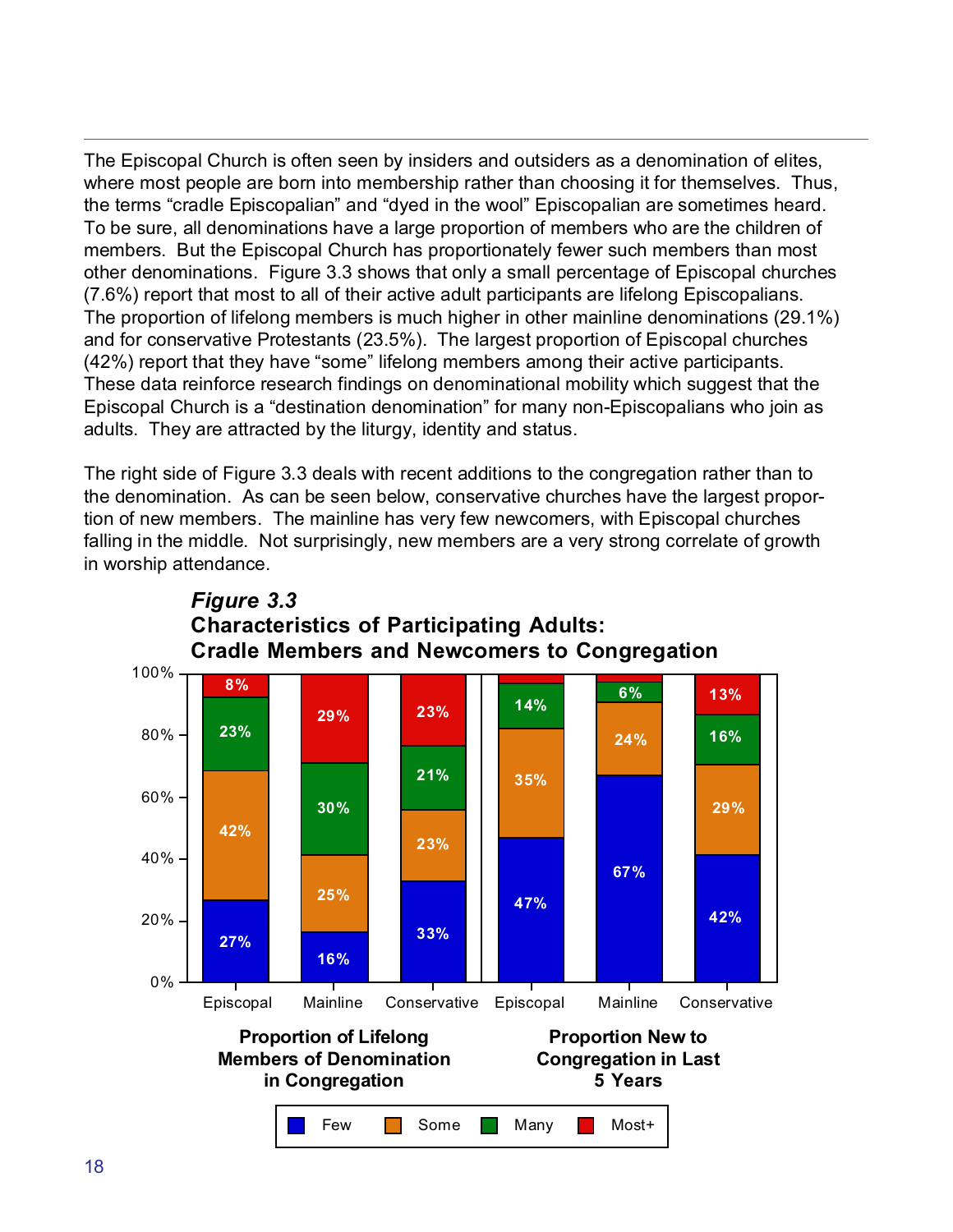## Race, Age and Income

A common adage in America is that Sunday is the most segregated day of the week--reflecting the fact that most people worship in congregations that are mono-racial. Figure 3.4 seems to confirm that adage. Indeed, most churches in America are not integrated in any meaningful way. The only religious bodies participating in FACT that report a large proportion of multiracial churches were the Muslims (49% multiracial) and the Seventh Day Adventists (35%). Other denominations with fairly large proportions of multiracial congregations were the Baha'i (20%), Roman Catholics (14%), Mega-churches (13%), and Assemblies of God (10%). The Episcopal Church falls in the middle range of denominations in terms of racial diversity.

#### *Figure 3.4* **Predominant Racial Makeup of Episcopal Churches**



For the most part, the mono-racial character of most churches, and particularly Protestant churches, is a legacy of residential segregation and the fact that most Protestant congregations tend to draw their members from a limited area (people commute to work much greater distances than they do to church). Churches reflect their communities and until communities become more racially diverse, it is unlikely that churches will actualize denominational goals for becoming multiracial and multi-cultural.

Compared to the general population, people who attend church, synagogue or mosque regularly are more likely to be married, to have children in the home, to be older and to be more highly educated. The Episcopal Church reflects this trend with respect to marital status, age and education. However, the older age profile of Episcopal church members and mainline members in general means that the proportion with children in the home is relatively low, and similar to the general population.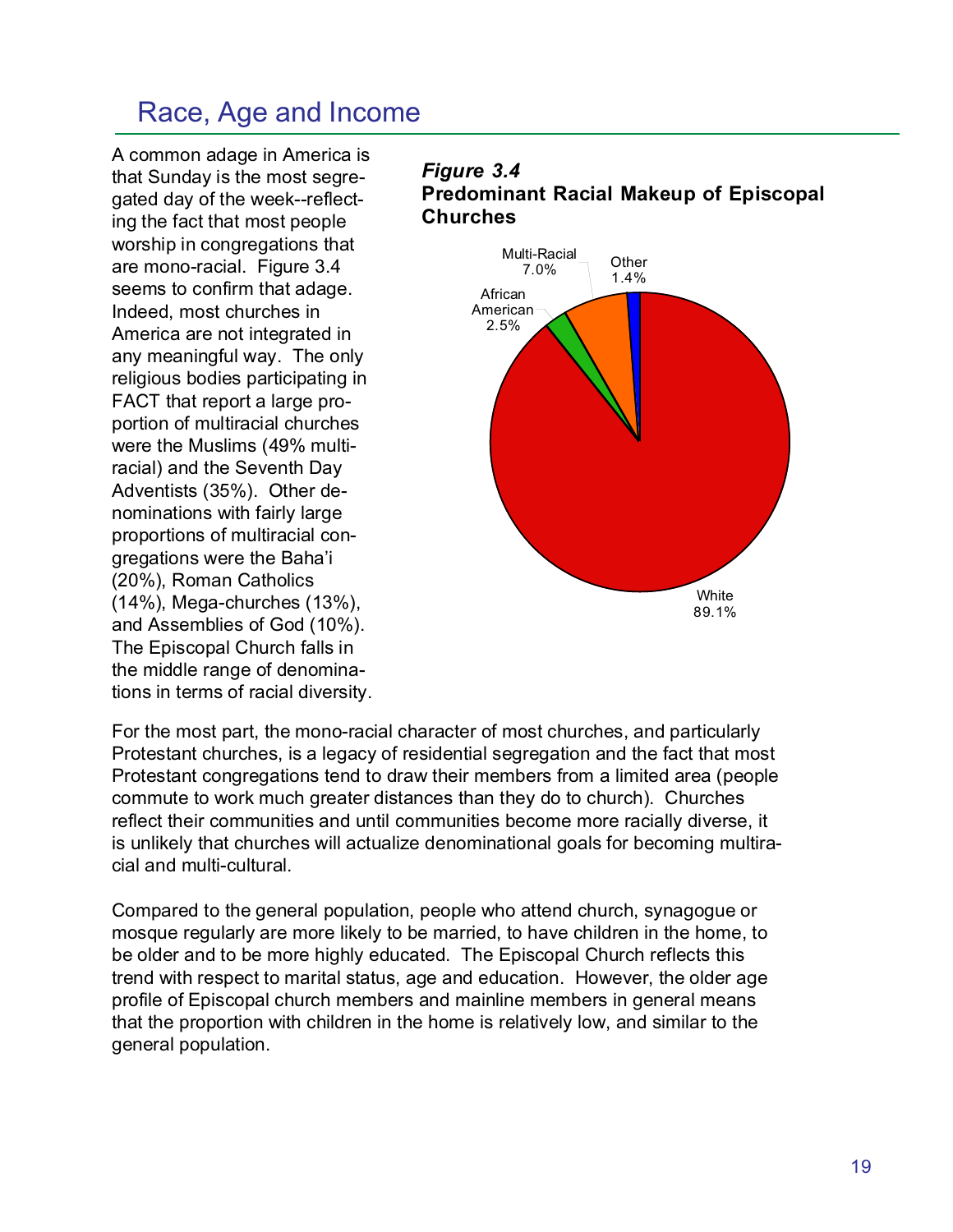The demographic character of congregations has implications for church life that are often quite dramatic. This can be seen clearly when we look at congregational strength and vitality among churches with larger and smaller proportions of older persons and wealthier persons.

Figure 3.5 shows the downside of congregations that have a disproportionate share of older persons. Episcopal churches saying that many (41-60%) or most to all (61- 100%) of their active participants are over 60 years of age are much more likely to fall into the "weakest" category on the Church Strength Index. It is not that older people "cause" a church to be weak, but rather that a church, like any other living thing, must be renewed in order to thrive. Many churches lose their ability to attract newcomers and such churches eventually become dominated by elderly members, who have great loyalty, but decreasing vitality.

Stronger Episcopal churches tend to have larger proportions of members with high income. Churches with few high income members tend to be very weak. Episcopalians are more affluent on average than any other Christian denomination, so to a certain extent Figure 3.6 reflects the ability of churches to reach the natural constituency of the Episcopal Church. It also reflects the character of demographic settings with higher income (growing, highly educated, suburban communities).



**Proportion of regularly participating adults who are over 60 years old**



**Proportion of households in congregation with incomes above \$75,000**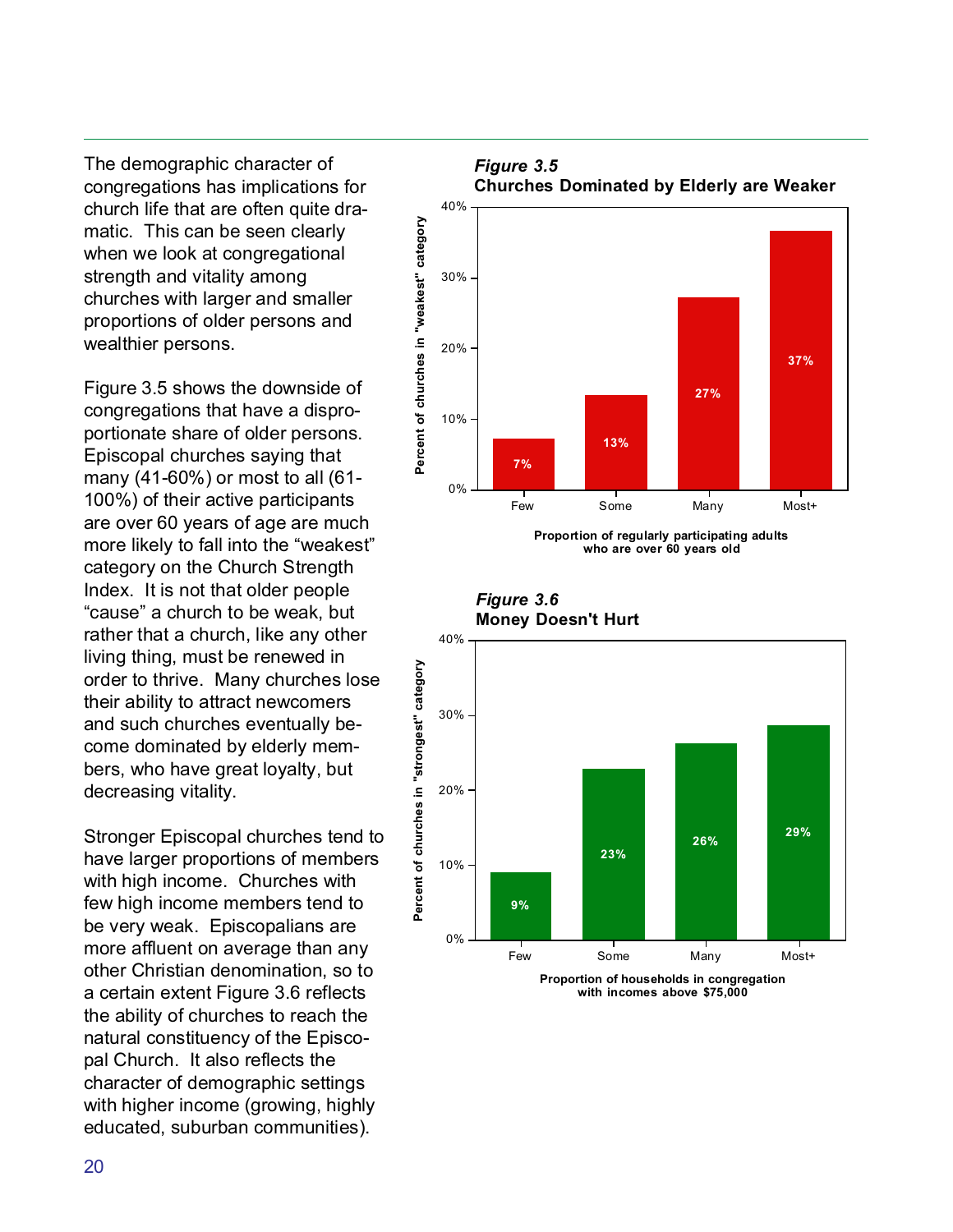## Section 4: The Way We Worship

Worship is central to the life of all Christian congregations. This is certainly true in the Episcopal Church and indeed it may be more true for Episcopal congregations than for most other Protestant denominations in the United States.

In this section we look at the physical setting for worship in Episcopal congregations, the character of worship as it takes place from week to week, and how worship changes in style and character.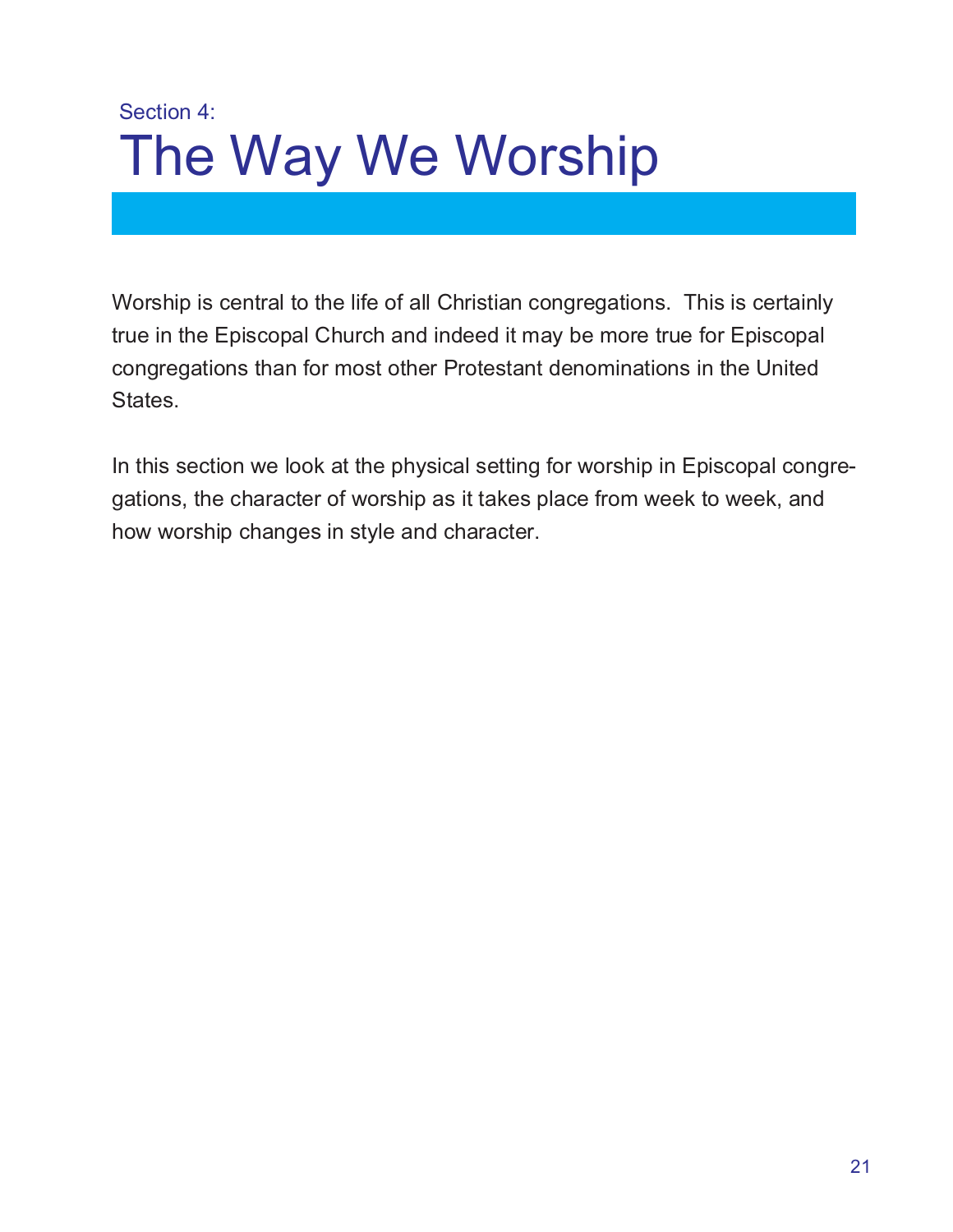## Sanctuaries and Seating

Episcopal congregations worship in a wide variety of church buildings: quite large, quite small and everything in between. The median Episcopal church that participated in the FACT survey seats 180 persons. The smallest seats 30 and the largest 1,100. As can be seen in Figure 4.01 the largest proportion of Episcopal churches seat between 151 to 300 persons with sizable proportions also seating 30 to 100 and 101 to 300. Churches seating over 500 are very rare in the Episcopal Church.

The Episcopal Church is unusual among mainline Protestant denominations in the United States in that most congregations hold more than one worship service. Only



30% of Episcopal churches hold one service, as compared to 64% of other mainline congregations. 46% of Episcopal congregations hold two services, 15% hold 3 and 9% hold four or more. Conservative Protestant churches also tend to hold more than one service each weekend (only 23% hold a single service). However, most conservative churches hold a second service on Sunday evening (which is attended largely by the same people as the Sunday a.m. service). Episcopal churches tend to hold multiple Sunday morning services which are attended by different groups of people.

It might be thought that churches with smaller facilities would need to hold multiple worship services in order to seat all of their congregants. But this is not the case. Figure

4.02 clearly shows that the larger the worship facility, the more services a church tends to have. A majority (53%) of churches seating 300 or more persons hold at least three services and only 3% hold only one. By contrast, most churches (69%) with seating for 100 or less hold only one service.

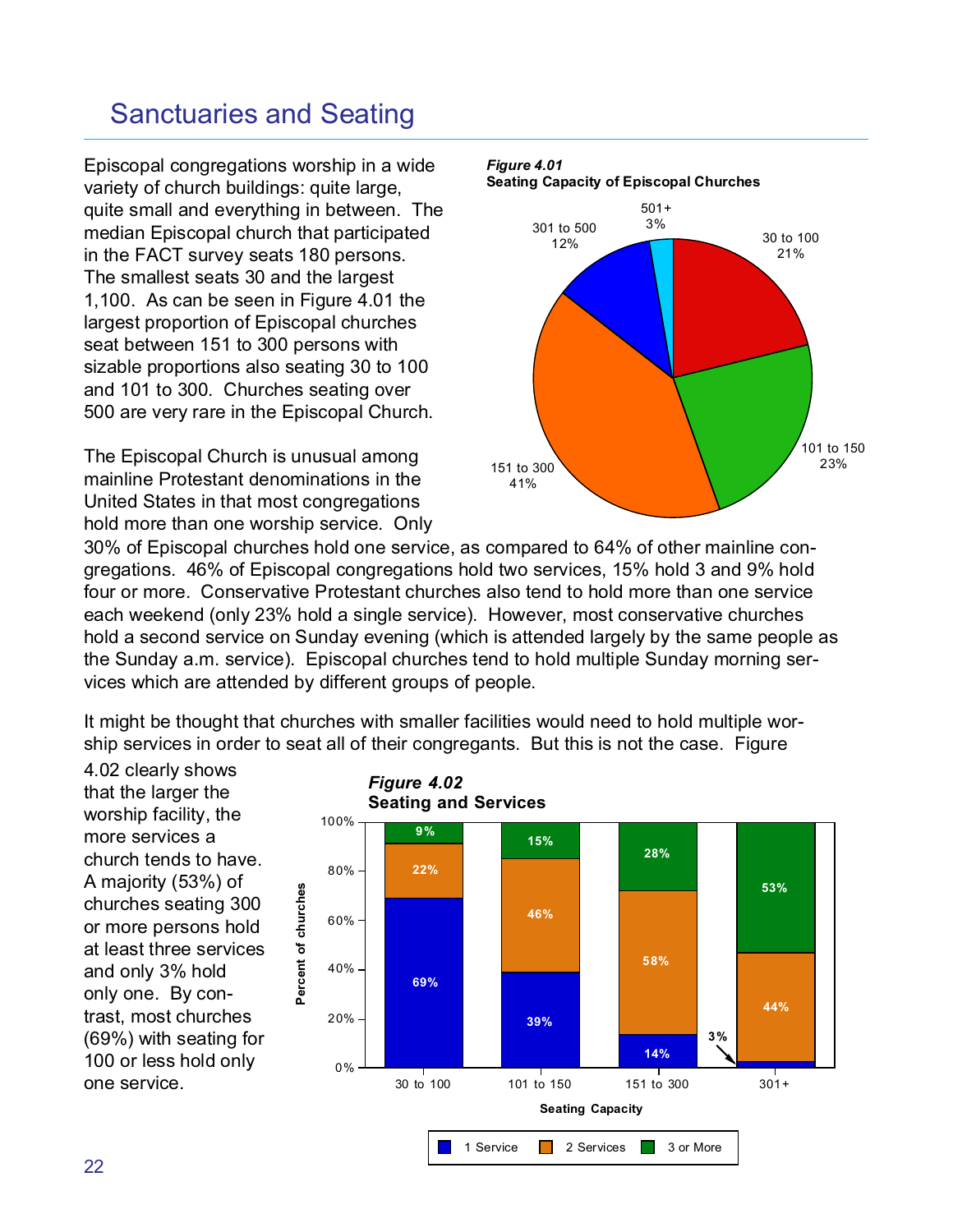Episcopal churches vary in the condition of their worship facilities. Most, however, are in good or excellent condition. Only 22% of rectors say that their facilities are in need of improvement and another 7 percent say that their facilities are in serious need of improvement and repair. Not surprisingly, newer churches are more likely to say that their facilities are in excellent condition than are older churches. Furthermore, the condition of church facilities is related to church strength. In Figure 4.04 it can be seen that 29% of churches who say their facilities are in "excellent" condition score in the strongest category on the index of church strength. Only 7% of churches in serious need of repairs are in the strongest category.

It is too much to say that keeping one's worship facility in good condition causes a church to be strong. The direction of causation undoubtedly goes both ways. That is, strong congregations have a lot of resources and a lot of pride in their church. Thus they are both able and motivated to keep their facility in good repair. But it is also true that people tend to be attracted to attractive churches. So a wellmaintained church that reinforces an image of vitality helps a church be vital.



*Figure 4.04* **Church Strength and Condition of Facilities**

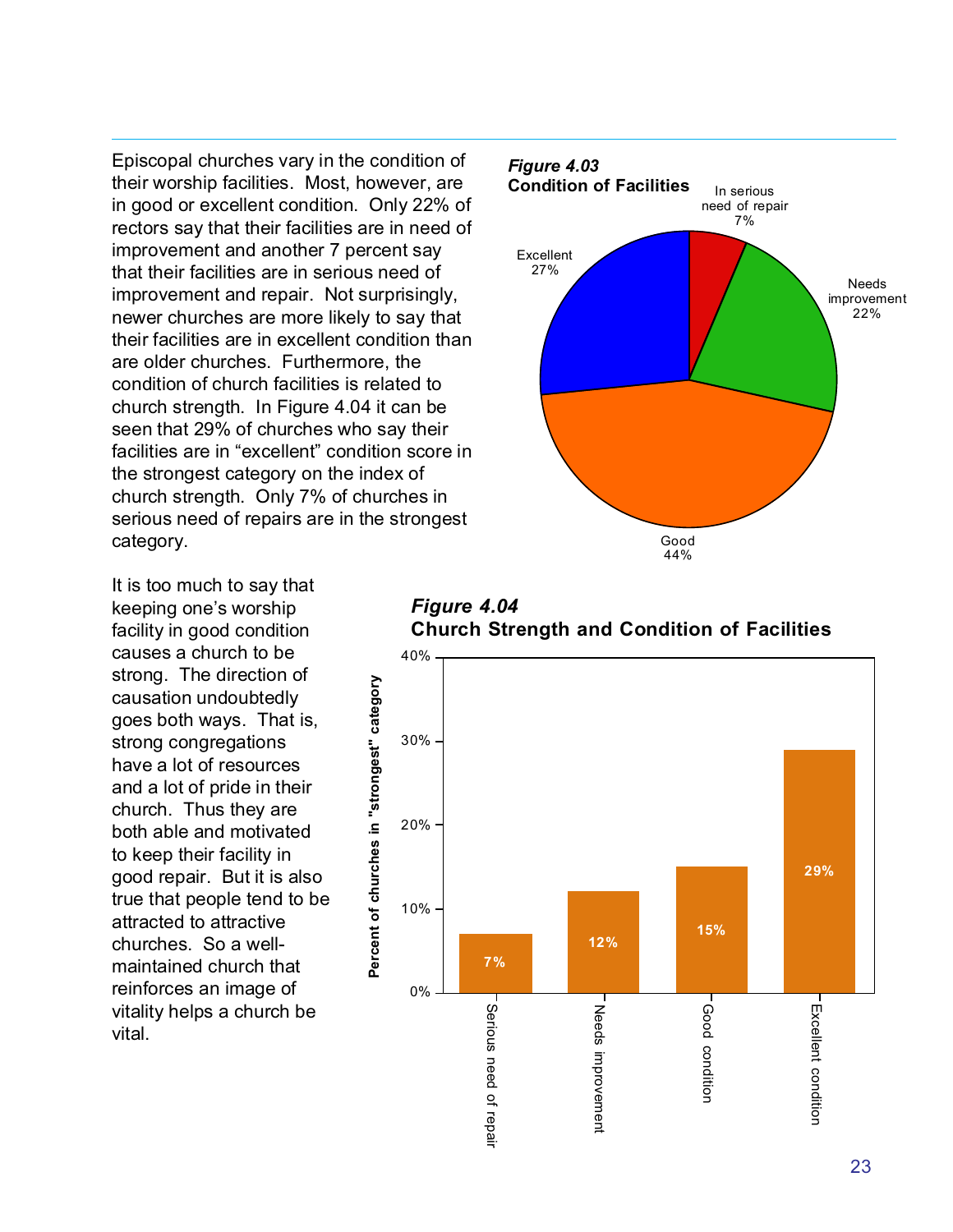Some churches are full to overflowing, whereas others are nearly empty. The Episcopal Church has equal quantities of each. Figure 4.05 shows that 6% of Episcopal churches have standing room only and 6% are less than 20% full at their service with the largest attendance.

It probably goes without saying that churches that are full tend to be strong and growing--even though lack of space may restrain growth (eventually). The fact remains, however, that strong, growing churches tend to be very full and as can be seen in Figure 4.06 churches that are in dire need of more worship space tend to be very strong.

One conclusion can be made from these charts is that adequate space is not a prerequisite for vitality and growth. Growing churches find a way to accommodate more people through multiple worship services and expanding their facilities. In general, plateaued churches do not need more space in order to grow. Rather they need to become more vital congregations.

#### *Figure 4.05* **Packing the Pews**





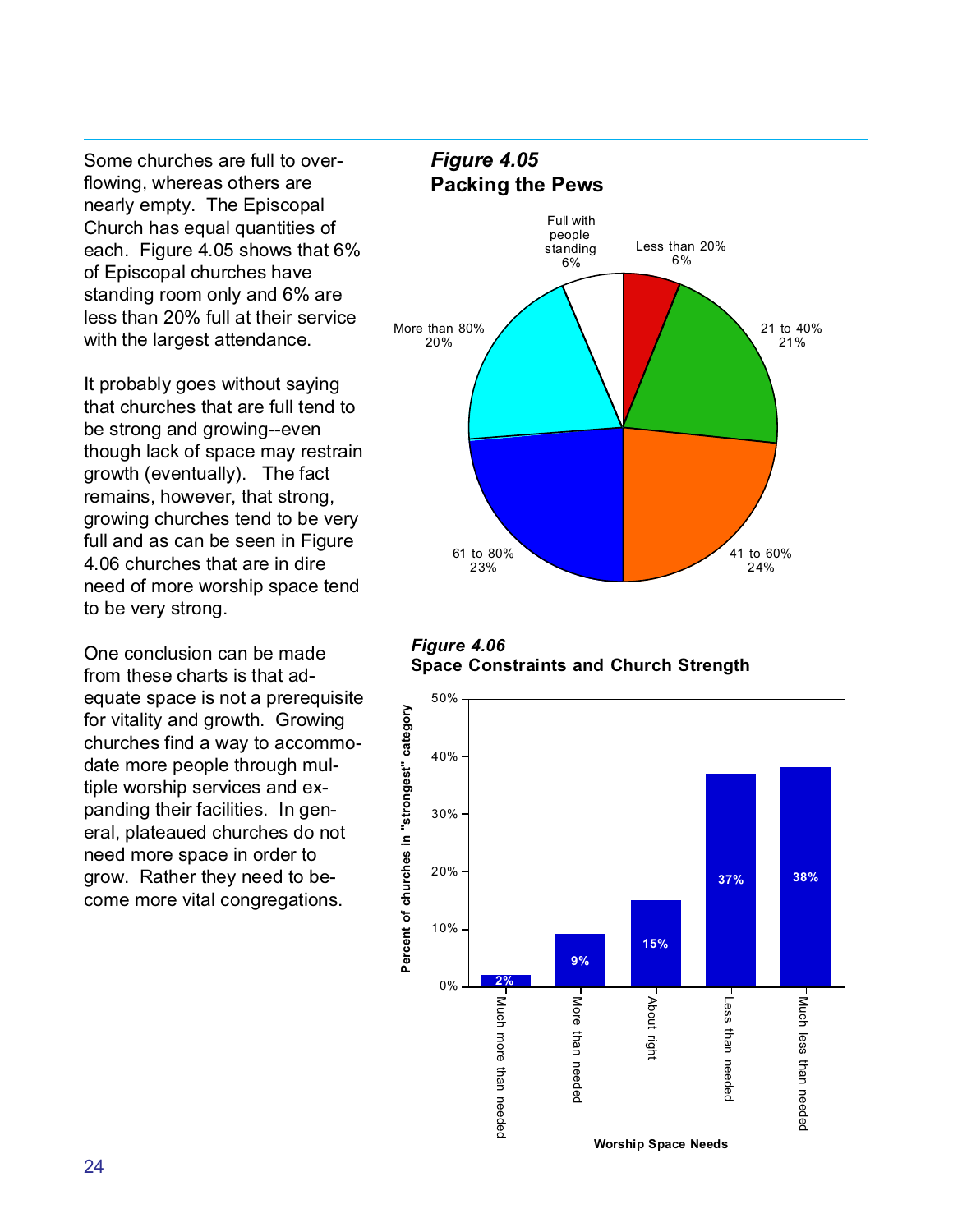### Worship Character

Worship affects people differently, according to their needs, backgrounds, and openness. It is necessarily a subjective experience. Still, worship services in churches are objectively different, even in their subjective character. Among Episcopal churches, perhaps more than in most denominations, there tends to be a commonality in the liturgy. Thus we see in Figure 4.07 that the phrase "includes formal liturgy" characterizes worship quite well or very well in 94% of Episcopal congregations. Worship in Episcopal congregations also has a sense of God's presence and the people attending are friendly. In most cases it also is joyful and fairly predictable.

Worship in Episcopal congregations is not likely to be very innovative or informal. A sense of "expectancy"--that something exciting may happen at any minute in worship--characterizes some, but not a majority of Episcopal congregations. Unlike other liberal mainline denominations, inclusive language does not seem to be a priority in many Episcopal congregations.

Many worship characteristics are related to congregational strength. Figure 4.08 shows that joyful churches tend to be strong congregations. Also highly related to church strength were characterizations of worship as exciting, expectant, friendly, and that it has "a sense of God's presence."



*Figure 4.07*







**How well does "joyful" describe your worship service?**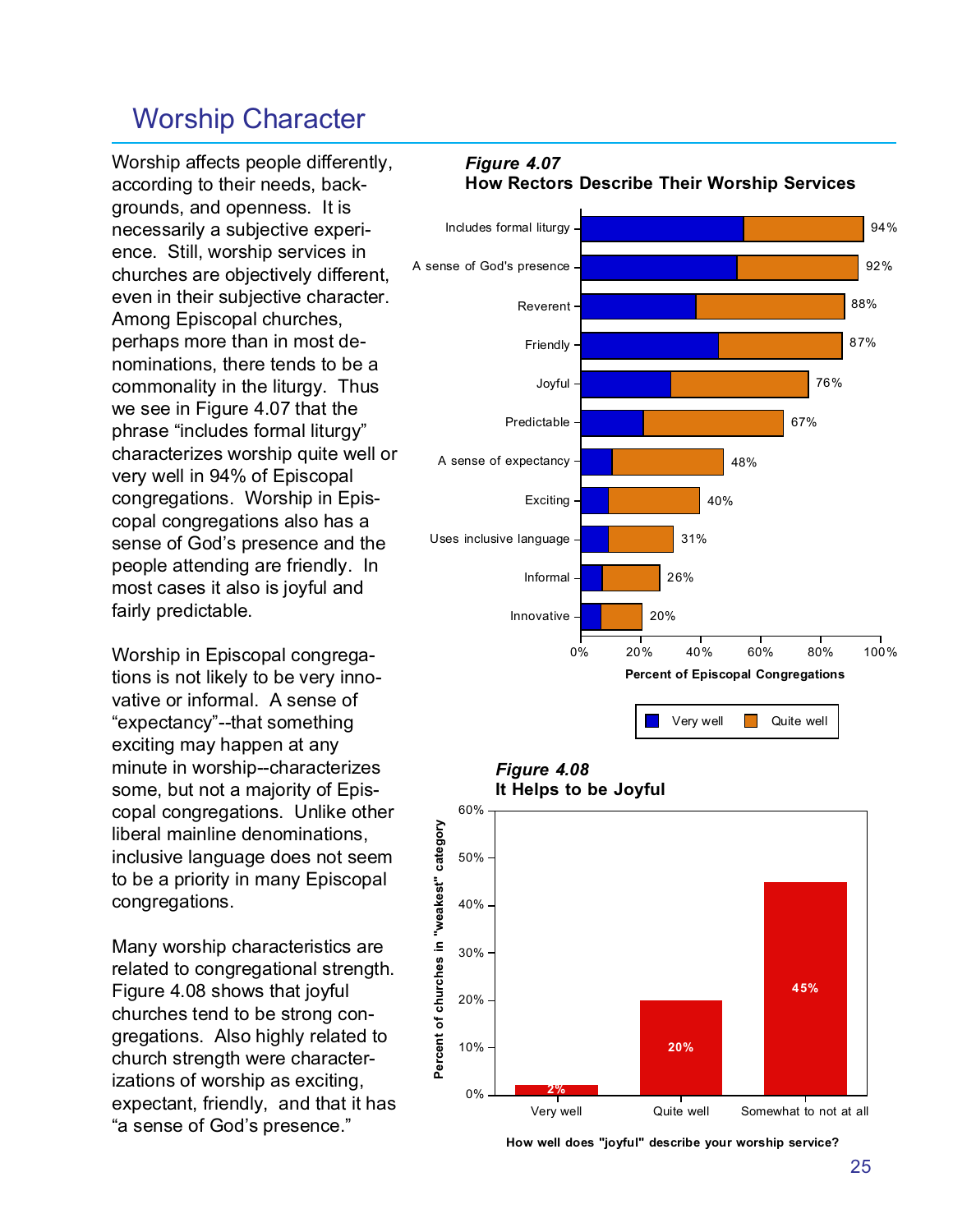It is difficult to characterize the focus and content of sermons and homilies delivered in churches across America. Nevertheless, in Figure 4.09 we can see responses of rectors to two sets of questions, one dealing with the stress or focus of the sermon and the second with content (stories, references, illustrations, explanations). Clearly, Episcopal priests tend to preach sermons that stress God's love and care and personal spiritual growth. Many rectors use personal stories or first hand experiences to add life to the messages they bring. The top three responses from other mainline churches included the two top Episcopal responses, followed by practical advice for daily living. Conservative church pastors stressed personal salvation (95%), followed by personal spiritual growth and God's love and care.

The strongest relationship between an area of sermon emphasis and church strength among Episcopal churches was the use of personal stories or firsthand experiences. Among churches where the rector always uses such illustrations, 33% were very strong congregations, as compared to only 6% where the rector seldom or never used personal illustrations. Also helpful were practical advice for daily living and preaching about personal spiritual growth.

*Figure 4.09* **Focus and Content of Rector's Sermons**



*Figure 4.10* **The Personal Touch**



**How often sermons include a lot of personal stories or first-hand experiences**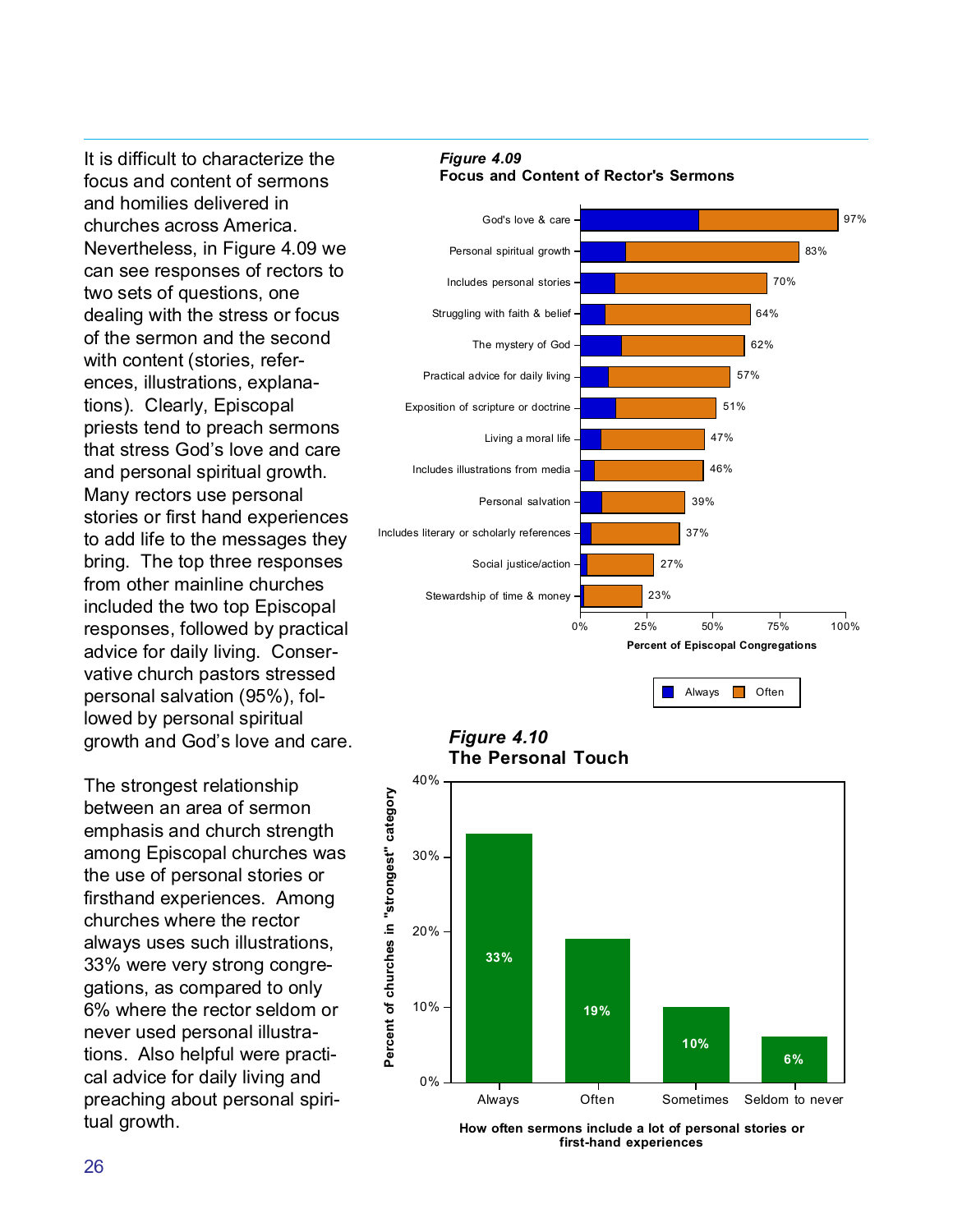## Innovation and Change in Worship

Innovation in worship is not characteristic of Episcopal churches. Relatively few are experimenting with elements of so-called "contemporary worship." Singing praise choruses projected on screens to the music of rock bands is not a frequent sight in the Episcopal Church. Instead, the vast majority of Episcopal congregations read or recite creeds or statements of faith (98%), pass the peace (96%), use organ and/or piano music (94%), kneel during worship (87%), and light incense and/or candles (82%). The most frequently mentioned "less traditional" worship element in Figure 4.11, nonelectronic strings or wind instruments, is used always or often by only 19% of Episcopal congregations and sometimes by 41% more.

The "contemporary worship" items in Figure 4.11 form a clear, tight scale in most denominations. That is, churches that use guitars, drums and keyboards also tend to use visual projection equipment. In the Episcopal Church, however, *all* of the items in Figure 4.12 form an even better scale, with the exception of prerecorded music in worship. Thus in the Episcopal Church the issue is not contemporary versus traditional worship. Instead, the issue is incorporating or not incorporating *any* nontraditional elements in worship. Not surprisingly, churches in newer suburbs are much more

#### *Figure 4.11*



#### **Use of Less Traditional Worship Elements**

**Percent of Episcopal congregations using element always, often or sometimes**



likely to use nontraditional worship elements than churches in any other area, followed by older suburbs and urban areas (downtown, inner city, and urban neighborhoods). Rural churches and churches in small towns are least likely to use nontraditional worship elements.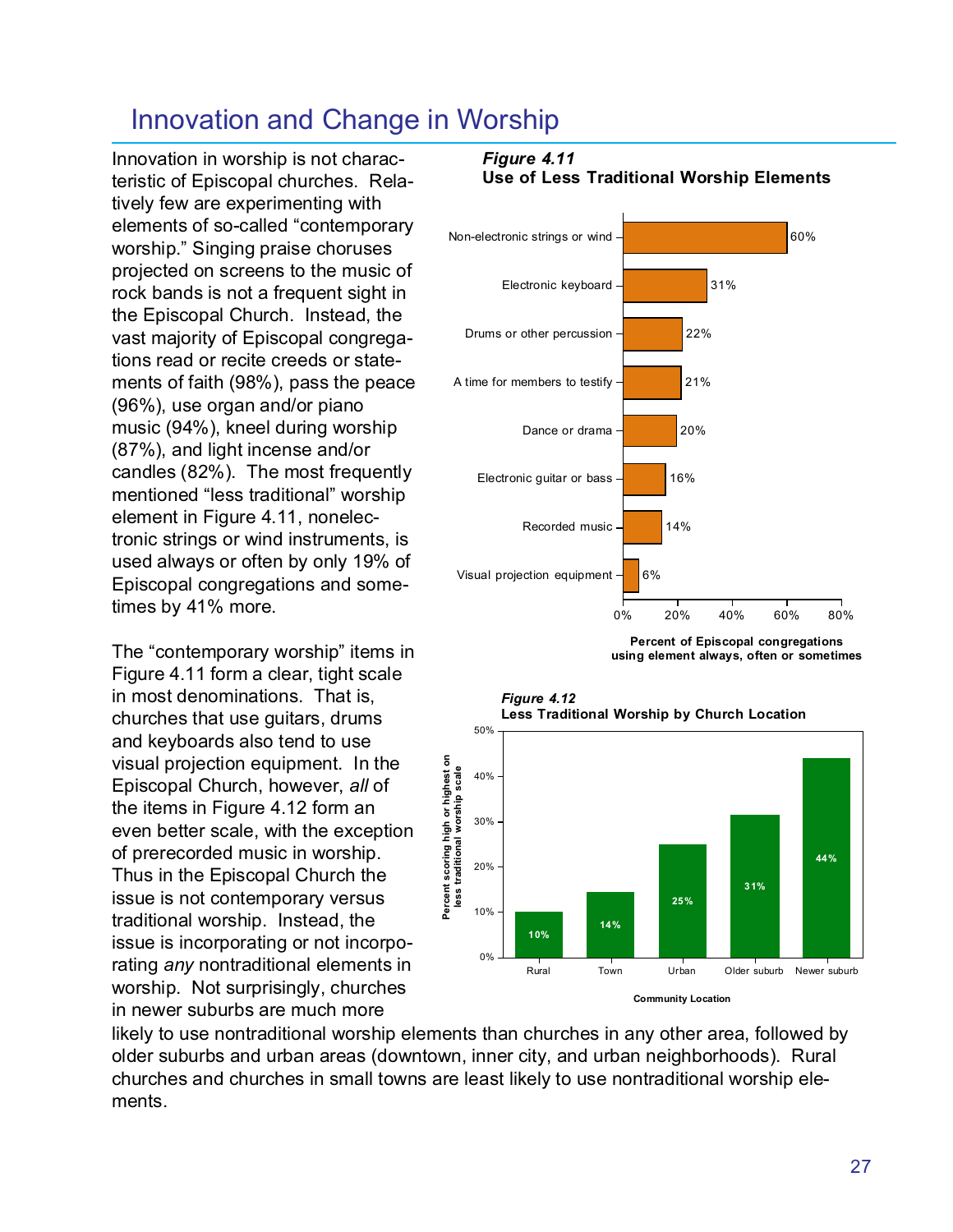Despite the fixed appearance of worship in the Episcopal Church and other denominations that emphasize an order of service with Liturgy of the Word (Synaxis) followed by the Eucharist, the fact is that the way we worship does change even as churches try to maintain a measure of consistency. But some churches change their worship more rapidly than others. Figure 4.13 shows that 30% of Episcopal churches say they changed the style of worship in their primary worship service a lot or more than a little over the last five years. Another 39% say that some change has taken place, and the remainder, 31%, said their primary worship service in 2000 was basically the same as it was in 1995.



Frequently, the direction of change among churches that changed a lot or more than a little was toward less traditional worship elements. Figure 4.14 below shows that churches that changed their worship services substantially also scored higher on the less traditional worship scale. By contrast, churches that said their worship services were basically the same tended to score very low on the scale.



#### *Figure 4.14* **Less Traditional Worship by Change in Worship Style**

**Change in style of primary service in last 5 years**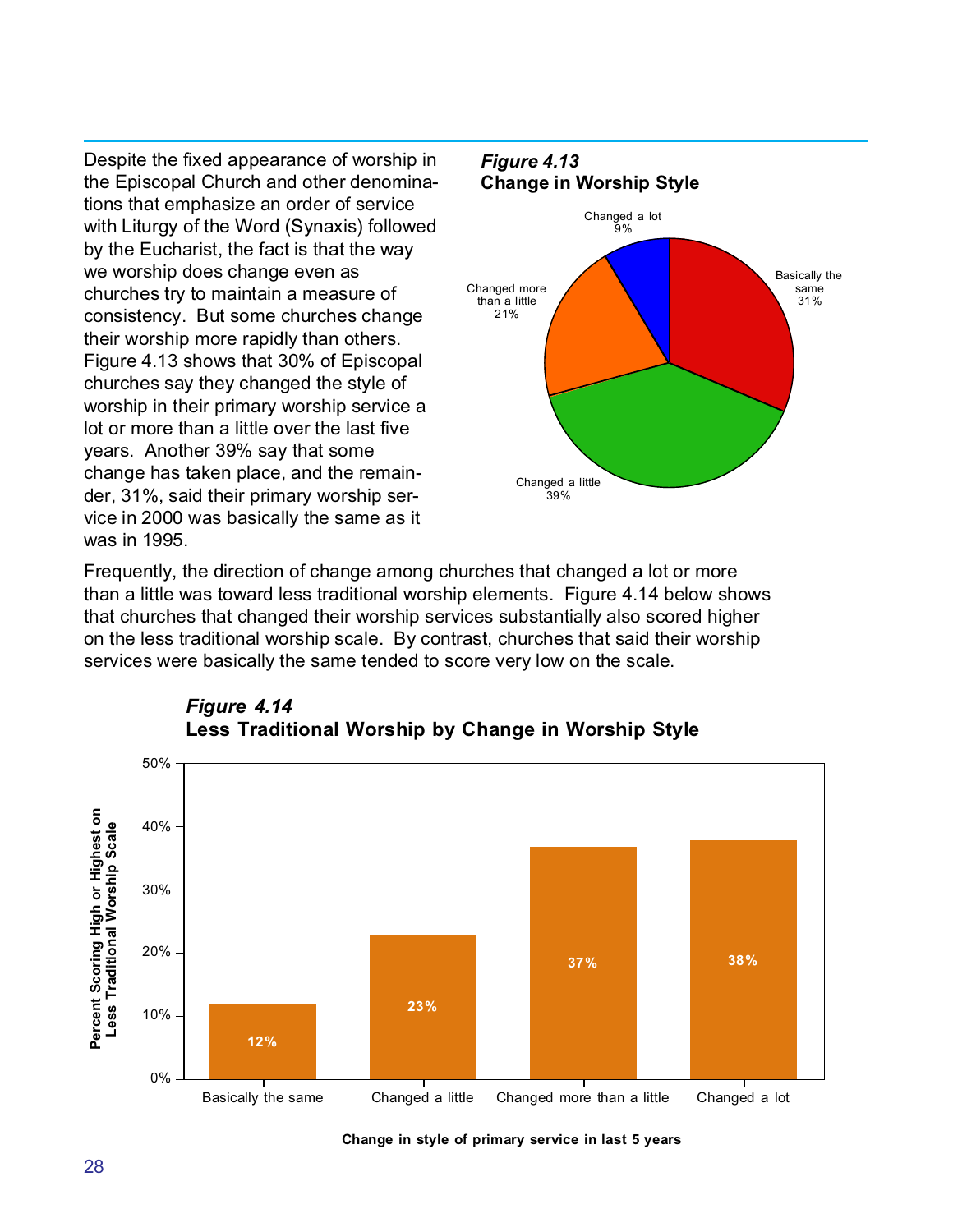The use of less traditional worship (and especially contemporary worship) is often seen as a means by which non-growing churches can attract younger families and become healthier congregations. Does this work for Episcopal congregations? The answer is somewhat complicated.

Churches that changed their style of worship tend to score higher on the less traditional worship scale (Figure 4.14) and churches that score high on the less traditional worship scale tend to be stronger than churches that score low (Figure 4.15). However, changing worship style is completely unrelated to church strength. That is, churches that make substantial changes in their worship are as likely to be very weak as they are to be very strong. So change and particularly deliberate change in worship is not a panacea. It may help but it also may cause problems.

Change in the direction of including less traditional worship elements is related to congregational strength, but not as strongly as simply *having* the elements of less traditional worship. So the learning here is not to pursue less traditional worship in the hope of reviving a lifeless church. Instead, churches should be open to the possibility of innovation in worship and let that openness change what they do in a more natural fashion.



## *Figure 4.15*

**Score on less traditional worship scale**

Lowest Low Moderate High Highest



**worship services**

*Figure 4.16* **Church Strength by Use of Drums in Worship**

Of the less traditional worship elements considered above, the one most strongly related to congregational strength was the use of drums. Unlike the other nontraditional worship elements, drums are used in rock music, gospel music and orchestras. In each case they contribute to Episcopal worship that is nontraditional, but they also represent very different worship styles.

0%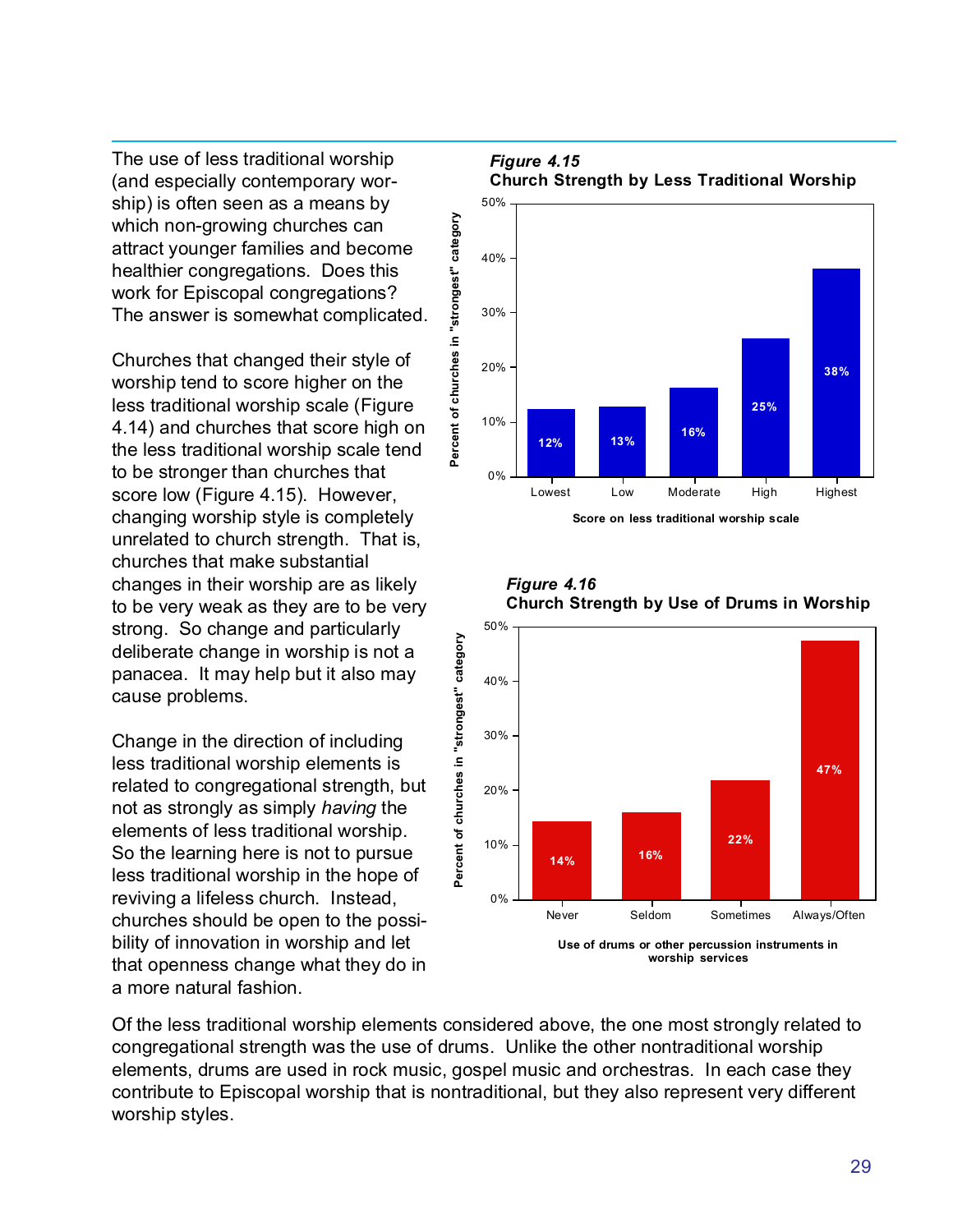In terms of forming a strong congregation, the key worship characteristic is a subjective sense that worship is "inspirational and uplifting." Those participating in the liturgy help give each other a taste of God's Realm. Churches that do this well seem different and that difference translates into congregational strength. Figure 4.17 shows this relationship.

Worship necessarily changes slowly because it means so much to people. But even the most "inspirational and uplifting" service cannot remain static if it is to retain the character that makes it vital. Figure 4.18 shows that churches that welcome new ways of doing worship and ministry also tend to have the most vital worship experiences.

#### *Figure 4.17* **Inspirational Worship is Essential to Church Strength**



**How well does "our worship services are inspirational and uplifting" fit this congregation?**





**How well does "we welcome new ways of doing worship and ministry" fit this congregation?**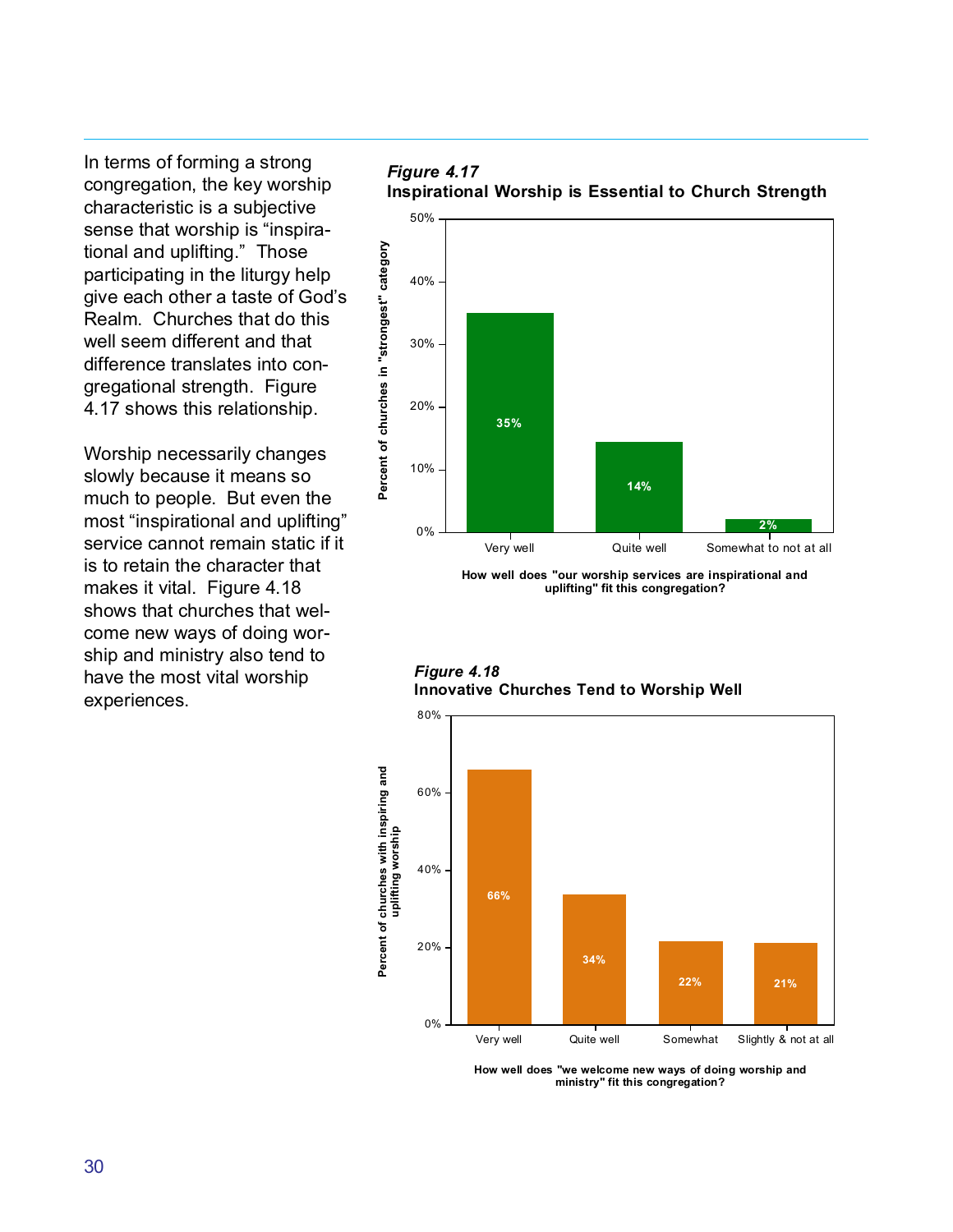Strong, vital churches are not strong and vital because they adopt the newest trend in corporate worship. Instead, like all living things, they change because change is a natural process. They are open to innovation, to new ways of doing worship and ministry. They do not adopt these new ways mindlessly, but they also do not try to freeze their pattern of worship and ministry once they find something that fits their congregation at the present time. Churches that are open to change tend to be strong.





**How well does "we welcome new ways of doing worship and ministry" fit this congregation?**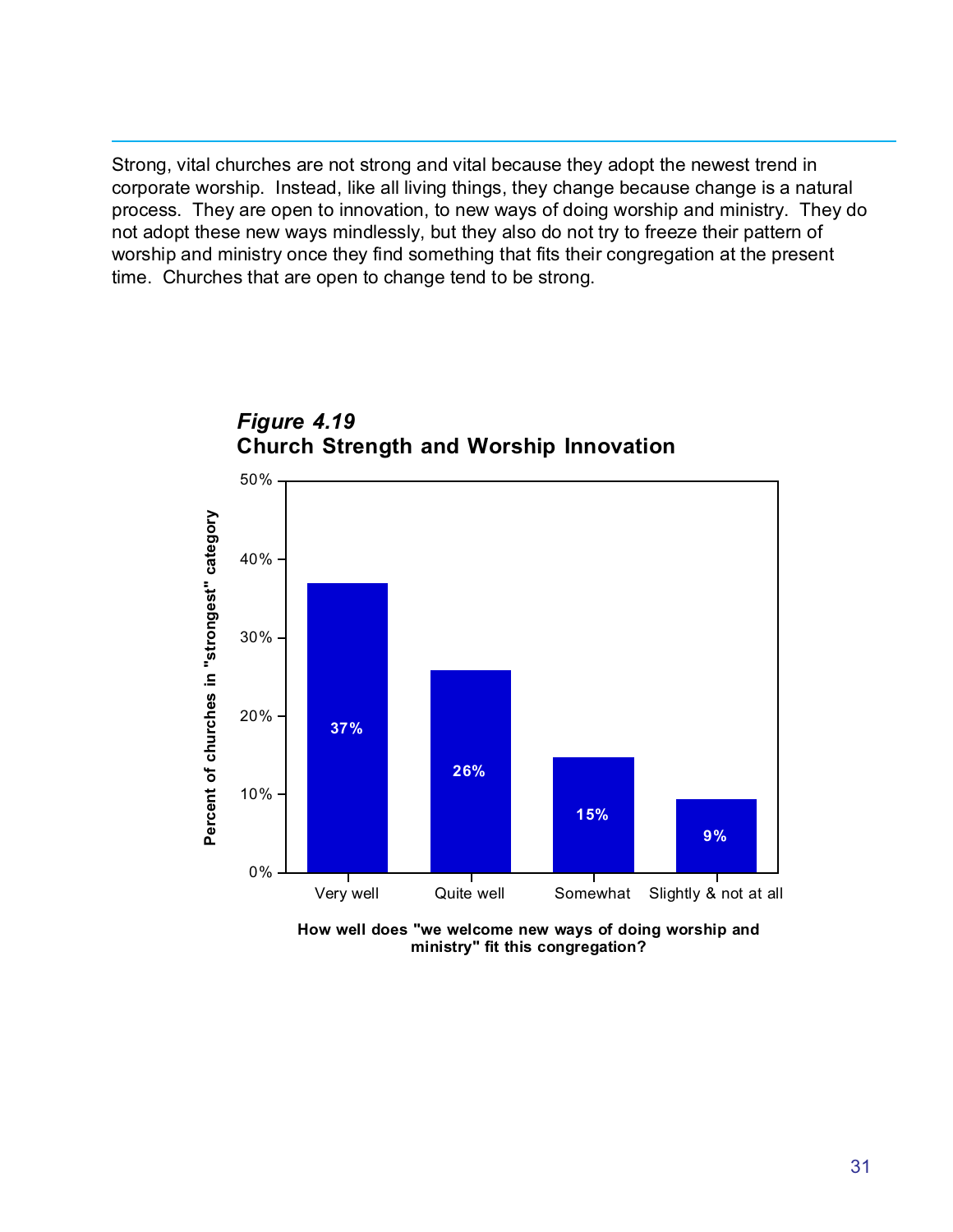## Section 5: Looking in the Mirror

Churches differ according to age, region, rural/urban location and in the makeup of their members. And as seen in the previous section, churches differ in the way they worship. In this section another area of difference is considered: the way churches see themselves, or their identity. We look at the degree to which being Episcopal is central to their identity, the family-like nature of many congregations, sources of authority that help define who they are and their theological orientation.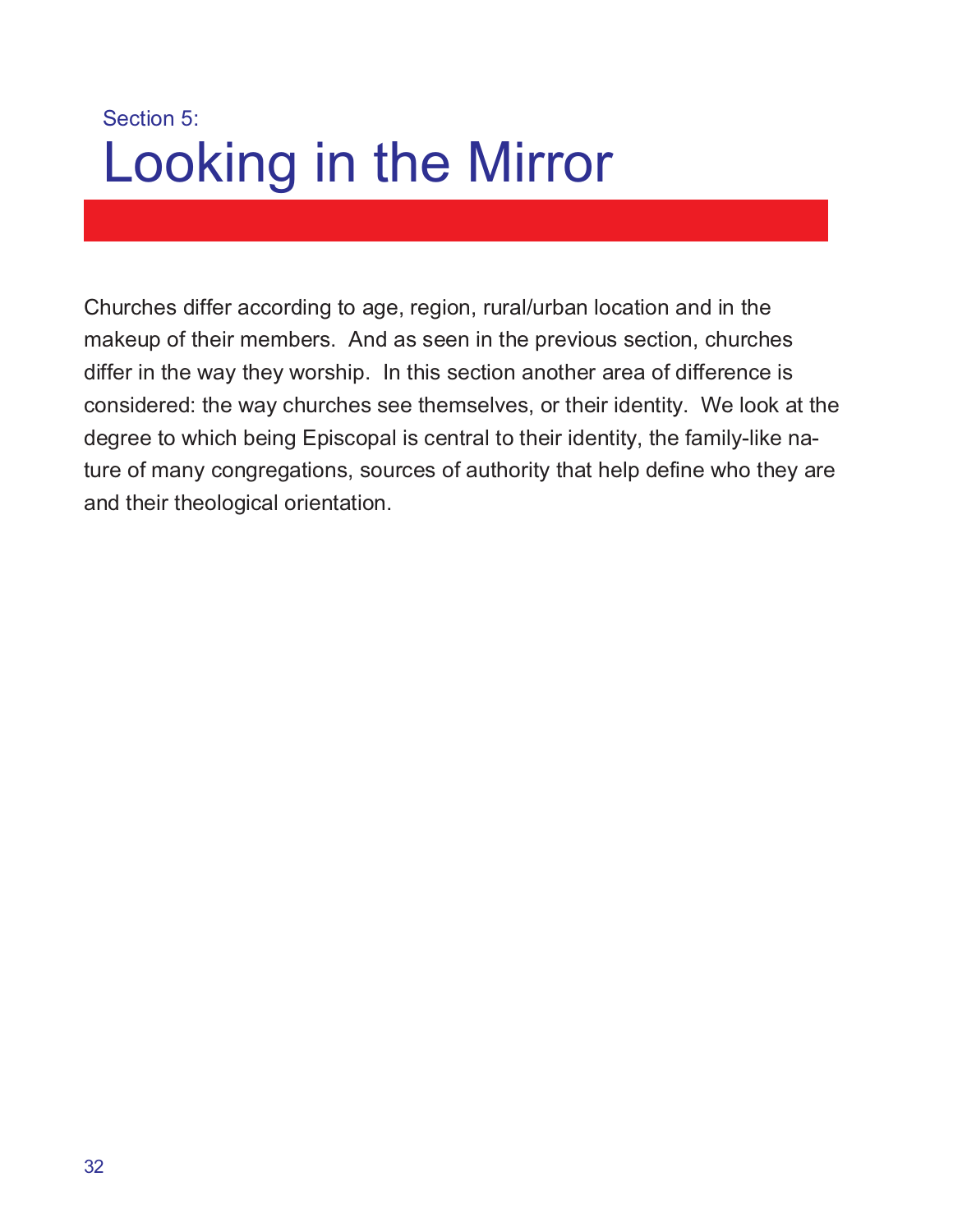## Celebrating Our Heritage

The rise of nondenominational churches and the erosion of denominational identity among most mainline denominations has led some observers to proclaim: "the day of the denomination is dead." Is a strong denominational connection still present among Episcopal churches and if so does it still matter?

The FACT survey asked leaders in Episcopal churches to indicate to what extent the phrase "our congregation celebrates its Episcopal heritage" describes who they are. The vast majority said the phrase described them either *very well* (36%) or *quite well* (43%). Apparently, almost all Episcopal congregations see being Episcopalian as central to their



identity--a connection that is celebrated rather than down-played. The same cannot be said for most other mainline denominations. As shown in Figure 5.02 below, very few United Church of Christ or United Methodist congregation celebrate their denominational connection to such an extent. Denominational identity levels are higher for the Evangelical Lutheran Church in America and Unitarians, but overall the proportion of mainline churches who say they celebrate their denominational heritage is only 15% (the Unitarian Universalist Association is not considered part of the mainline in this report).

The Episcopal Church is quite distinctive among mainline churches in maintaining a strong denominational identity. It is more similar, in fact, to *sectarian* conservative denominations like the Church of Christ and the Assemblies of God. Overall, 28% of conservative Protestant churches indicated a very strong denominational connection, well below Episcopal churches.



#### *Figure 5.02* **Strongest Identity in the Mainline**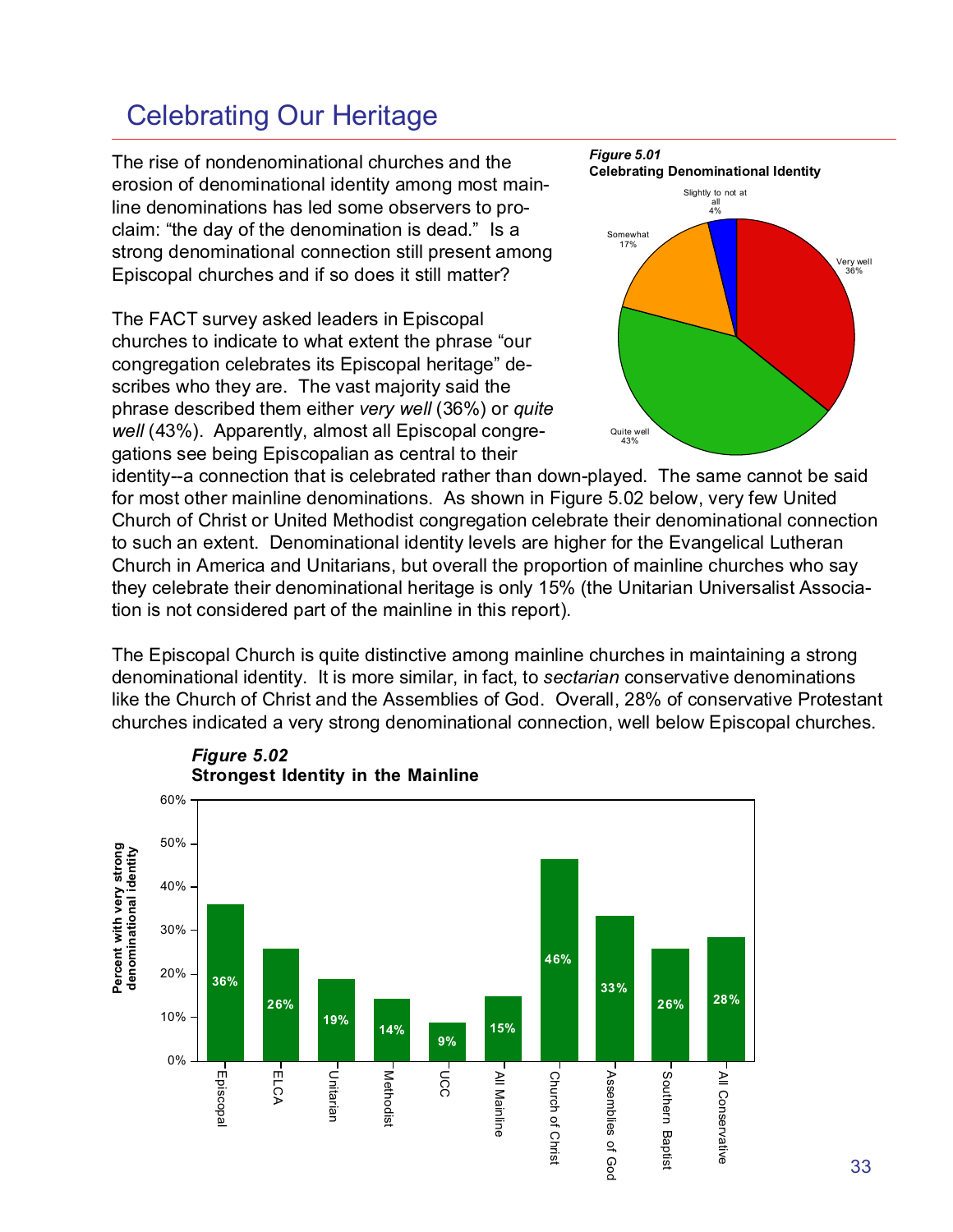Does a strong denominational identity help or hurt Episcopal congregations? It may be somewhat surprising to some, but a strong identity seems to help. Figure 5.03 shows that the percent of very strong congregations (scoring "strongest" on the strong church index) is much higher among congregations that say celebrating their Episcopal identity describes them "very well." Little difference exists between churches saying the phrase describes them "quite well," "somewhat," "slightly," or "not at all."

A strong denominational connection also predicts where Episcopal congregations purchase their program materials and supplies. Churches saying that celebrating their Episcopal heritage describes them very well or quite well were much more likely to purchase these resources either "exclusively" or "primarily" from the Episcopal Church than were churches who said a strong denominational connection described them somewhat, slightly or not at all.



**Celebration of Episcopal Heritage**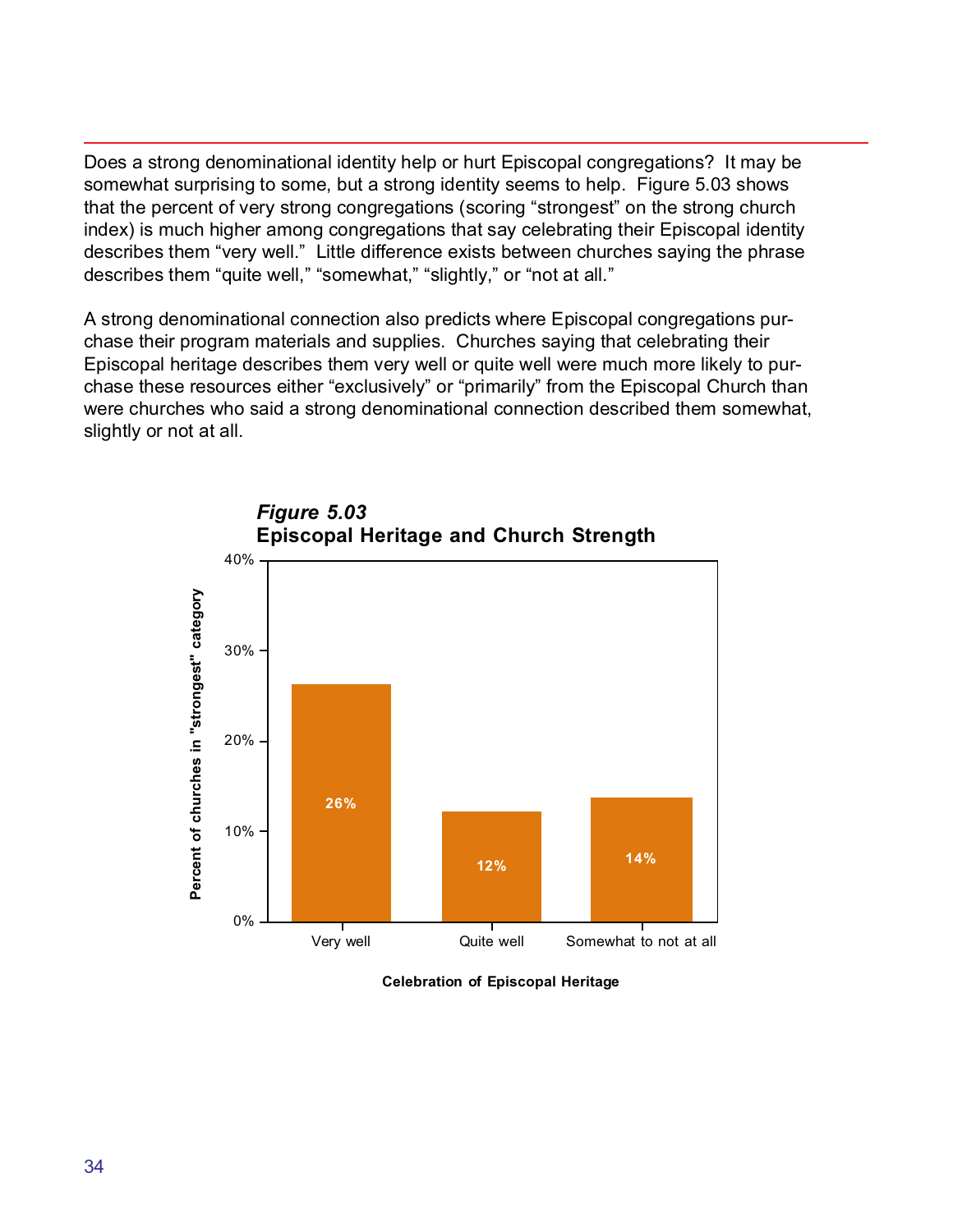### The Church as Family

All churches value having a sense of community and mutual support among their members. In some churches, however, the interpersonal connection is particularly strong and such congregations resemble "close knit families." Being a family-like church is not related to being a strong church (either positively or negatively), but a familial character does form a major part of many congregation's identity.

In Figure 5.04 we see that most Episcopal congregations have a fairly strong sense of being a family. Still, only 20% say that "a close knit family" describes them "very well." Not surprisingly, churches in smaller towns and rural areas are much more likely to seem like close knit families. In these areas the church is much more of a community institution than is the case in urban and suburban locations.

Services and size also matter in terms of maintaining or working against a particularly strong familial sense. As shown in Figure 5.06, a single service where everyone sees everyone else every week is very supportive of being a "close knit family." On the other hand, multiple services (and large size) work against a strong sense of being a "family."



*Figure 5.05* **Rural Churches are Like Close-Knit Families**



**Community Location**



50%

**Percent saying "a close knit family"**

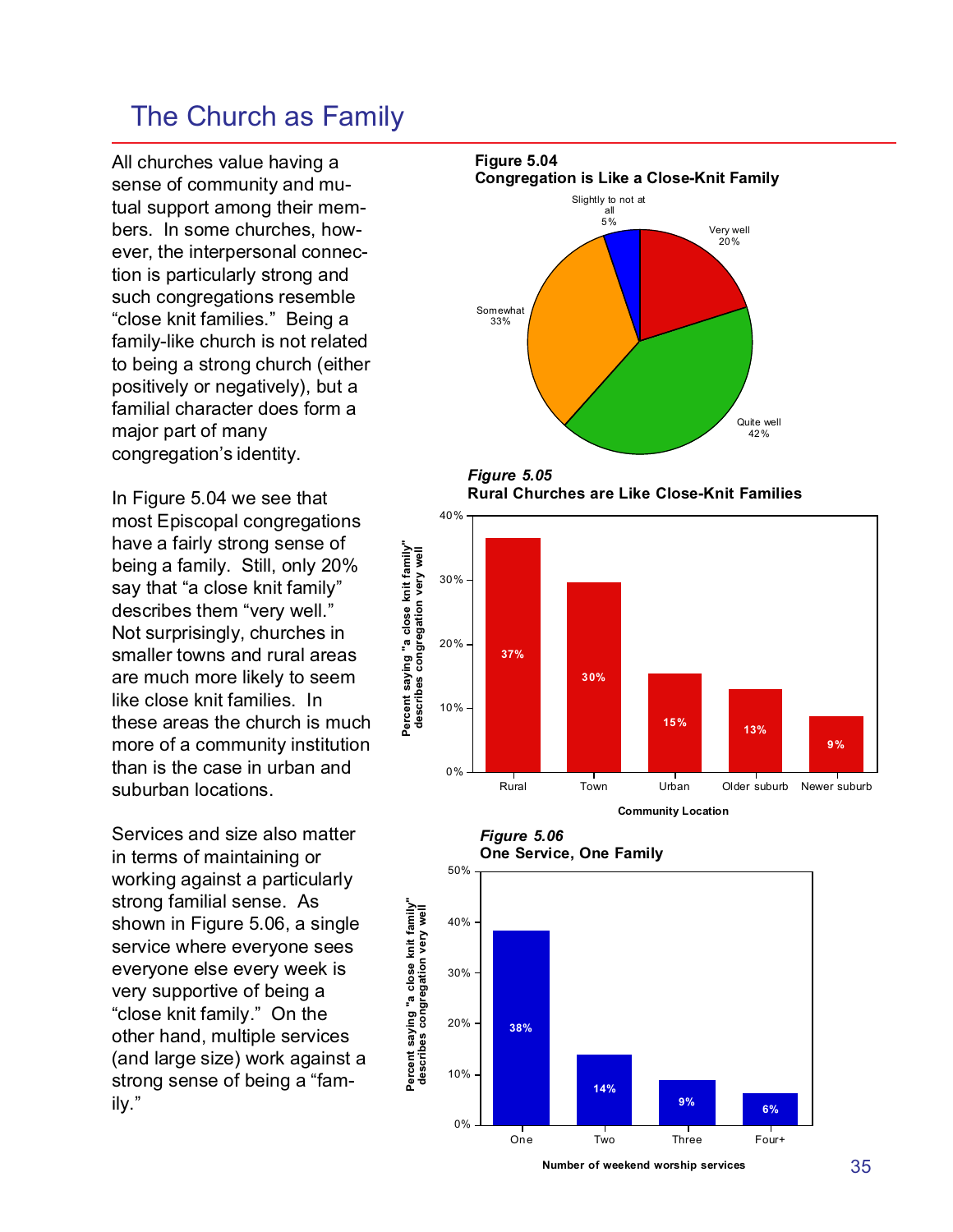## Morality, Liberality and Authority

Another very subjective part of a congregation's identity is the degree to which they project a moral presence in the community. Indeed, for many parents the primary function of the church is in shaping the moral values of children and maintaining a moral alternative to the secular culture. Being an institution that can shine as a "moral beacon" in one's community requires more internal cohesion and a sense of group culture than is present in many churches, however. Thus, it was not surprising that seeing one's congregation as a moral beacon was also strongly related to being a close knit family (Figure 5.07).

Being a close knit family refers to an inward focus and is unrelated to growth or church strength. Being a moral beacon implies an outward focus and is strongly related to both church strength and growth. Figure 5.08 shows that Episcopal congregations that see themselves as moral beacons tend to be stronger churches.

Which churches in America tend to see themselves as strong moral beacons? Figure 5.09 shows that churches in conservative denominations were twice as likely to say being a moral beacon describes them "very well."

Interestingly, the relationship between being a moral beacon and attendance growth was strongest for Episcopal congregations and weakest for conservative Protestant congregations, with a moderate relationship for other mainline Protestants.

#### *Figure 5.07*

**Identity as a "Moral Beacon" and Family-Like Status**



**describe your congregation?**

*Figure 5.08* **A Strong Moral Presence**

**Percent of churches in "strongest"**

Percent of churches in "strongest"



**How well does "we are a moral beacon in our community" describe your congregation?**

*Figure 5.09* **Moral Identity by Denomination**

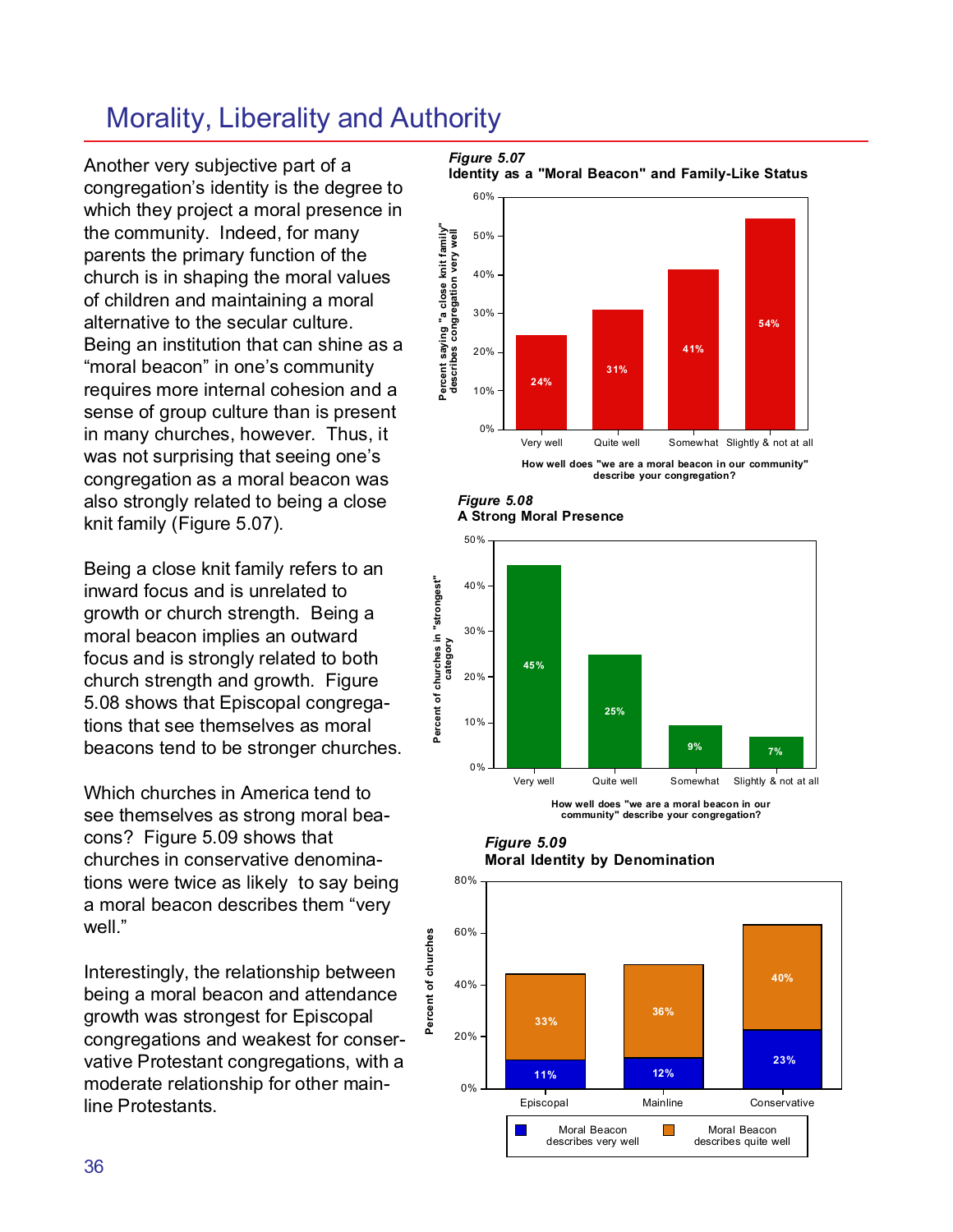Ever since the publication of *Why Conservative Churches are Growing* in the 1970s issues of "strictness" and theological conservatism have created controversy. Are strict churches stronger than more socially lenient churches and can churches that take a more theologically liberal position grow and prosper in the current religious "marketplace"? As with most things, the answers are not simple.

The FACT survey asked church leaders if their congregation had: 1) definite expectations for members that are strictly enforced; 2) fairly clear expectations for members, but the enforcement of these expectations is not very strict; and 3) only implicit expectations for members that are seldom, if ever, enforced. Very few



Episcopal church leaders chose the most strict option (only 1.5%). For mainline churches generally, only 3.3% were very strict and even in conservative Protestant denominations very strict churches were a minority (12.2%). Most conservative Protestant churches (70%) were in the middle strictness category, as compared to roughly half of Episcopal churches and other mainline congregations.

So is strictness associated with congregational strength and vitality? For most other mainline denominations they are somewhat related, but for the Episcopal Church it is the middle category of strictness, churches with fairly clear expectations, that are most likely to be strong.

*Figure 5.11* **Strictness and Strength**



**Expectations of members**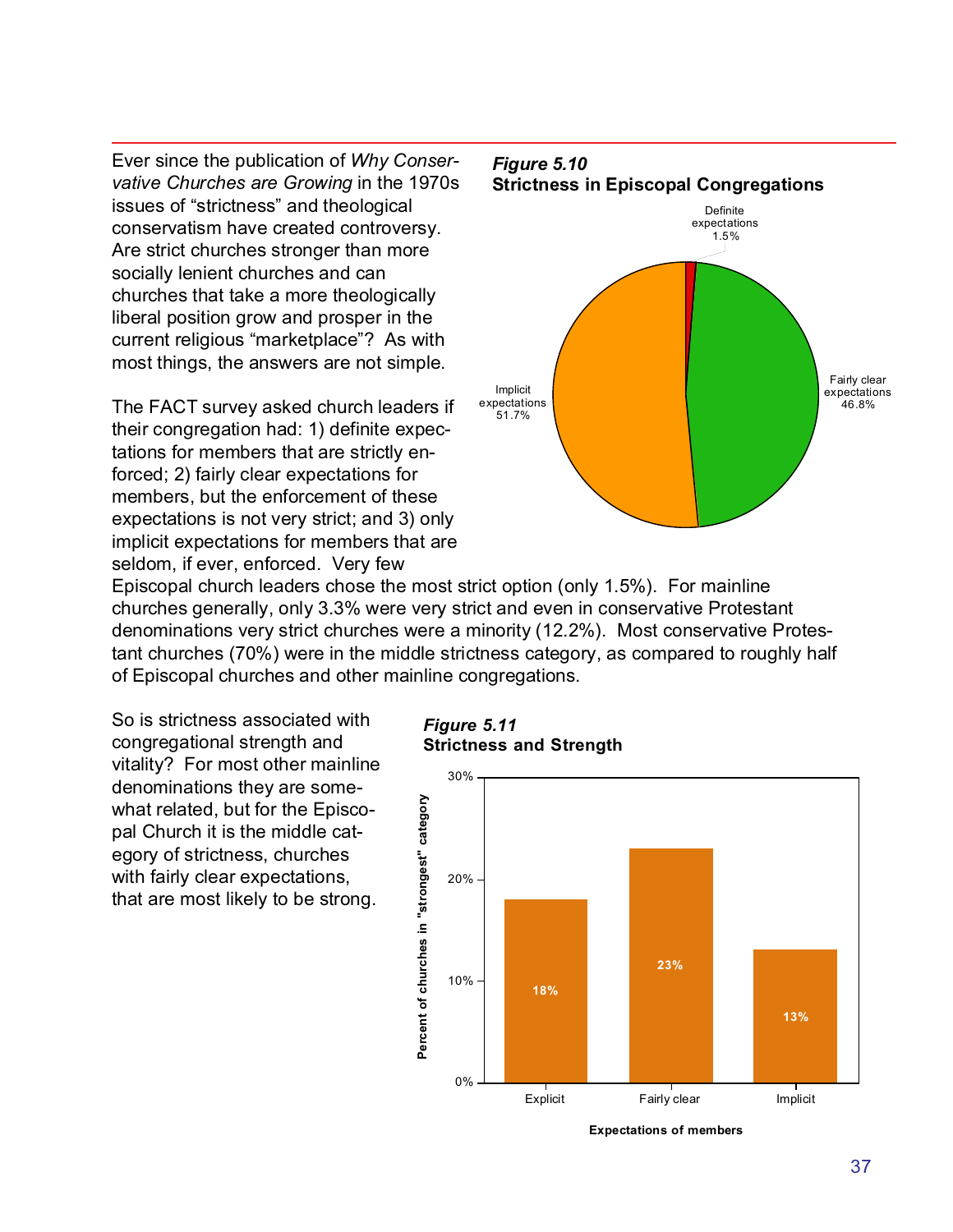If the most lenient churches are least likely to be strong, does it follow that the most liberal Episcopal churches are the weakest? No. As shown in Figure 5.13, the most liberal or progressive Episcopal churches are the most vital and the most conservative churches score lowest on the strong church index. The pattern in the United Church of Christ, a very liberal denomination, is identical to that of the Episcopal Church. For mainline churches generally the pattern is somewhat different. Very liberal churches score highest on the church strength index but very conservative congregations are second in strength.

Obviously, both very liberal and very conservative Episcopal churches (those doing best and worst, respectively) are





in the minority. Most Episcopal churches are somewhat liberal, moderate or somewhat conservative. Each of these groups scores about the same on the church strength index.



#### *Figure 5.13* **Liberalism and Church Strength**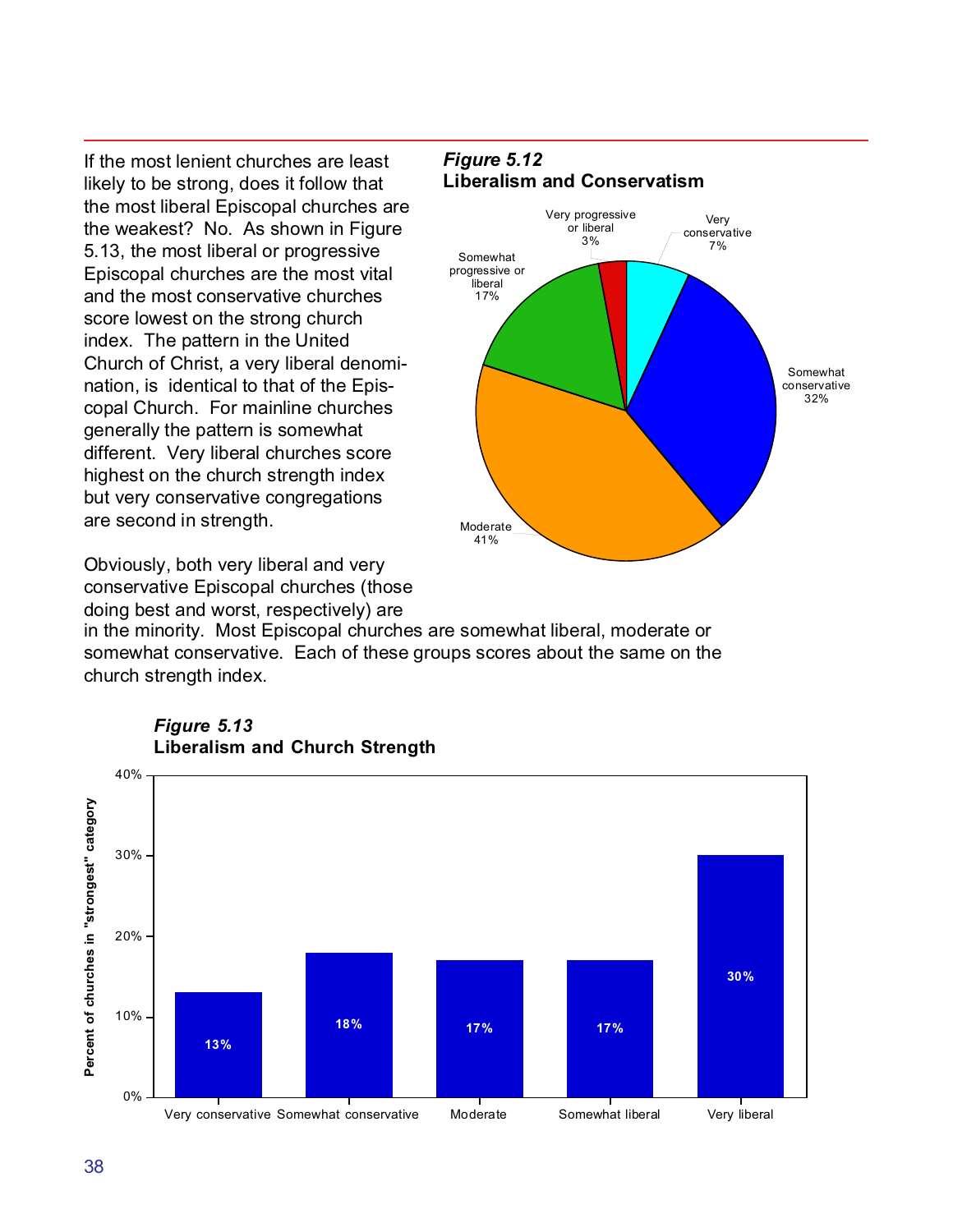A critical aspect of a congregation's theological orientation is the source of authority that guides their worship and teaching. Church leaders were asked about the role of 1) the Bible; 2) historic creeds, doctrines and tradition; 3) revelation of the Holy Spirit; 4) human reason; and 5) personal intuition or enlightenment as sources of authority. Were they foundational, very important, somewhat important or of little or no importance? Each source of authority was considered separately, so one could choose all or none as foundational. Most Christian congregations list the Bible as foundational, including 54% of Episcopal congregations. However, as seen in Figure 5.13 Episcopal rectors were much less likely to say the Bible was a foundational source of authority than were other mainline and conservative Protestant pastors. Similarly, Episcopal rectors were much less likely to say the revelation of the Holy Spirit was a foundational source of authority.

Episcopal congregations, to a much greater extent than other Protestant congregations, chose creeds, doctrines and tradition as a foundational source of authority. The only other Protestant denomination that had many churches choose this source of authority as foundational was the Evangelical Lutheran Church in America (and an even larger proportion of Roman Catholic and Orthodox churches [82%] consider creeds to be a foundational source of authority). Human reason was also chosen as a foundational source of authority by more leaders in the Episcopal Church than in other mainline and conservative denominations.



### *Figure 5.14* **Foundational Sources of Authority by Denomination**

**Sources of Authority**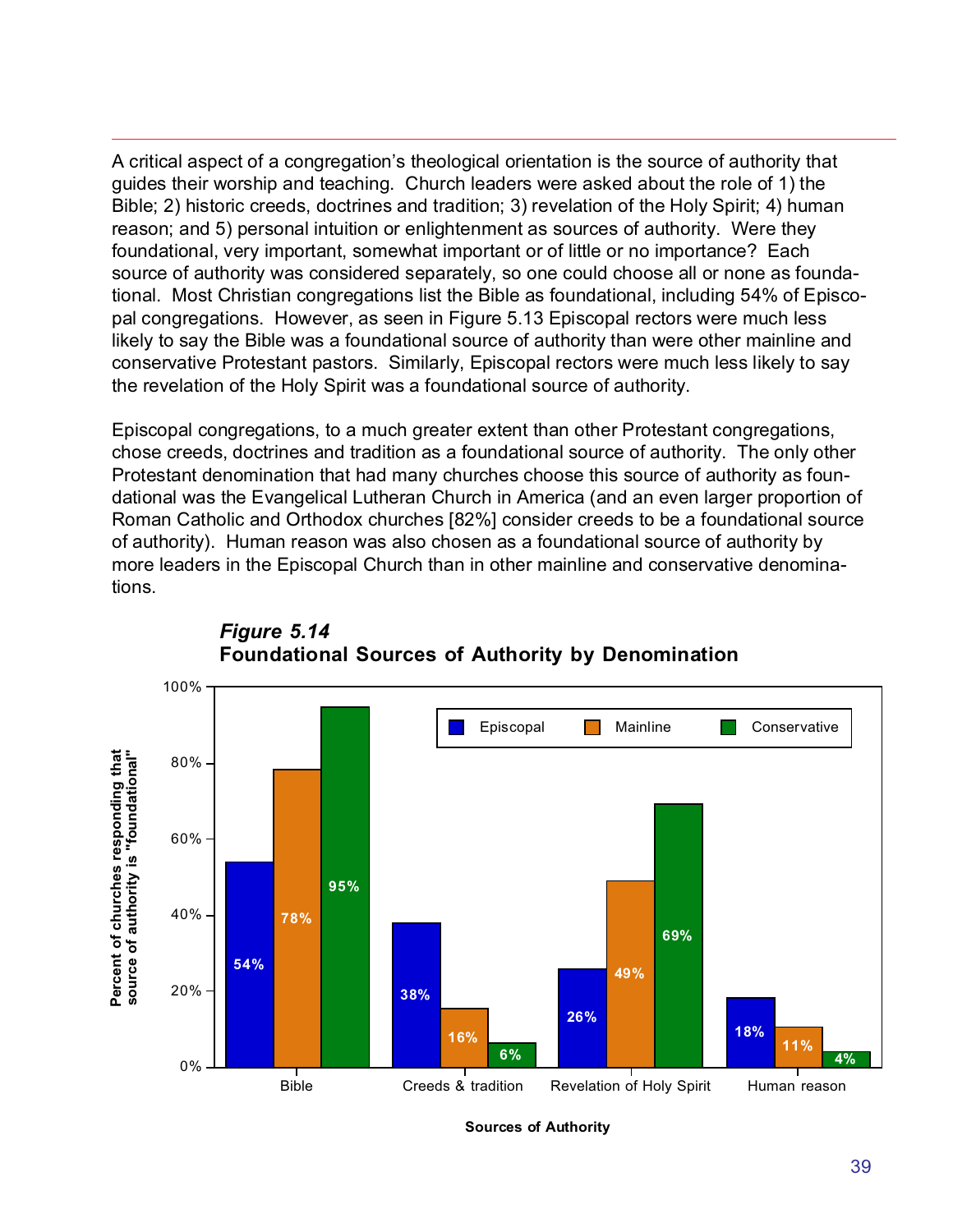Does source of authority matter? One of the most interesting aspects of the sources of authority issue is the fact that all of the questions were related to church strength in much the same way. That is to say, congregations where the Bible is seen as foundational are more likely to be strong; but the same is also true for creeds, the Holy Spirit and human reason. In other words rectors who tend to say any of the first four areas are less than "foundational" tend to be in weaker churches. The strongest relationship, however, is for the question on the authority given revelation by the Holy Spirit. The kind of congregational identity that values revelation by the Holy Spirit tends to be found in stronger Episcopal congregations.

A follow-up question to the authority series asked rectors to choose which source of authority was **most important** to his or her congregation's worship and teaching. As can be seen in Figure 5.16, the largest proportion of congregations chose the Bible, followed by creeds and tradition, revelation of the Holy Spirit, human reason, and personal intuition or enlightenment.

Congregations that choose creeds, doctrines and tradition over other sources of authority were least likely to score in the highest category on the church strength scale. Churches selecting the Holy Spirit or human reason were more likely to be strong, followed by churches that identified the Bible as their most important source of authority. Churches that selected creeds & tradition tended to be *older* and also scored lower on our index of nontraditional worship.

#### *Figure 5.15* **Authority of Holy Spirit and Church Strength**



*Figure 5.16* **Most Important Source of Authority**



*Figure 5.16* **Primary Source of Authority and Church Strength**



**Most important source of authority**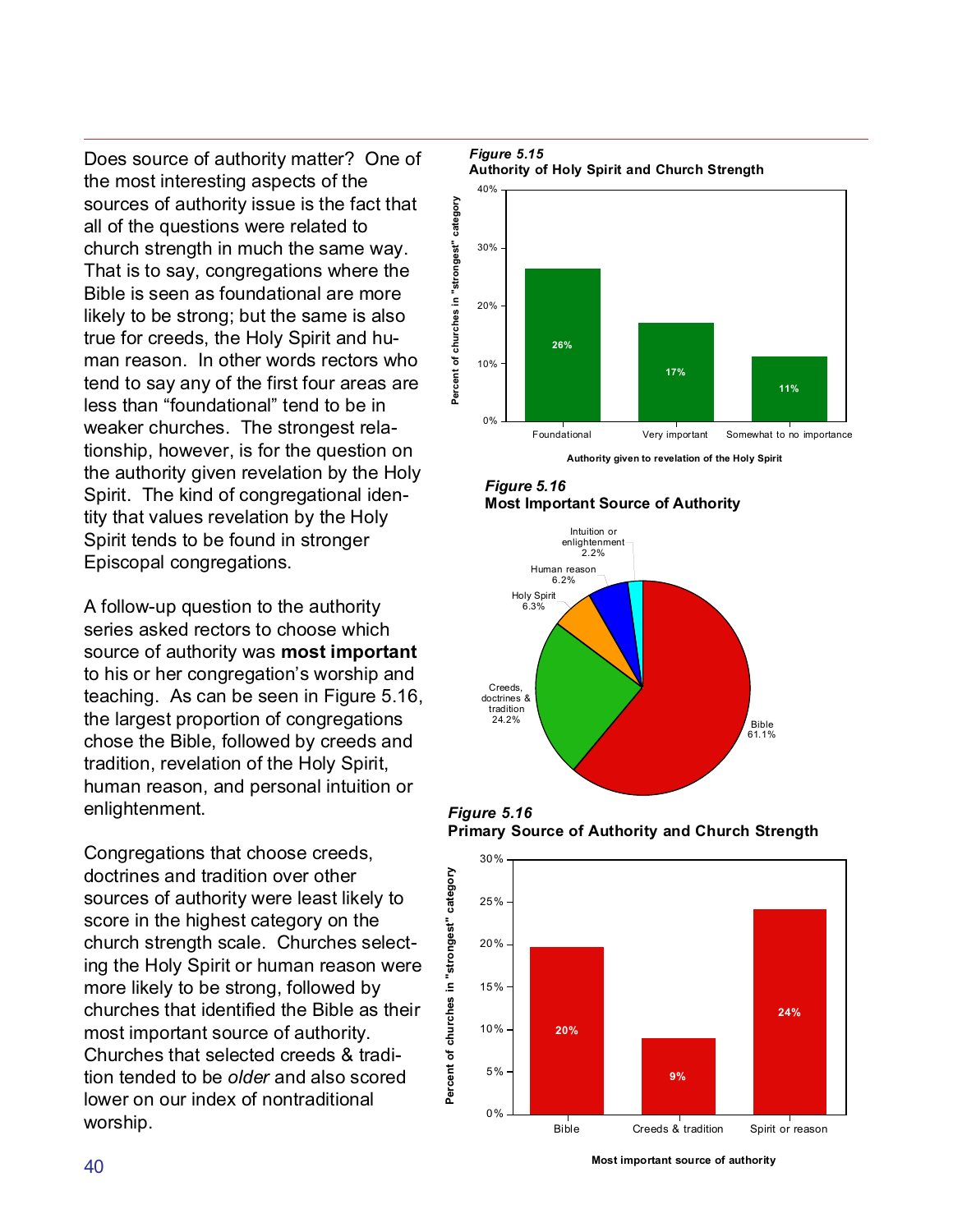# Section 6: The Things We Do

Churches do more than hold worship services and conduct business meetings. They also conduct programs and participate in ministries. They do things that people in the church and outside the church find meaningful and valuable. Churches also encourage their members to engage in religious practices outside formal worship on Sunday. And churches do outreach, evangelism and recruitment. They let people know that they are there and that others are welcome.

In this section we look at what churches do and what they encourage their members to do. First we deal with a small set of religious practices that are valued by most churches and stressed by some: prayer, Bible study, family devotions and Sabbath keeping. Second, traditional church programs are considered, most of which are done for members and participants. Third, we look at "ministries" broadly defined--helping activities that are done mostly for persons outside our congregations. And finally, we take a close look at efforts to invite those outside into our congregations.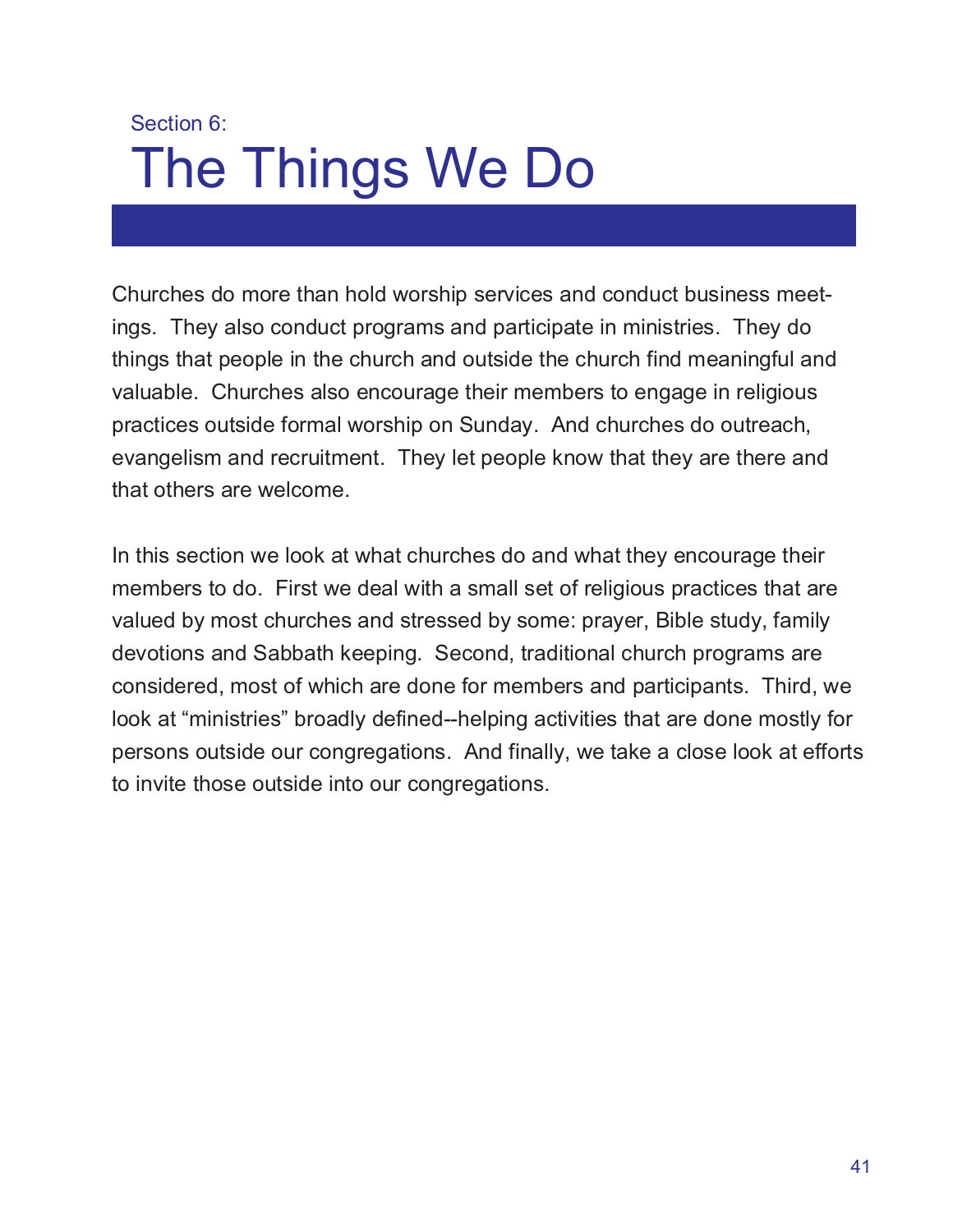## **Practices**

All churches encourage their members to engage in religious or spiritual practices as part of living out and strengthening their faith. The two practices that receive the most encouragement from Episcopal congregations are personal prayer and Bible study. Figure 6.01 shows that 69% of Episcopal congregations put a great deal or quite a bit of emphasis on personal prayer and meditation. Studying the Bible received a lot of emphasis in 62% of Episcopal congregations.

All of the activities listed in Figure 6.01 were associated with church strength. The greater the emphasis, the more likely a church was to be strong. However, the connection to church strength was much more substantial for **personal prayer** and **family devotions** than for studying the Bible or keeping the Sabbath day Holy. As shown in Figure 6.02, praying churches tend to be stronger churches. Strong churches are strong because they encourage their members to practice their faith in their daily lives.

#### *Figure 6.01* **Emphasis on Religious Practices in Episcopal Congregations**



#### *Figure 6.02* **Praying Churches are Strong Churches**



**Emphasis on personal prayer, meditation or devotions**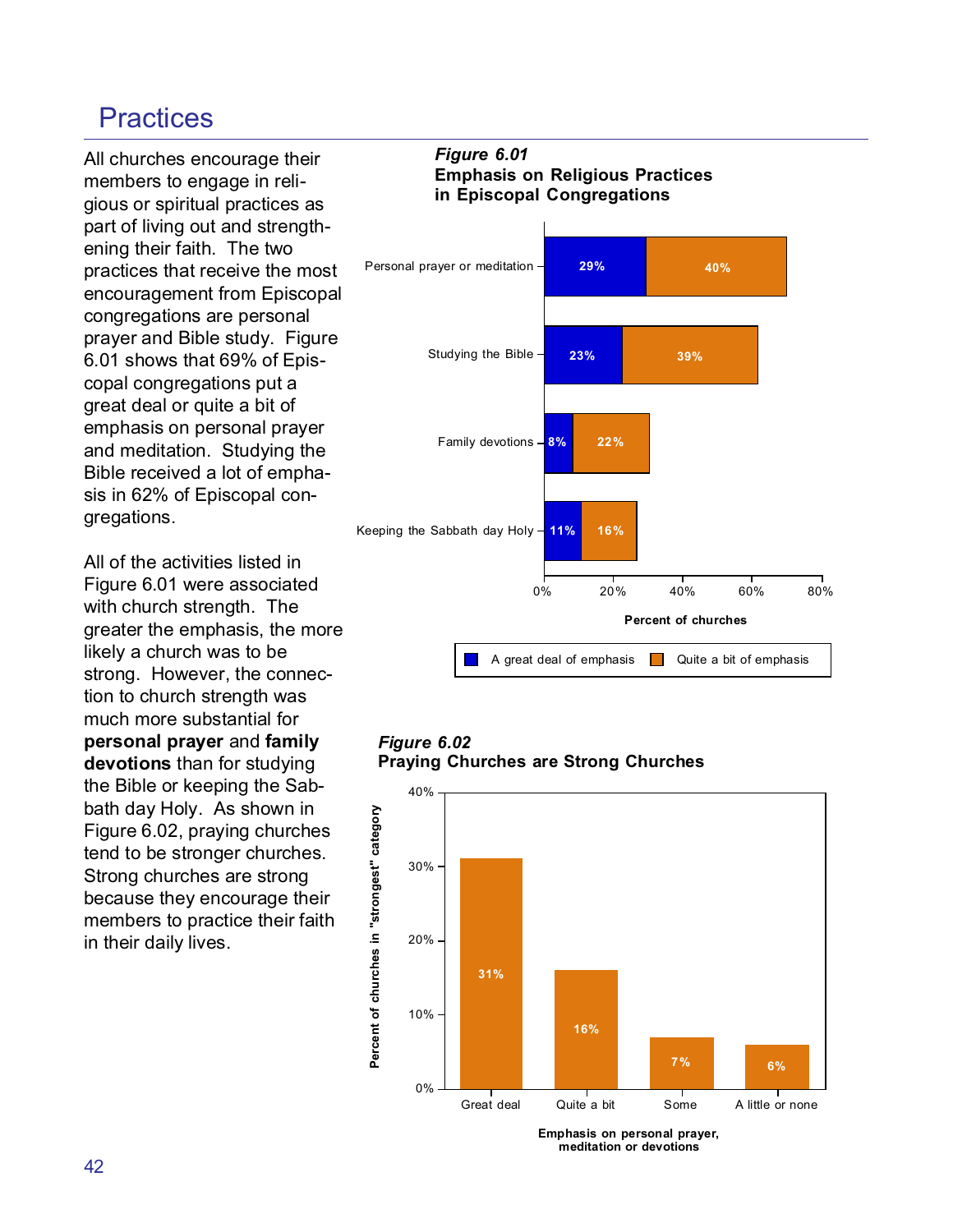Despite the strong correlation with church strength, Episcopal churches, on average, place *less emphasis* on personal prayer, meditation and devotions than other mainline and conservative Protestant denominations. Figure 6.03 shows that 38% of mainline and 66% of conservative churches put a great deal of emphasis on personal prayer, as compared to only 29% of Episcopal congregations. The Episcopal Church is similar to the Roman Catholic Church, the Presbyterian Church and the United Church of Christ in having less emphasis on personal prayer. Part of this may be the liberal Protestant tradition that the Episcopal church shares with the Presbyterian Church and the UCC. Personal pietism is not emphasized as much as in more conservative groups. At the same time, the Episcopal Church is similar to the Roman Catholic Church in stressing corporate worship and the Eucharist--communal action--over individual acts that are more central to Reformed Protestantism.



## *Figure 6.03* **Devotionalism by Denomination**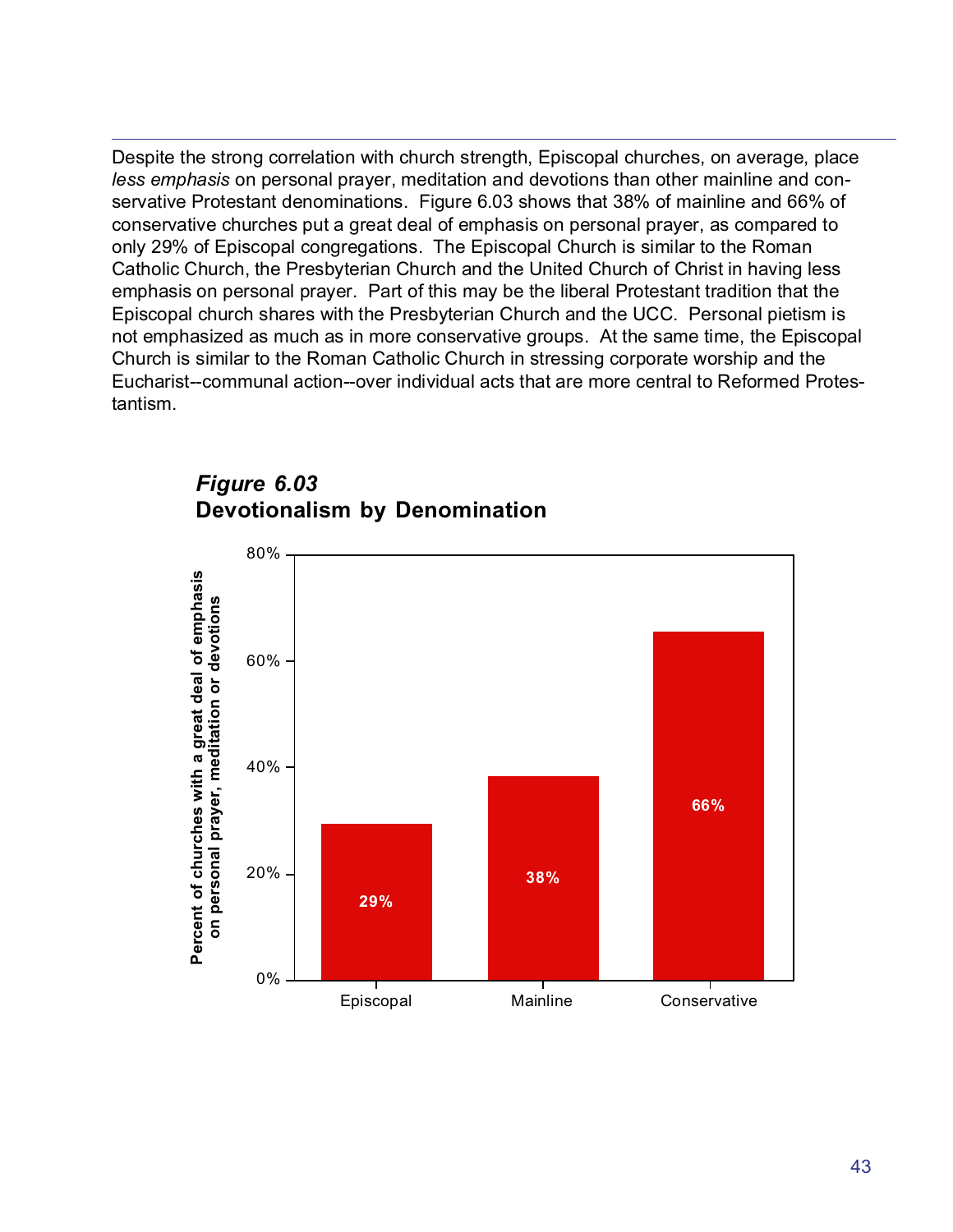# Programs

There is no end to the programs that churches can adopt as their own and new ideas crop up continuously. Figure 6.04 reflects an effort to group programs into general areas and ask churches about their involvement in each one. In the figure below, the blue segments indicate the percentage of churches that engage in the program throughout the year, whereas the gold segments represent other churches that do not have an *ongoing* program but conduct the program on a seasonal or short-term basis. Community service, choirs, Bible study, and men's or women's ministries are the four most regular ongoing programs in Episcopal congregations. Theological or doctrinal study groups and spiritual retreats are done by a majority of Episcopal congregations, but tend to be short term. Few Episcopal congregations have sports teams or fitness classes. More churches, but still surprisingly few, say they have young adult or parenting/marriage enrichment programs.



### *Figure 6.04* **Program Involvement of Episcopal Congregations**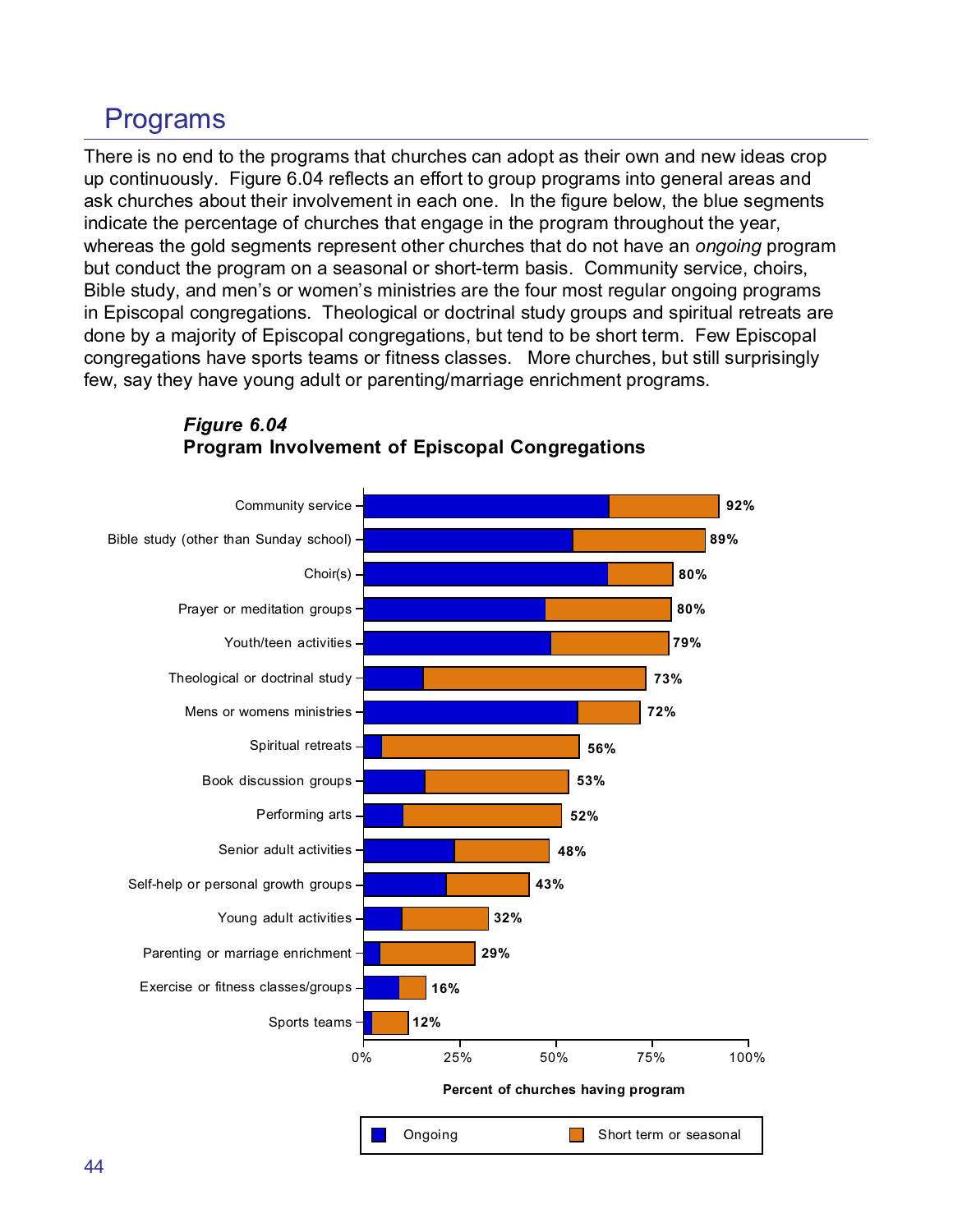All of the programs listed in Figure 6.04 are associated with church strength and the more programs a church does, the more likely it is to be strong. Size has a lot to do with this relationship, however. Larger churches have more programs because they have more people to serve and they have more resources. The most substantial program-related correlates of church strength were parenting or marriage enrichment activities, youth/teen activities, young adult activities, spiritual retreats and theological or doctrinal study. As we have seen earlier,

*Figure 6.05* **Theological Study Groups and Church Strength**



churches that have a lot of young families, youth and young adults tend to be stronger, so it was no surprise that churches with programs for these groups also tend to be strong. A more interesting result was for theological or doctrinal study.

Figure 6.05 indicates that churches with an ongoing program of theological or doctrinal study are much more likely to be in the strongest category on our church strength index. Such churches apparently take teaching and struggling with the substance of their faith very seri-

*Figure 6.06*

ously. This seriousness and the community that study groups help form tends to build stronger churches. Figure 6.06 shows that theological and doctrinal study (ongoing and short-term) tends to happen much more frequently in urban and suburban Episcopal congregations. Part of this is size, but city churches also tend to see their role and purpose differently than do congregations in more rural areas.



**Theological Study by Rural/Urban Location**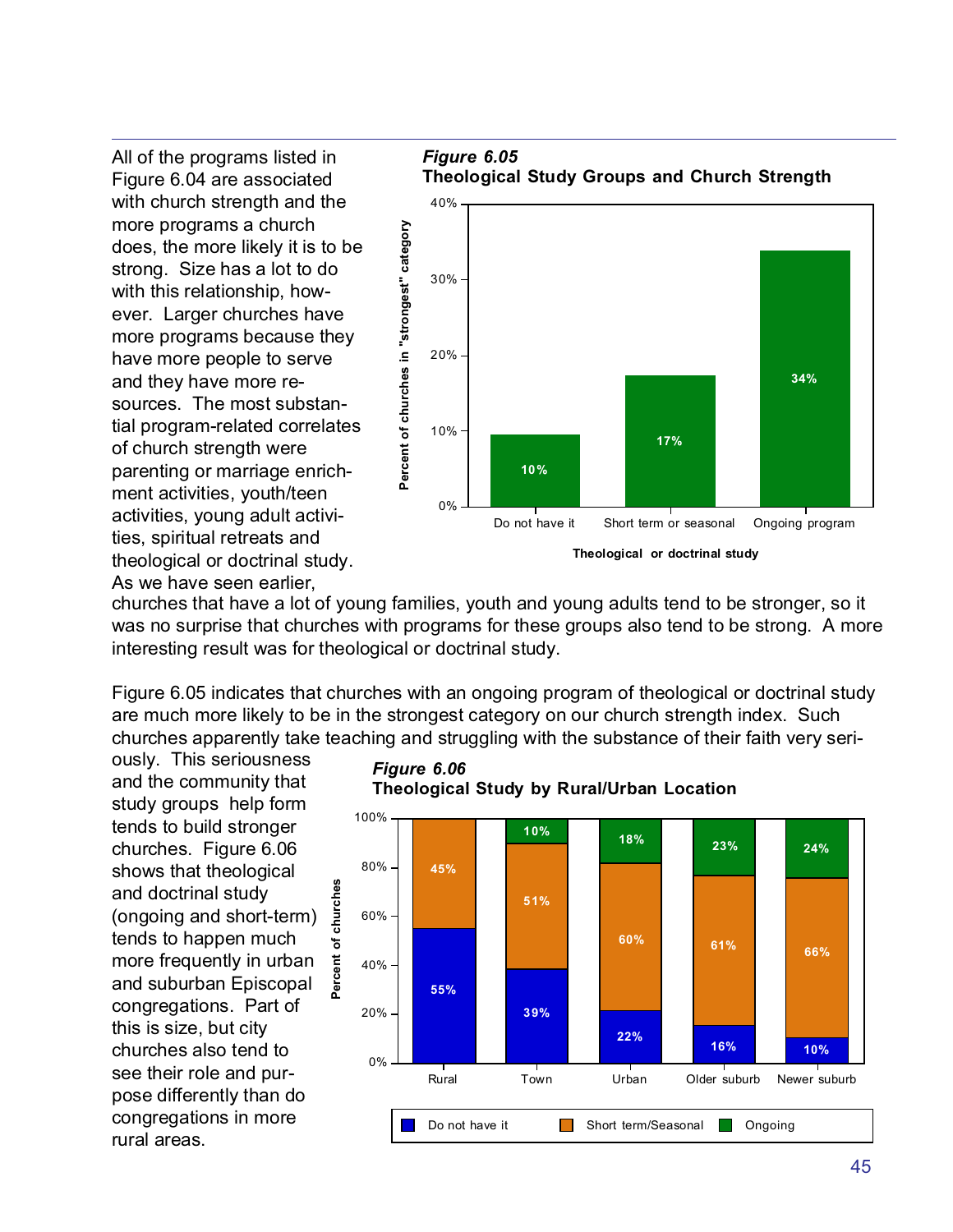The most substantial relationship between any program and church strength was found for having parenting or marriage enrichment programs or activities. Figure 6.07 shows that over half of the churches (52%) with an ongoing program in this area were among the strongest Episcopal congregations, as compared to only 12% of churches that lacked the program.



What sort of churches are more likely to have family-

**Parenting or marriage enrichment programs/activities**

related programs? For one thing, they tend to be larger. Very few churches with 100 active adults or less did anything in this area, as compared to most churches with over 200 active adults. Clearly, larger churches tend to have more families with children who may need programs in this area. But it is stronger churches that tend to respond to needs when they see them.



*Figure 6.08* **Family-Oriented Programs by Church Size**

*Figure 6.07*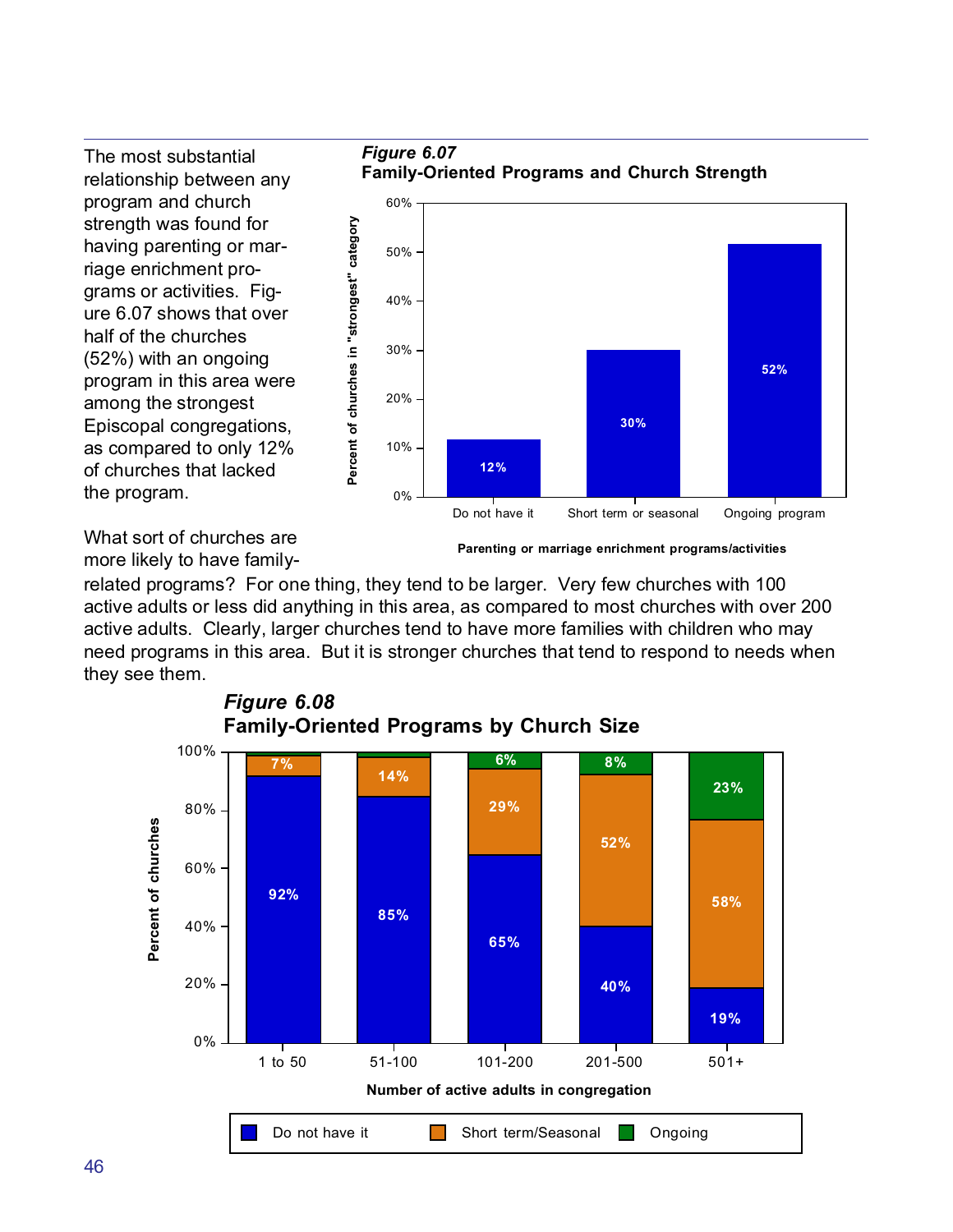## **Ministries**

There is not a hard and fast distinction between a "program" and a "ministry." As seen in the previous section, "community service" was a program in which most Episcopal congregations were involved. In this section we break down what churches mean by such community service. What do churches do for the needs of persons outside their congregation?

Churches do some ministry outreach on their own but do other things in cooperation with other congregations or agencies. Figure 6.09 shows that almost all Episcopal congregations have or contribute to food pantries in their community. The largest direct area of ministry is cash gifts (or vouchers) to individuals or families in order to meet acute needs. Large numbers of Episcopal congregations also support thrift stores, hold or support 12 step or other counseling/support groups, and provide temporary or permanent shelter or housing for those in need. Much less typical are voter education, immigrant programs, employment training and social action efforts such as social issue advocacy and community organizing.



#### *Figure 6.09* **Ministry Involvement of Episcopal Congregations**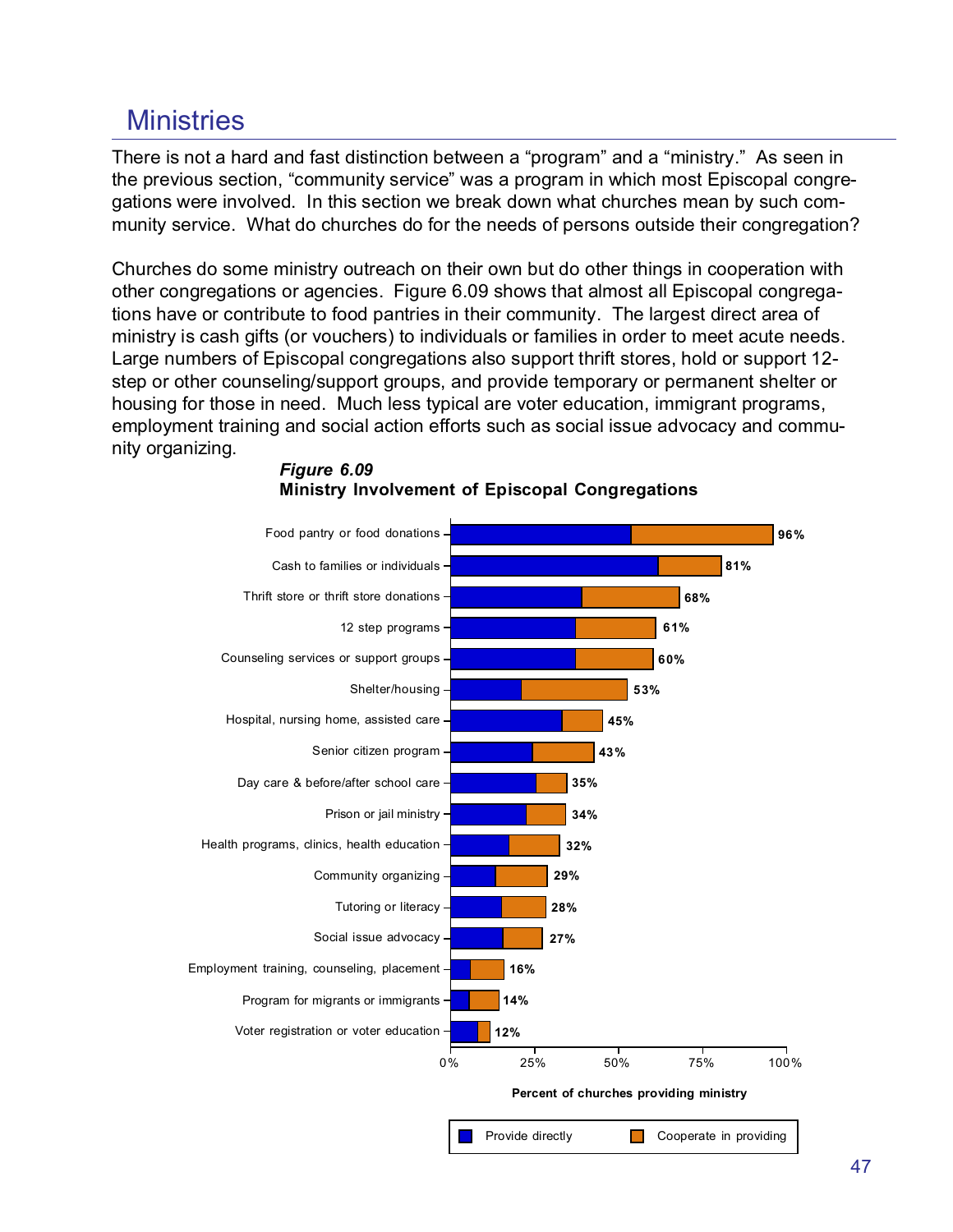As was the case with all of the programs, all of the ministries were also related to church strength. Churches that did any of them were more likely to be strong than churches that did not. The relationships were somewhat less substantial than for the programs, however. Among the ministries listed, the strongest correlations with church strength were for prison or jail ministry, cash or vouchers to families or individuals and temporary or permanent shelter.

A much more substantial correlation with church strength was produced by another FACT survey item which asked if the statement, "our congregation is working for social justice" describes your congregation. Figure 6.10 indicates that churches that say the statement fits them "very well" are much more likely to be in the strongest category of our church strength scale than churches that say the statement describes them less well.

Figure 6.11 shows that relatively few Episcopal congregations say that working for social justice fits them very well. More typical are churches that say it describes them "quite well," "somewhat" or "slightly."

*Figure 6.10* **Social Justice Emphasis and Strength**



**How well does "our congregation is working for social justice" fit this congregation?**

### *Figure 6.11* **Working For Social Justice**

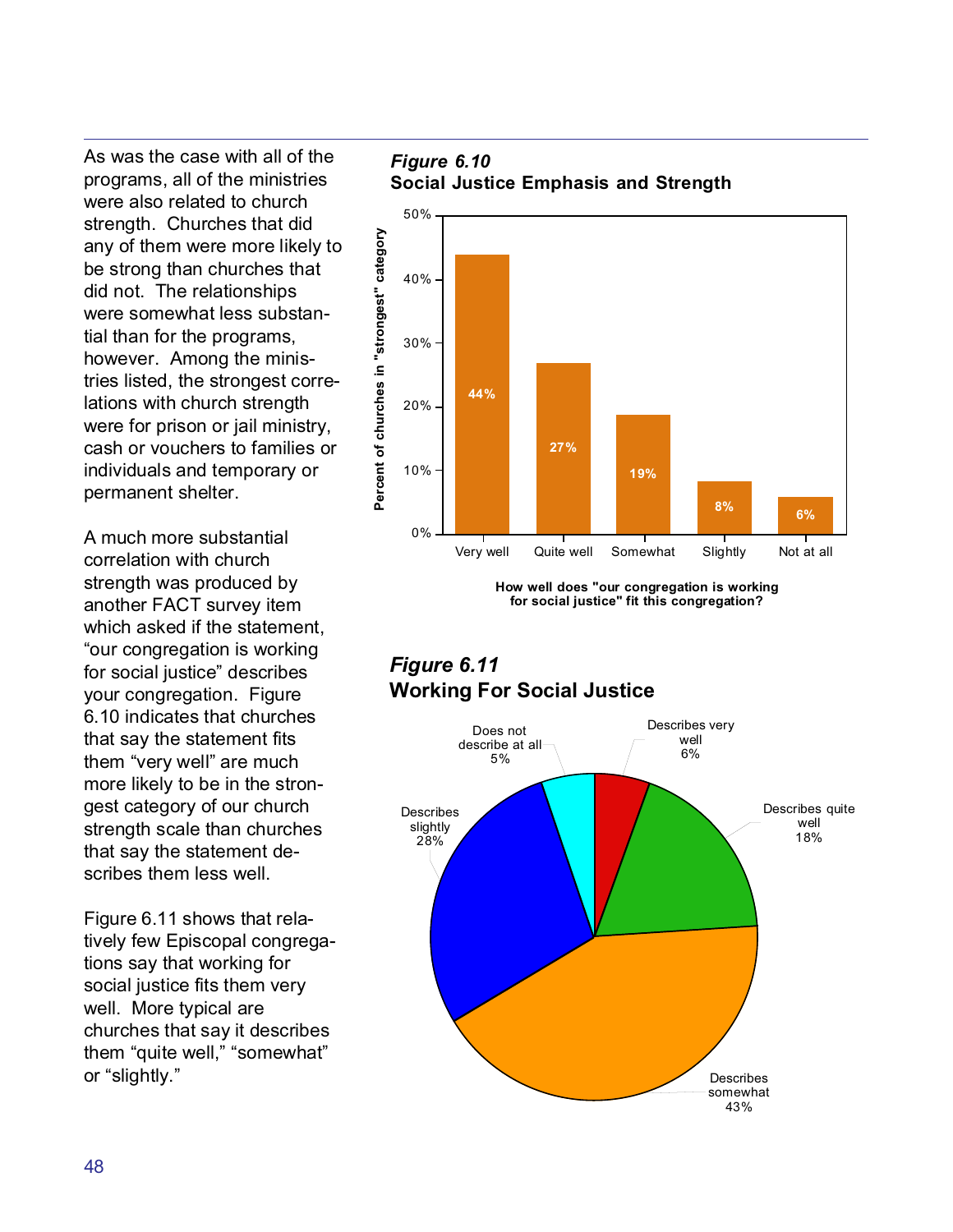Does a general orientation toward social justice actually translate into social justice activity? In Figure 6.12 we see that it does. Churches that say working toward social justice describes them very well or quite well were much more likely to also say their congregation was engaged in organized social issue advocacy (see the list of ministries in Figure 6.09). A similar relationship exists between working for social justice and community organizing.

Conventional wisdom would have it that being a "liberal," social justice-oriented church is antithetical to church strength and growth. This is not the case, however, for Episcopal and other liberal mainline denominations. Churches that are spiritually alive **and** justice oriented tend to be the strongest congregations.



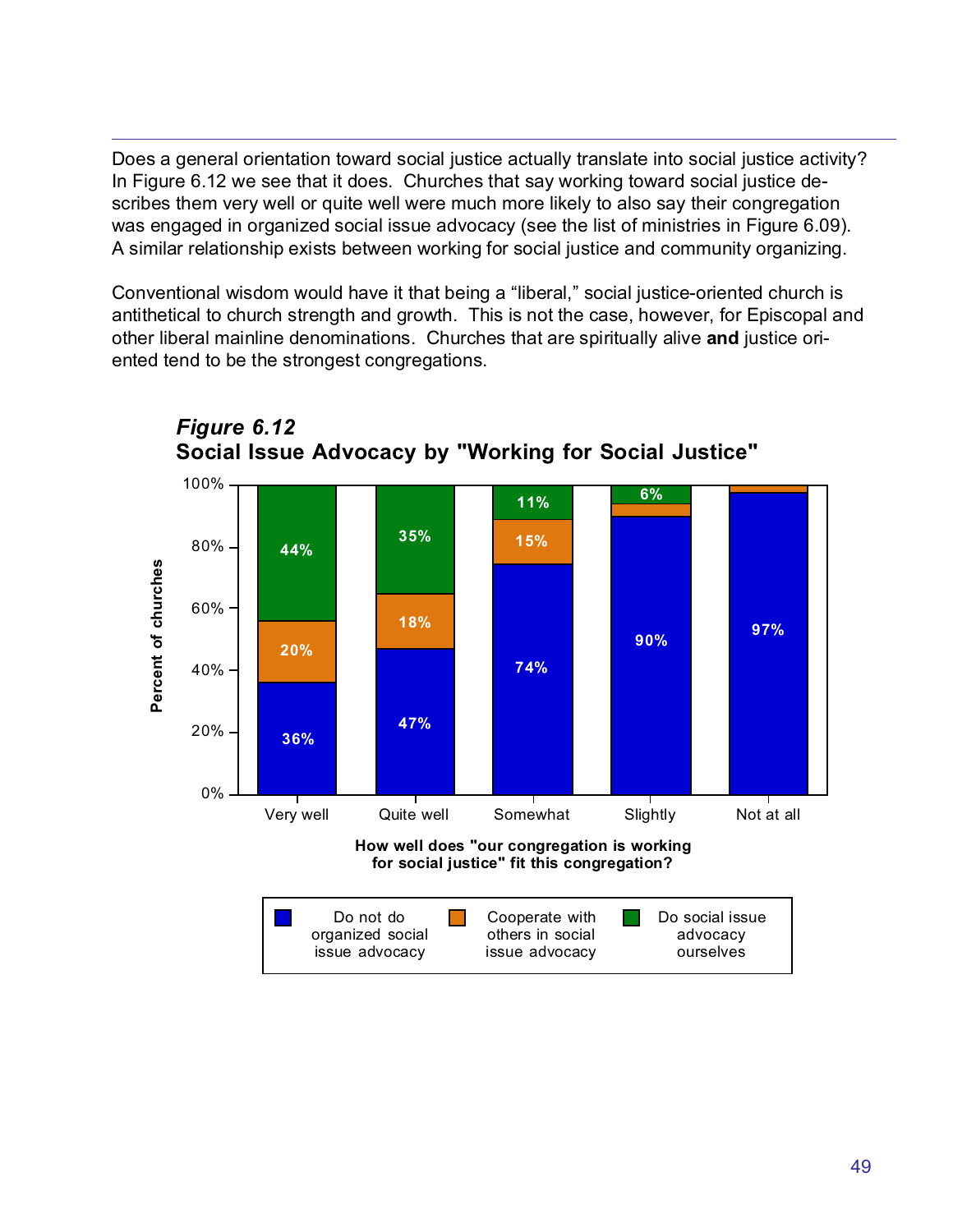## Evangelism & Recruitment

In general, mainline churches do not do evangelism in the form of door to door visitation, street preaching or other more evangelical/sectarian approaches to spreading the gospel or reaching the "unchurched." That does not mean, however, that Episcopal and other mainline congregations lack any form of evangelism (broadly defined) or recruitment. As can be seen in Figure 6.13, most Episcopal congregations say their members are involved in recruitment activity to some extent or to a slight extent. Hardly any say their congregations are not involved in recruitment at all or are involved to a very great extent.

Strong churches have something valuable to offer and feel an obligation to tell others about it--to say, "We're here for you" to people. Thus, the extent of member involvement in recruitment is highly correlated with church strength (see Figure 6.14). Where involvement is very great, 60% of the churches are strong. Where involvement in recruitment is nonexistent, none of the churches is very strong.

# Large extent 18% Some extent Slight extent 34% Not at all 5% Very great extent 4%



39%



**Extent of member involvement in recruiting new members**

#### *Figure 6.13* **Involvement of Members in Recruitment**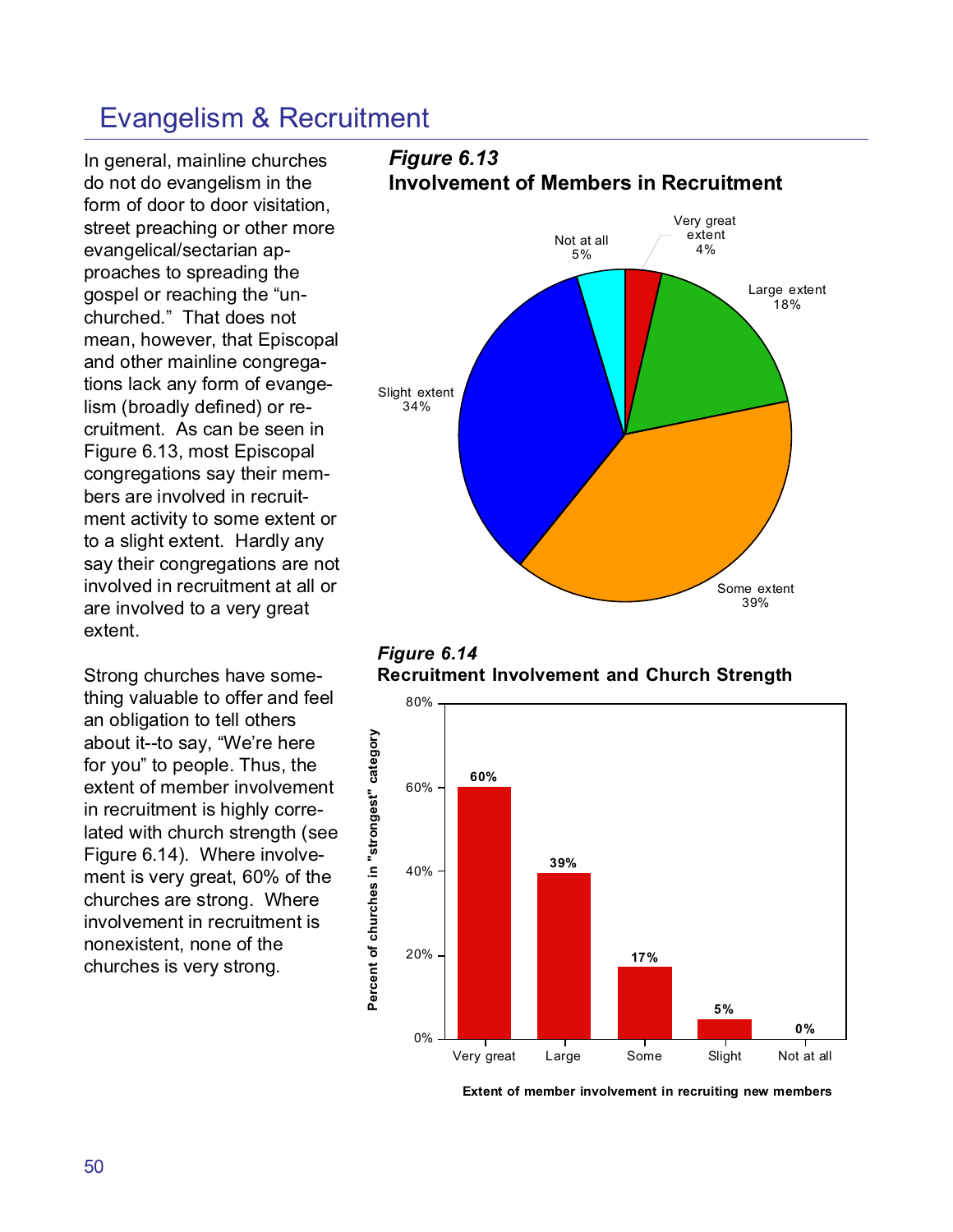Stronger churches tend to contact people who move into the community and persons who visit their worship services. In general, such contacts are well received when done with sensitivity and without pressure. They are seen as welcoming activities, rather than as aggressive evangelism.

Figure 6.15 shows that the ministerial staff of almost 20% of Episcopal congregations make no phone calls or visits to prospective members, worship visitors or newcomers to the community in an average month. Most churches make at least one such contact and many make more. Obviously, larger churches with more than one ministerial staff person tend to make more calls and visits than small congregations with only a single rector or vicar. Still, it would appear that making such contacts is an essential strategy for the strong church, large or small.



### *Figure 6.15* **Contacts with Prospects by Ministerial Staff (Average Month)**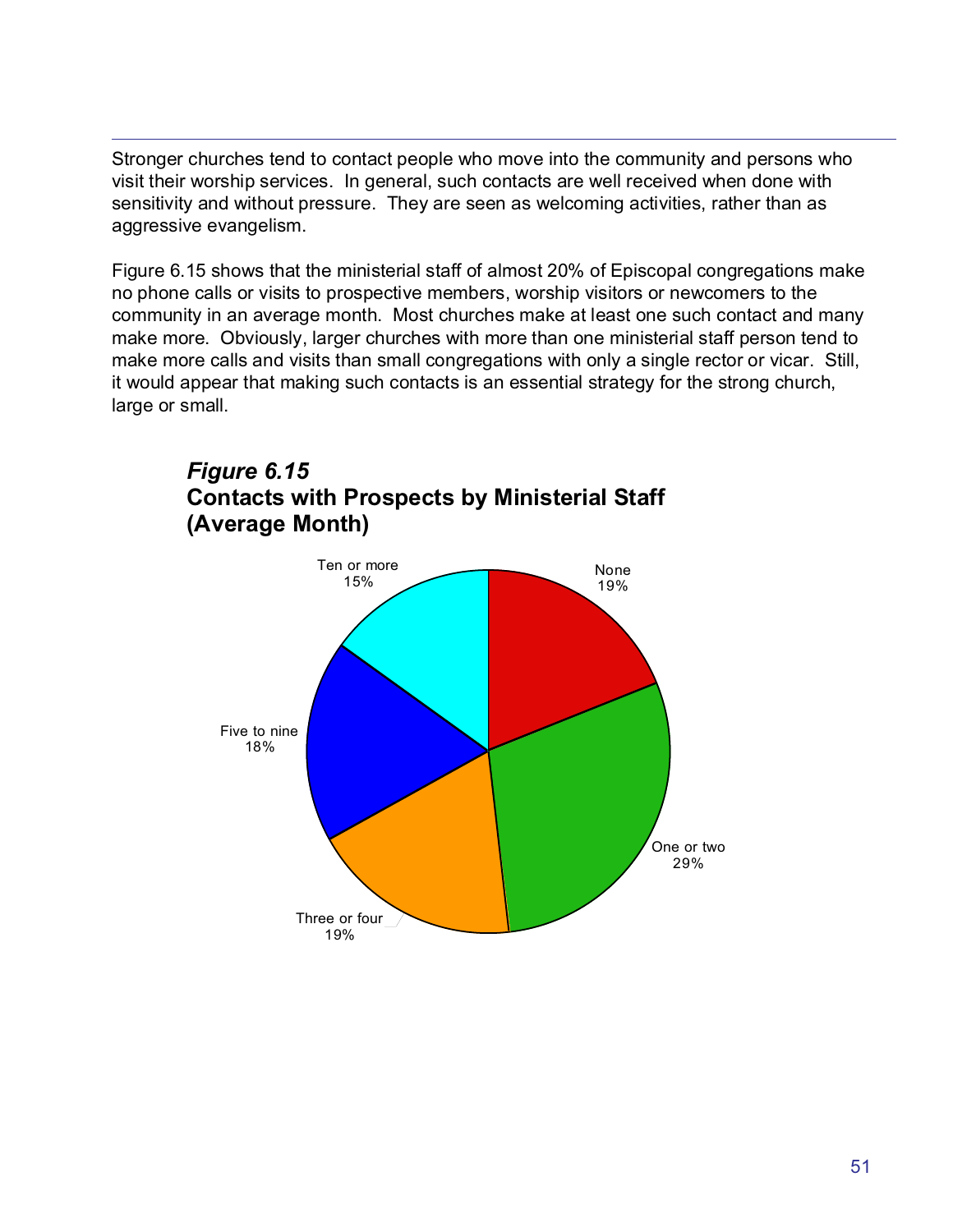Figure 6.16 lists various organized and informal evangelism strategies that are used by churches in America. Almost three quarters of Episcopal congregations use phone calls or visits by ministerial staff as an approach to evangelism or recruitment. Another 23% of survey respondents say that members of their congregation would support this activity by their minister. Indeed, all of the activities would be supported by a majority of Episcopal congregations, even those that are rarely done. The activity that is least frequently done and would receive most support by members is the simple step of contacting newcomers in the community. Only 24% of Episcopal congregations do this activity, but 65% say their members would support it.



## *Figure 6.16* **Actual and Possible Evangelism/Recruitment Activities**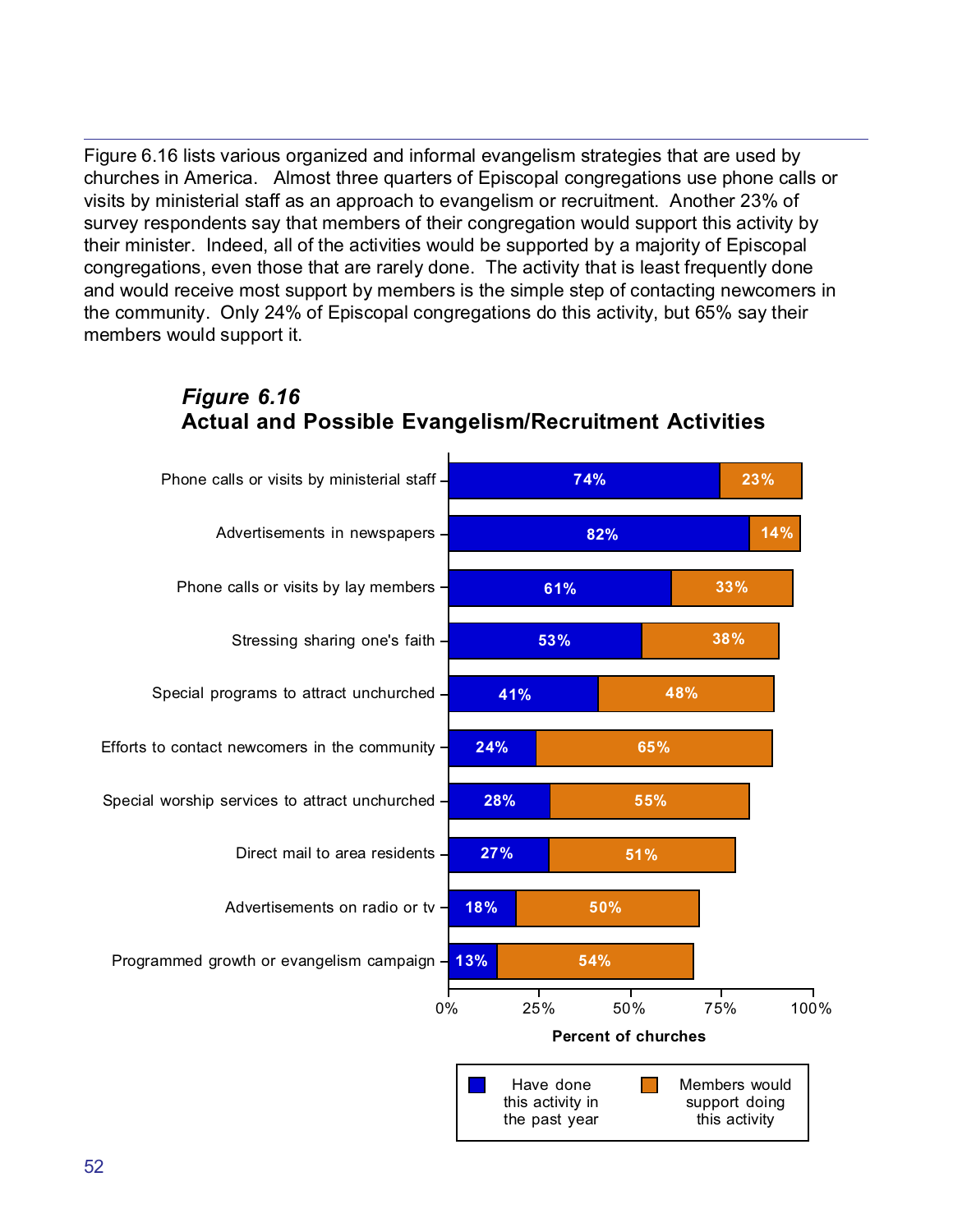evangelism/recruitment activities listed in Figure 6.16 were related to being a stronger church. However, the most substantial correlate of church strength was produced by "special programs intended to attract unchurched persons in the community." Holding parenting classes, concerts, art festivals and the like attracts people into the church who might ordinarily not attend a worship service on their own. Doing this is related to strength, but **not** doing it is even more strongly related to weakness (see Figure 6.17).





#### Larger churches are much more

likely to have held special programs to attract unchurched residents in the community than are smaller congregations. Small churches (100 or fewer active adults) are least likely to have held such programs and most likely to say their members would not support them. However, very few churches in all size categories report that their members would not support holding special programs to attract the unchurched.



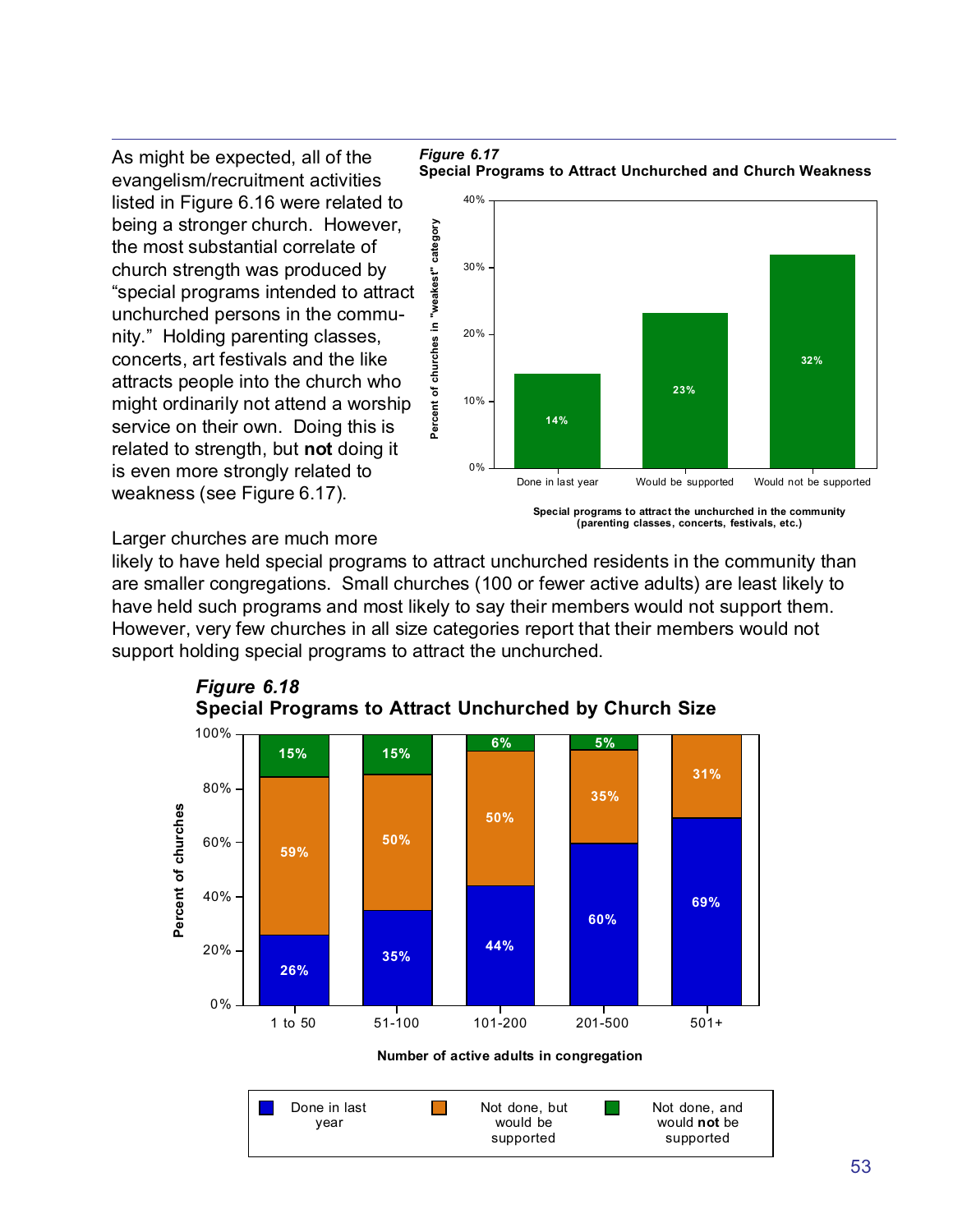# Section 7: Conflict and Growth

Two facts of life in many congregations are conflict and decline. Their opposites, harmony and growth, are what all congregations would prefer, but too often congregations find themselves embroiled in disagreements and losing members. Usually, the two go together, but that is not always the case. Conflict is sometimes necessary in order for a congregation to move into a new stage of life and the resolution of conflict may be more important than whether a church is able to avoid conflict altogether.

Growth in membership can result from many factors in addition to congregational harmony and in this section we consider it apart from the larger issue of church strength. Not all strong churches are growing and not all growing churches are strong. Here we look at the strongest correlates of growth and decline drawing from all areas of church life.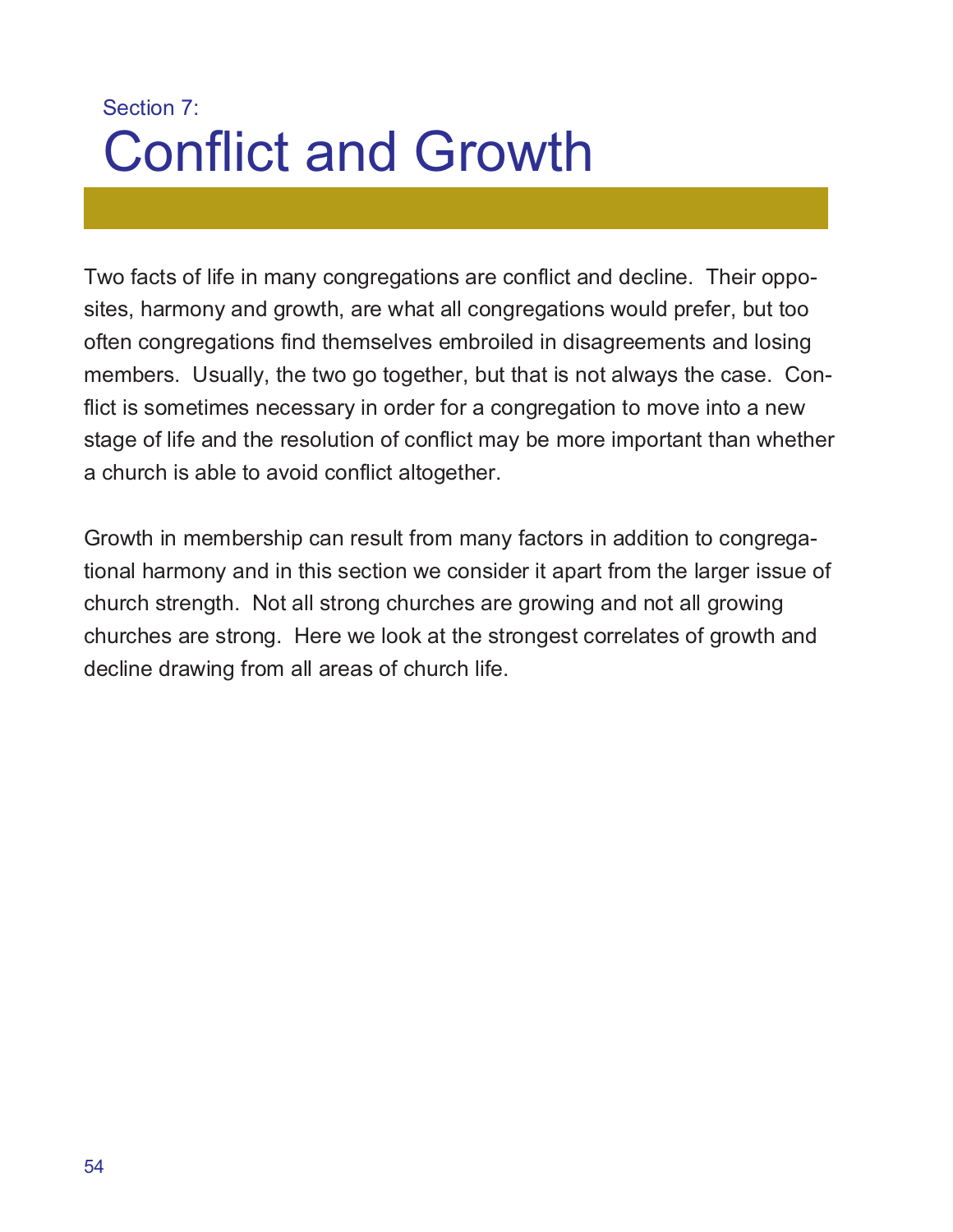# **Conflict**

Only 14% of Episcopal congregations reported that they experienced no conflict during the past five years. Another 24% experienced only minor conflict. At least one moderate conflict occurred in 30% of Episcopal congregations, and 32% had at least one very serious conflict. The areas of conflict examined in the FACT survey are listed below in Figure 7.01, in rank order of conflict prevalence. The blue section of each bar shows the percentage of Episcopal congregations with serious conflict in that area, whereas the orange segments record moderate or minor conflict.

Money provides the source of most conflict in Episcopal congregations, followed by conflict over "who should make a decision." The third most frequent area of conflict, "Priest's leadership style" is also the area where the most serious conflict tends to occur, followed by money, the priest's personal behavior, and decision making. Conflict (of any severity) is least prevalent about theology.



*Figure 7.01* **Sources of Conflict During Past 5 Years**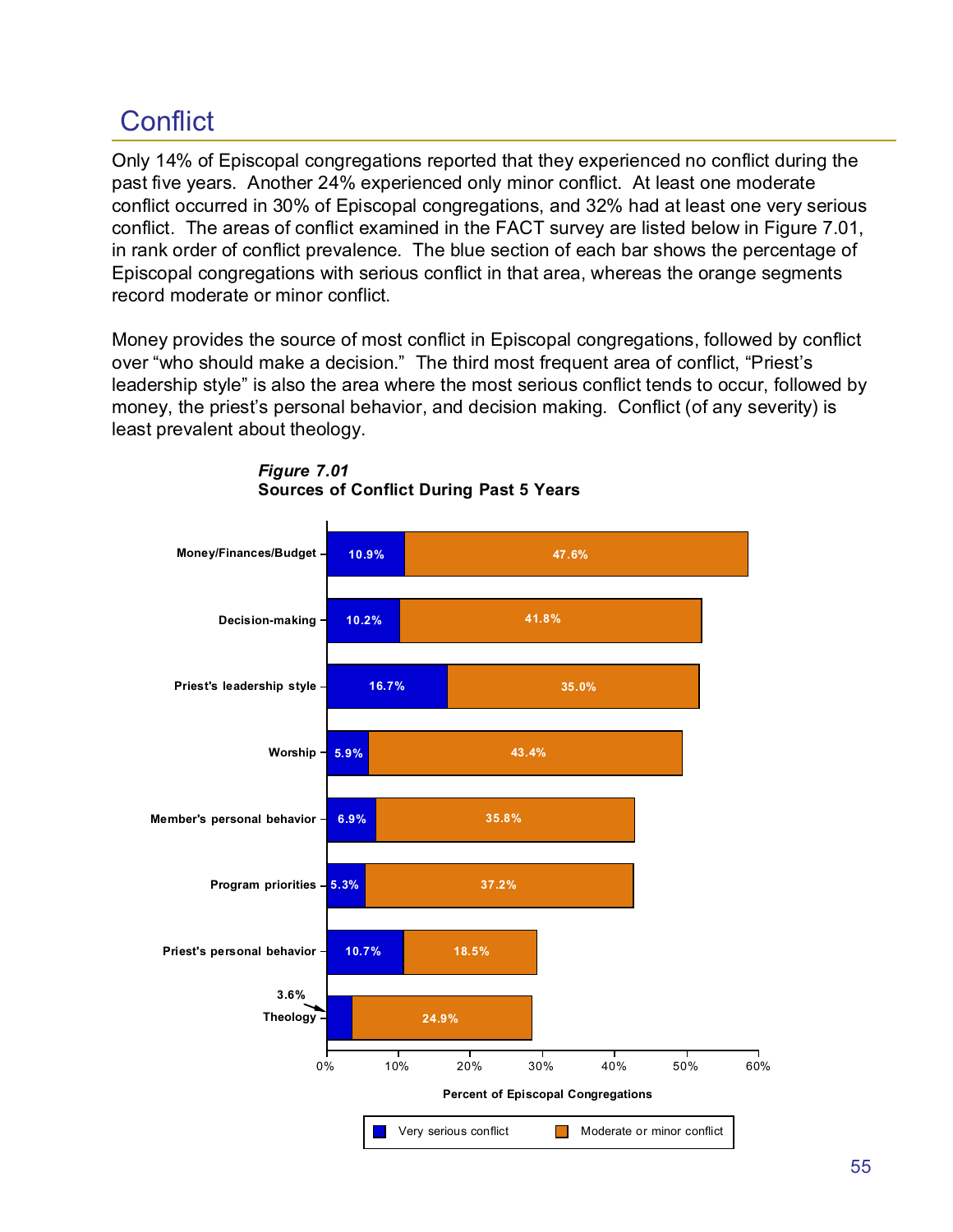Conflict over a priest's leadership style is not only the most frequent area of serious conflict in Episcopal congregations, it also is the most disruptive among the sources of conflict listed in Figure 7.01. Of churches with serious conflict in this area during the last five years, only 4% are very strong congregations. And as can be seen in Figure 7.02, even moderate conflict over the priest's leadership style undermines the strength of congregations.

Conflict is resolved in different ways. In some cases, there are no serious consequences, but in other cases people may leave the church, reduce their involvement or stop giving. Sometimes there is no resolution. Conflicts continue to simmer, threatening to boil over at any minute.

Figure 7.03 shows that some negative outcome is the most frequent result of conflict. In many other churches there has been no resolution to the conflict. It continues most frequently as "minor" conflict, but 5% of Episcopal congregations are still in serious conflict.

#### *Figure 7.02* **Conflict Over Priest's Leadership Style Undermines Congregational Strength**



**Seriousness of conflict over priest's leadership style in last 5 years**

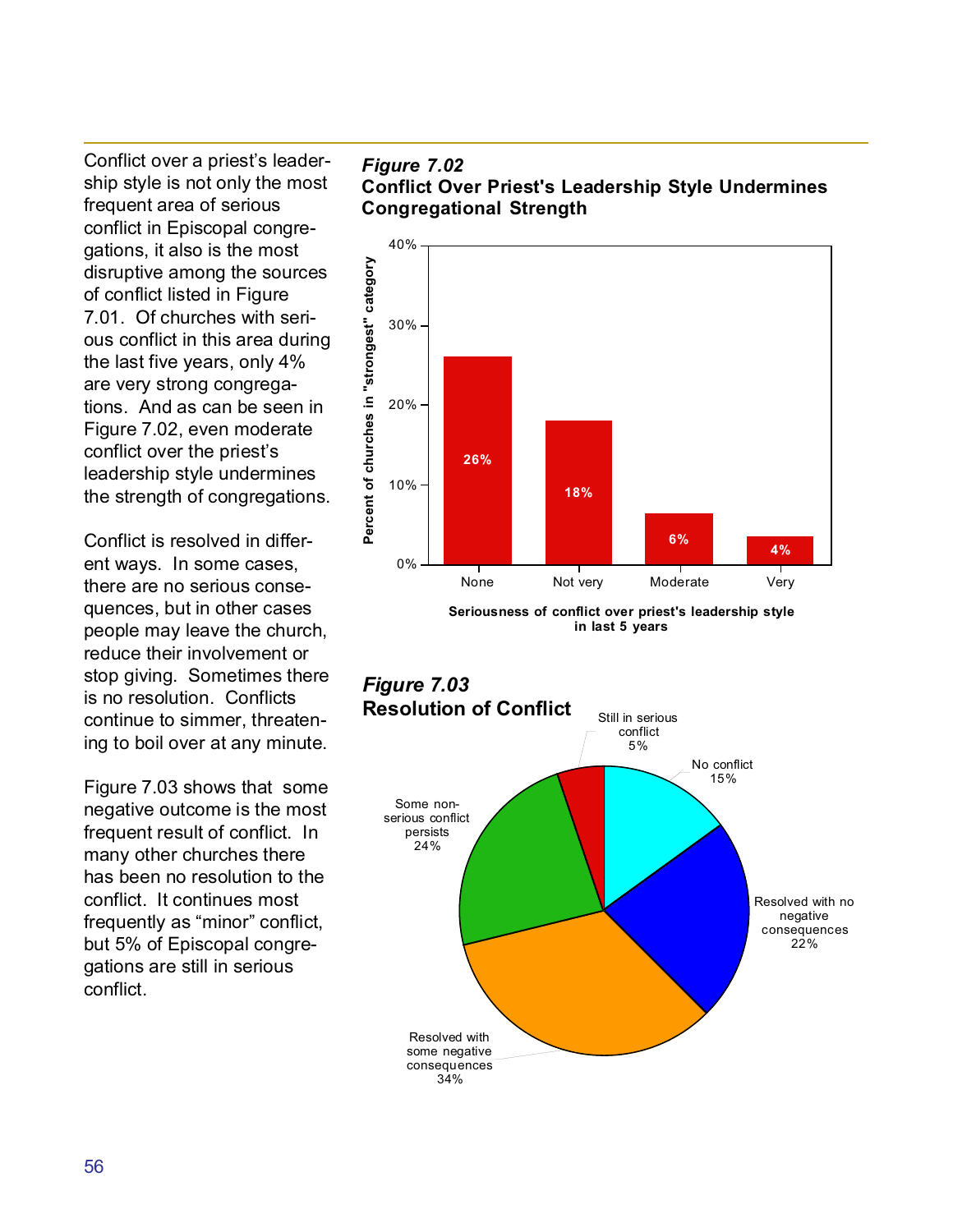How conflict is resolved affects the strength of congregations. Clearly, no conflict in any area is best (albeit rare). However, as Figure 7.04 shows, churches that experienced conflict and that resolved it peacefully were almost as likely to be in the "strongest" category as churches that experienced no conflict at all. Less positive resolution of conflict tends to be associated with weakness rather than strength, particularly among those congregations that are still in the midst of serious conflict.

Figure 7.05 considers the more general question of how a congregation deals with conflict. Are disagreements and conflicts dealt with openly or in some other, less healthy, manner? Slightly over half of Episcopal congregations respond that "disagreements and conflicts are dealt with openly here" describes them very well or quite well. Only 12% say that the phrase describes them slightly or not at all.

Not surprisingly, the question in Figure 7.05 is correlated with church strength in much the same manner as the conflict resolution question in Figure 7.04. Churches that resolve conflict in a healthy manner tend to be strong, healthy churches.

*Figure 7.04* **Conflict Resolution and Strength**





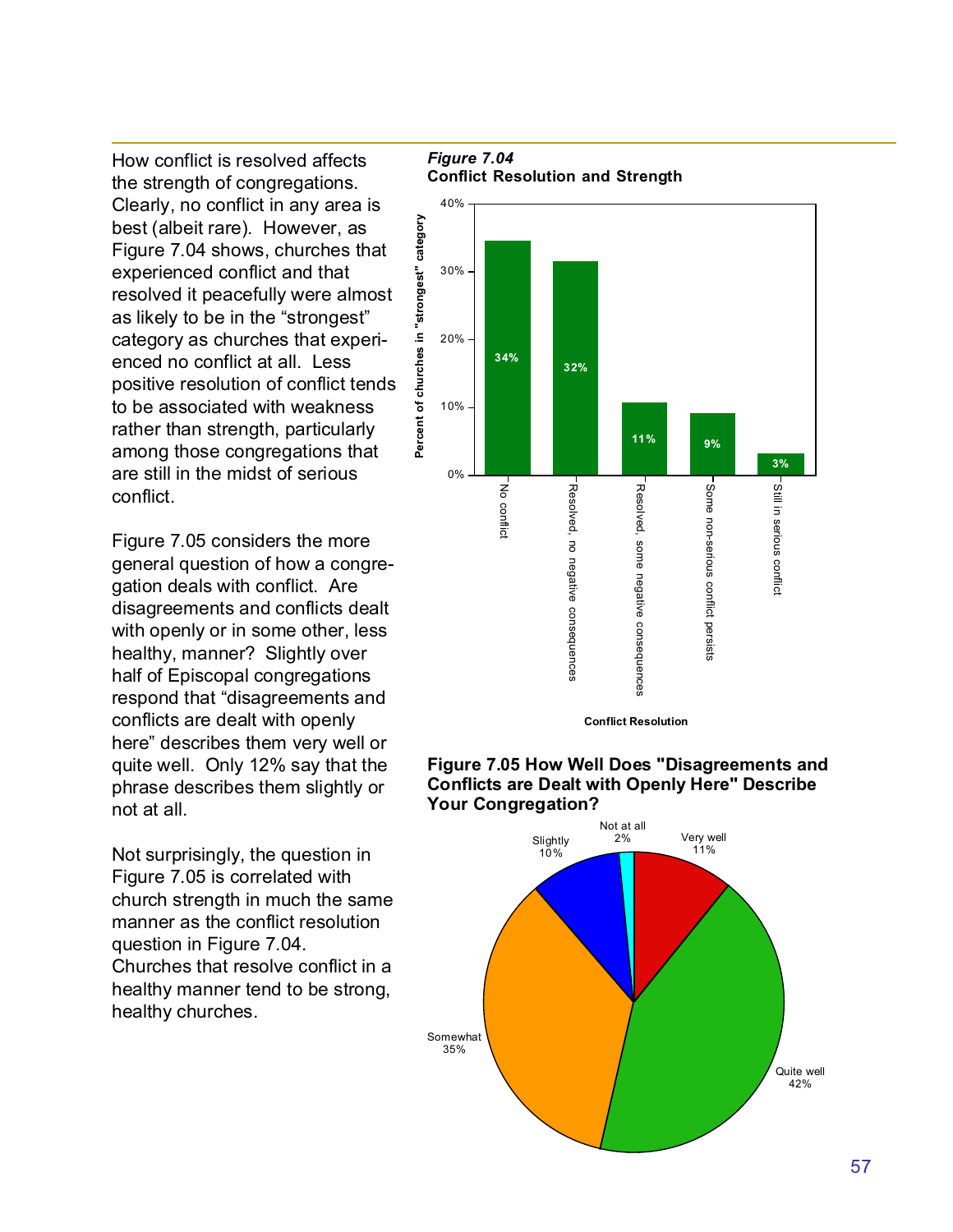A chart showing the relationship between dealing with conflict openly is not included here. Instead, responses to that question and the previous question about resolution of actual conflict are combined into a single "conflict resolution scale." Churches that score "low" on the scale had little or no conflict and tend to handle conflict openly. Churches that score "high" on the scale have experienced conflict, conflict persists, and they also admit that disagreements and conflict are not handled openly. The conflict resolution scale is very highly related to the church strength scale, particularly in terms of discriminating *church weakness.* Figure 7.06 shows that churches scoring low on the scale tend to be very weak. The less well a church handles conflict, the more likely it is to be in the "weakest" category on the church strength index.



*Figure 7.06* **Poor Conflict Resolution Results in Weak Churches**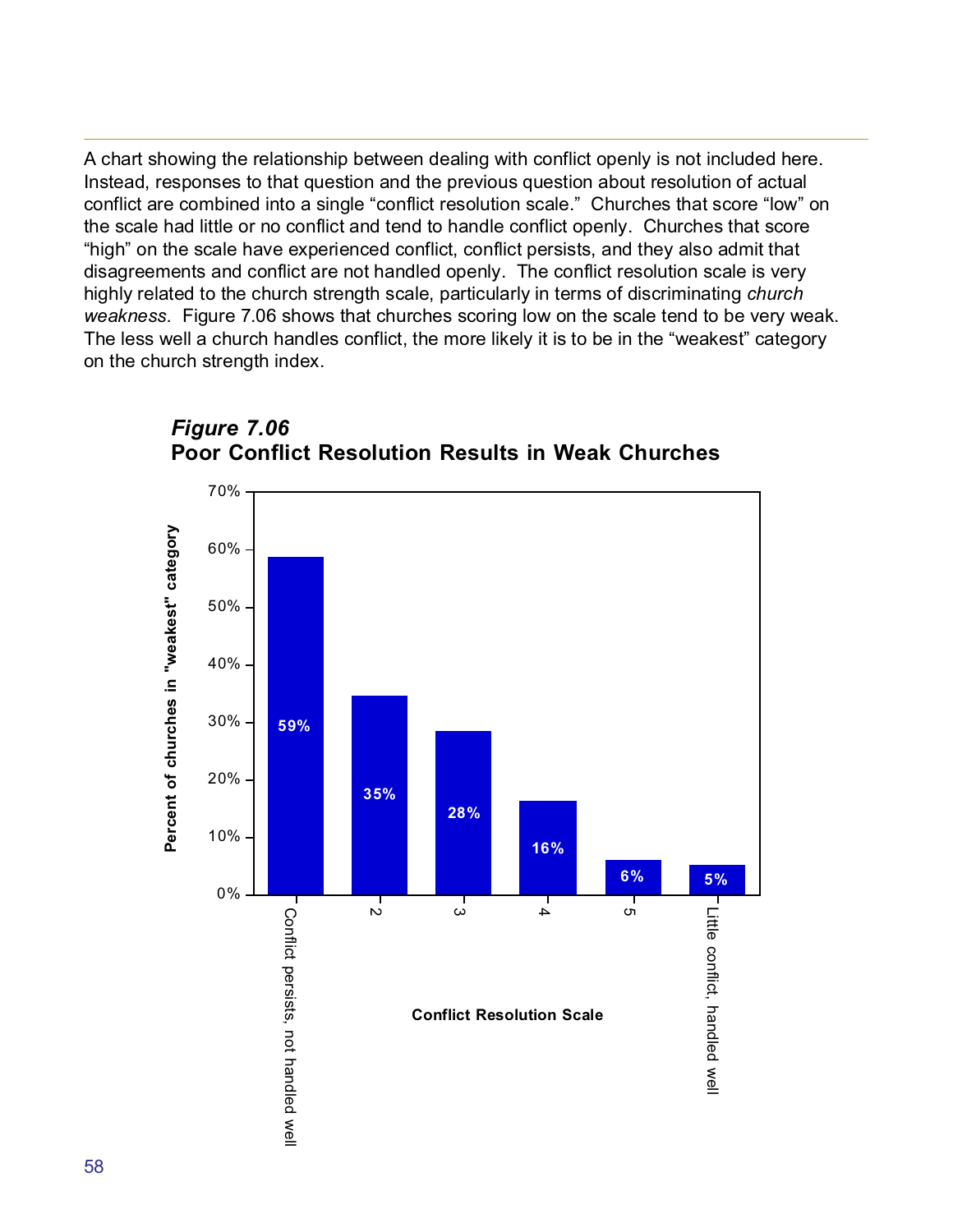# Growth and Decline

Despite the problems experienced by most congregations, the fact is that most people (including parish rectors) have a very positive image of their churches. When things are going well, that image is reinforced, but when things are not going so well, there is a tendency to deny reality or to treat the current pattern as an aberration that will soon be reversed.

Figure 7.07 compares responses from the FACT survey on change in active adult participants to Parochial Report data on change in average worship attendance. As can be seen in the top two bars, the proportion of congregations who see themselves as growing by 10% or more is practically identical to the percentage who are actually growing by that much in worship attendance.

Most congregations report that the number of regularly participating adults has either increased (52%) or stayed about the same (30%)

#### *Figure 7.07* **Growth & Decline in the FACT Survey and Episcopal Parochial Reports**



compared to five years ago. Parochial Report data on average worship attendance shows a less rosy picture: 42% increased, 11% were stable and 47% declined. Looking at figure 7.07 it is obvious that few church leaders are willing to admit that their congregations have declined substantially during the previous five years. 40% of Episcopal congregations declined by 10% or more, but only 10% of congregations report declines at that level. Instead, many declining churches report that they are stable and some stable churches report that they have seen a little growth. It should be noted that this same pattern exists in all denominations that have been examined, from the most conservative to the most liberal. Apparently it reflects a basic human tendency: the desire to see things as better than they really are.

Compared to other mainline denominations, Episcopal congregations are much more likely to be growing. In fact, the percentage of growing Episcopal churches is about the same as the percentage of growing Southern Baptist churches.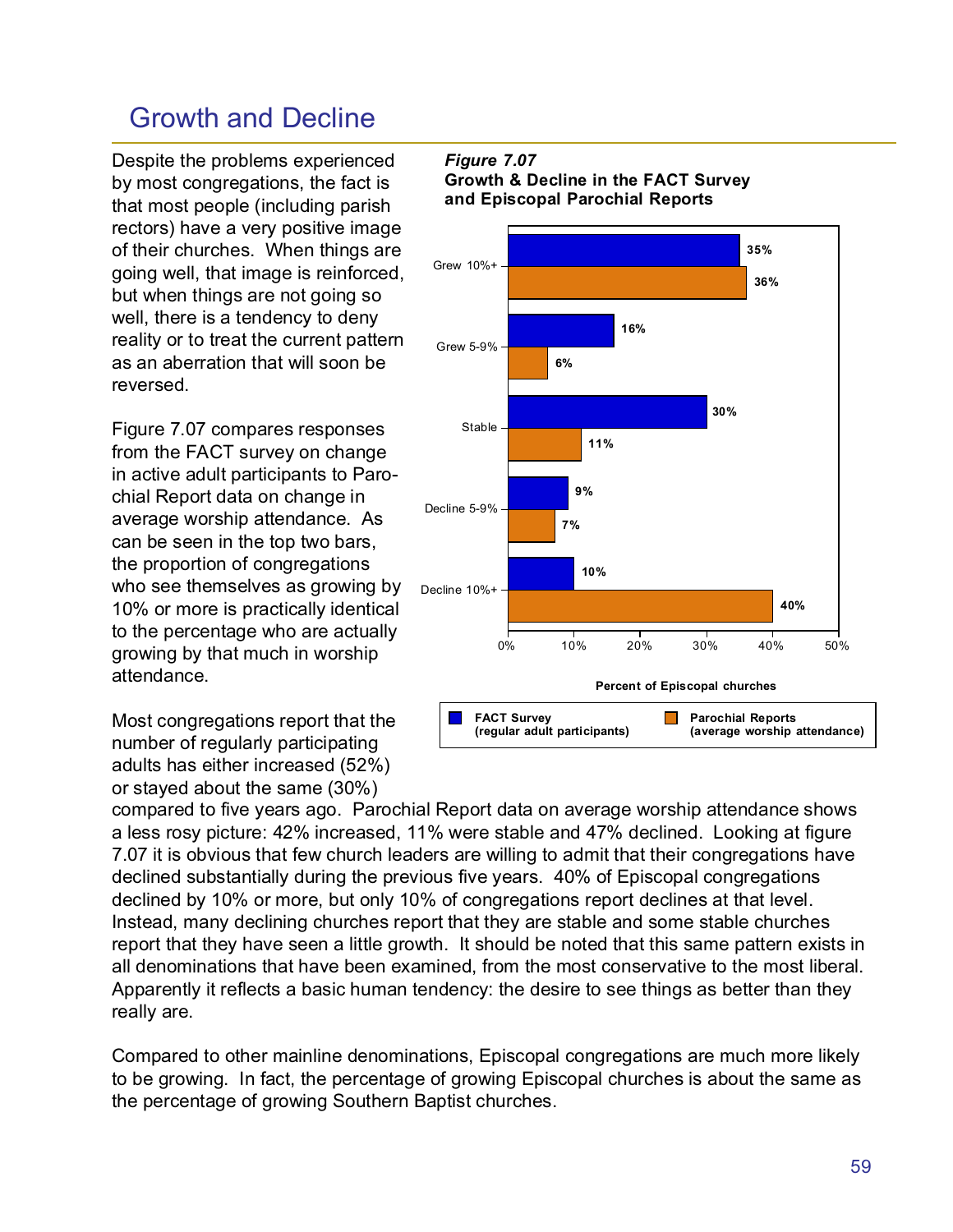The remainder of this section examines the strongest correlates of growth. Throughout, it should be noted that growth tends to lead to a positive self image, so it cannot always be said that one of these factors caused churches to grow. Rather, growth and that factor tend to go together.

In Figure 7.08, however, the direction of causation is much clearer than for the other charts in this section. Growing churches don't cause new housing to be built, so new housing must help churches grow.

These data are from the census

bureau, so we are not getting biased observations about this issue. Sheer population growth is also related to church growth, but the relationship is not as strong as it is with new housing. Growth through new housing tends to be growth of a homogeneous sort that encourages community formation. That type of growth is related to church growth in all predominantly white Protestant denominations.

**Percent of churches growing 10% or more**

Percent of churches growing 10% or more

**Percent of churches growing 10% or more**

Percent of churches growing 10% or more

One of the strongest correlates of growth in the FACT survey is the proportion of active adults who have begun attending the church in the last five years. In order to grow, a church needs new members and also to retain those new people as active participants. Obviously, attracting newcomers is easier in an area where new residents are moving in. Growth is difficult (but not impossible) in areas where the population is stable or declining. But even in a growing area, church growth depends on the openness of a congregation to new people- something that is not always characteristic of Christian congregations.

*Figure 7.09* **New People Help Churches Grow** 



**Percent of active adults new to congregation in last 5 years**

*Figure 7.08* **New Housing Helps Churches Grow** 



**Percent of housing recently constructed**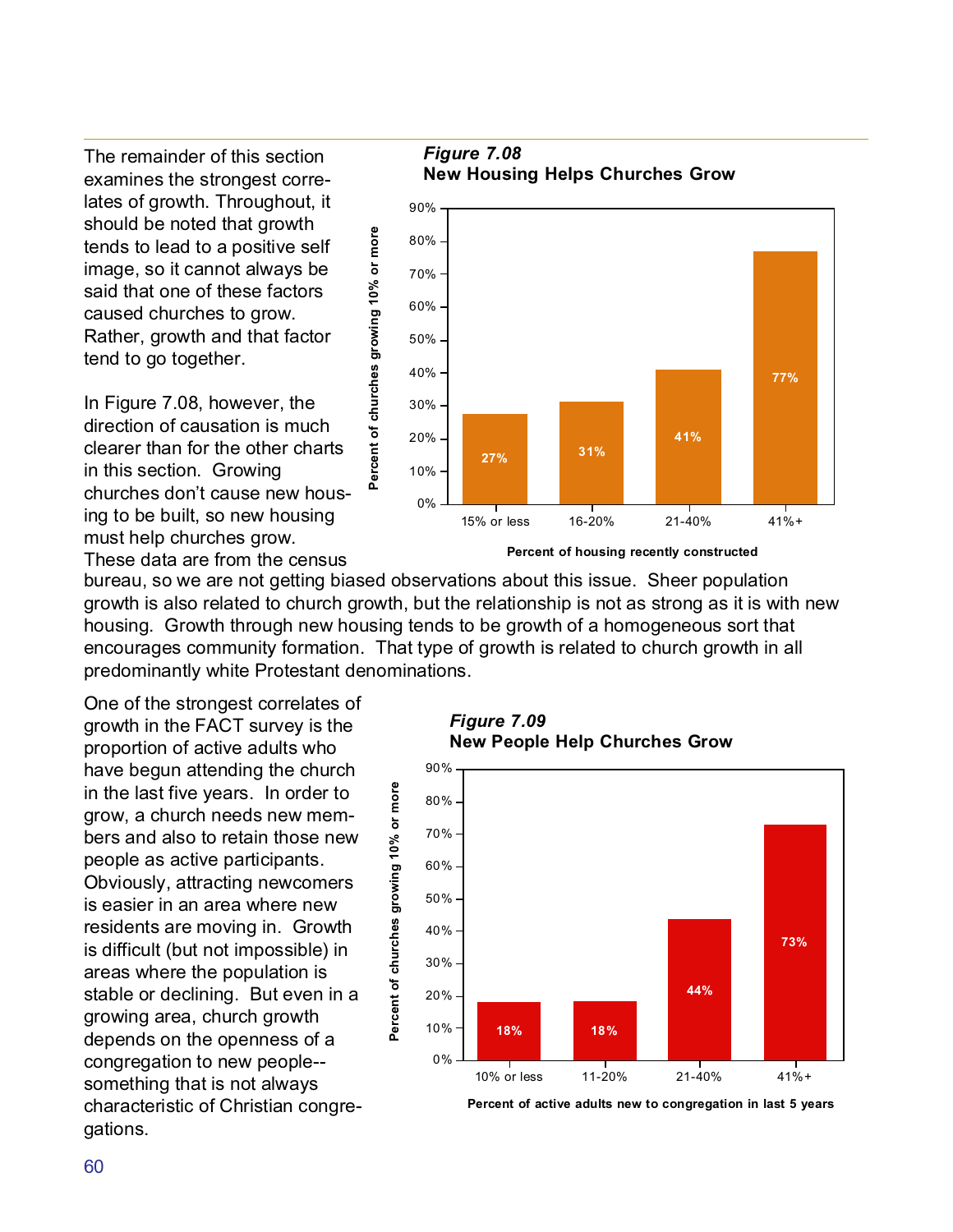Churches tend to be family-friendly (sometimes overly so, to the exclusion of single persons). Families with children often seek out the church in order to expose their children to Christian values. Growing suburbs tend to be populated by large numbers of families with children. For all these reasons, churches with a large proportion of families with children tend to be growing. Churches with few young families, and particularly churches with a large proportion of elderly members, are more likely to decline in average worship attendance.

Churches that report having parenting or marriage enrichment programs or activities are much more likely to be growing (and to avoid decline) than are churches which lack such activities. All of the 16 church programs (from Bible studies and spiritual retreats to sports teams and exercise groups) were related to church growth. Parenting and marriage enrichment programs produced the strongest relationship with growth because growing congregations provide activities that their members need and such activities are needed most by churches with younger families.

Growing churches (and particularly large growing churches) tend to do more things. Because they are growing they have more resources, but it is also true that programs provide ways for new people to become involved in the life of the congregation.

*Figure 7.10* **Younger Families and Church Growth** 



*Figure 7.11* **Marriage, Parenting and Church Growth**

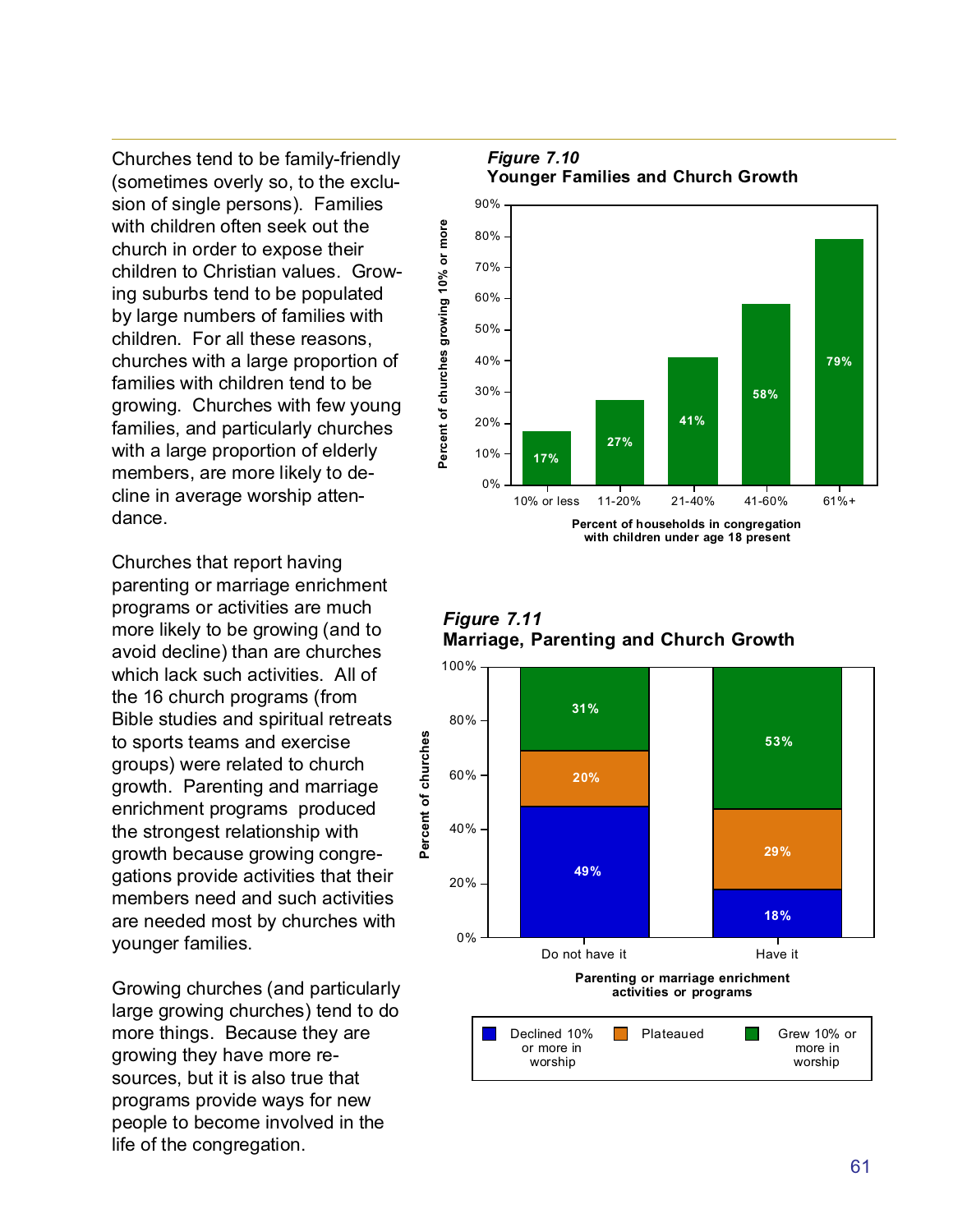The FACT survey included a large number of questions about evangelism, outreach and recruitment. Doing all these things was related to growth, but in most cases the relationship was not very strong. However, one of the strongest correlates of growth was a more general question about the involvement of church members in recruitment activities. Churches reporting that their members were involved to a large extent



*Figure 7.12* **Recruitment and Growth**

**Involvement of church members in recruitment**

or a very great extent were much more likely to grow than churches reporting less member involvement in recruitment. What people mean by "recruitment" is not completely clear, but we can presume that it refers to a wide range of formal and informal activities and a general openness to newcomers. Mainline churches by and large do not do a great deal of "organized evangelism," nor are they comfortable with too much promotion. Still, growing churches find ways to let the community know they are there and members communicate that their congregation means a great deal to their lives.

Another very strong correlate of growth was providing many opportunities for members to learn about their faith. Of those churches that said doing so described them "very well," 60% were growing, as compared to only 24% who said doing so described them slightly or not at all. All of the questions regarding helping members grow in faith, become closer to God, etc. were strongly related to church growth. It helps to do the things that churches are supposed to do.



*Figure 7.13*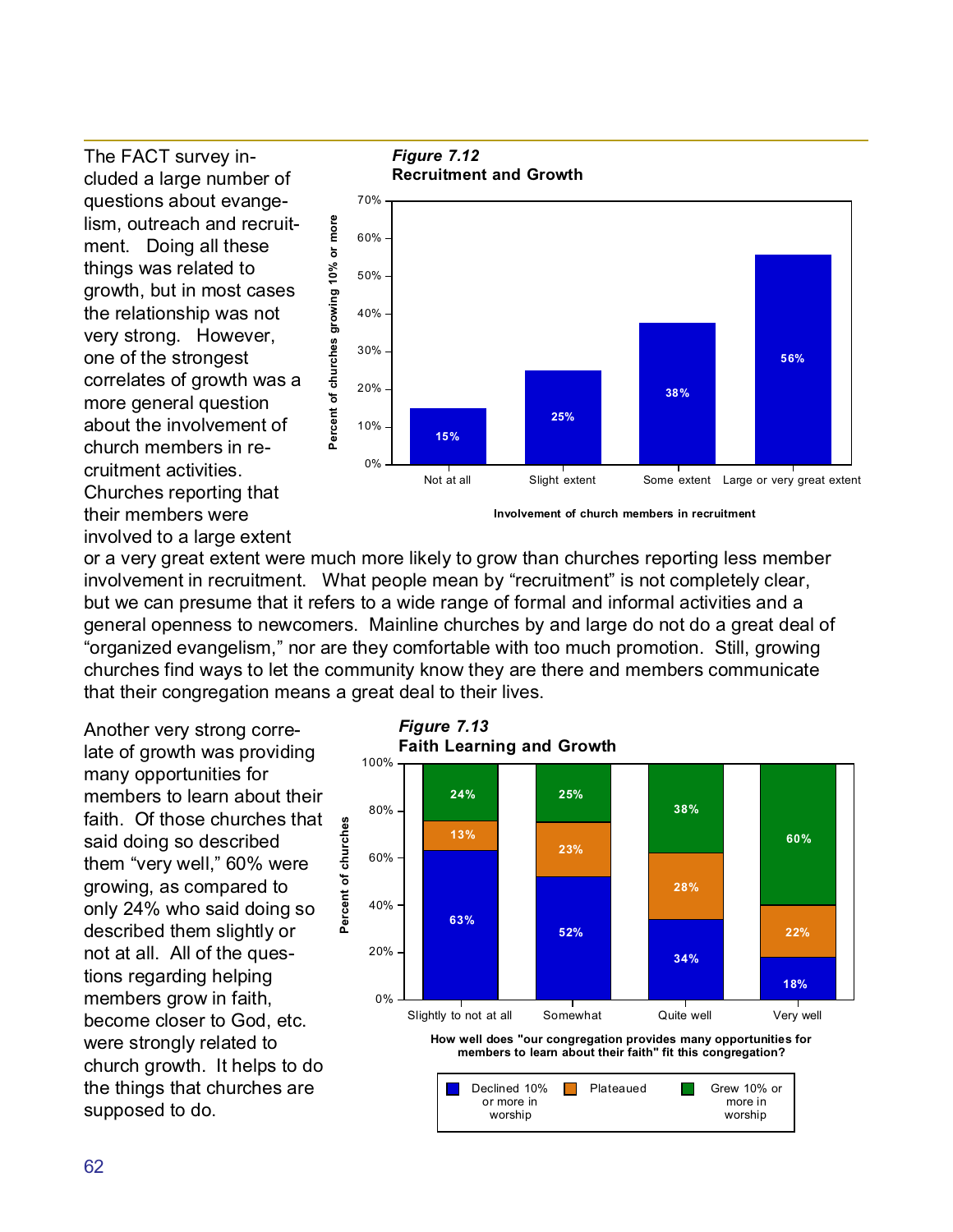One of the primary things churches do is worship and the character of that worship is strongly related to growth. Churches that say their worship is "joyful" are much more likely to grow than churches that say being "joyful" in worship fits them only slightly or not at all. Other adjectives describing worship that were strongly related to growth were "exciting" and "friendly." Not quite as strong, but still associated with growth were "innovative," "a sense of God's presence," and "a sense of expectancy." Growing churches are full of life. That life is apparent in worship.

Not only do growing churches have joyful, exciting, friendly worship; their worship services also tend to be full. Here again there is the issue of chicken or egg. Clearly, churches had to grow to become full. Fullness, however, is related to a sense of excitement and community. Growing churches tend to be full and to need more space for worship. When they add services or additional space they tend to grow to fill it up.



**How well does "it is joyful" describe your worship service with the largest attendance?**





**How full is sanctuary at service with greatest attendance?**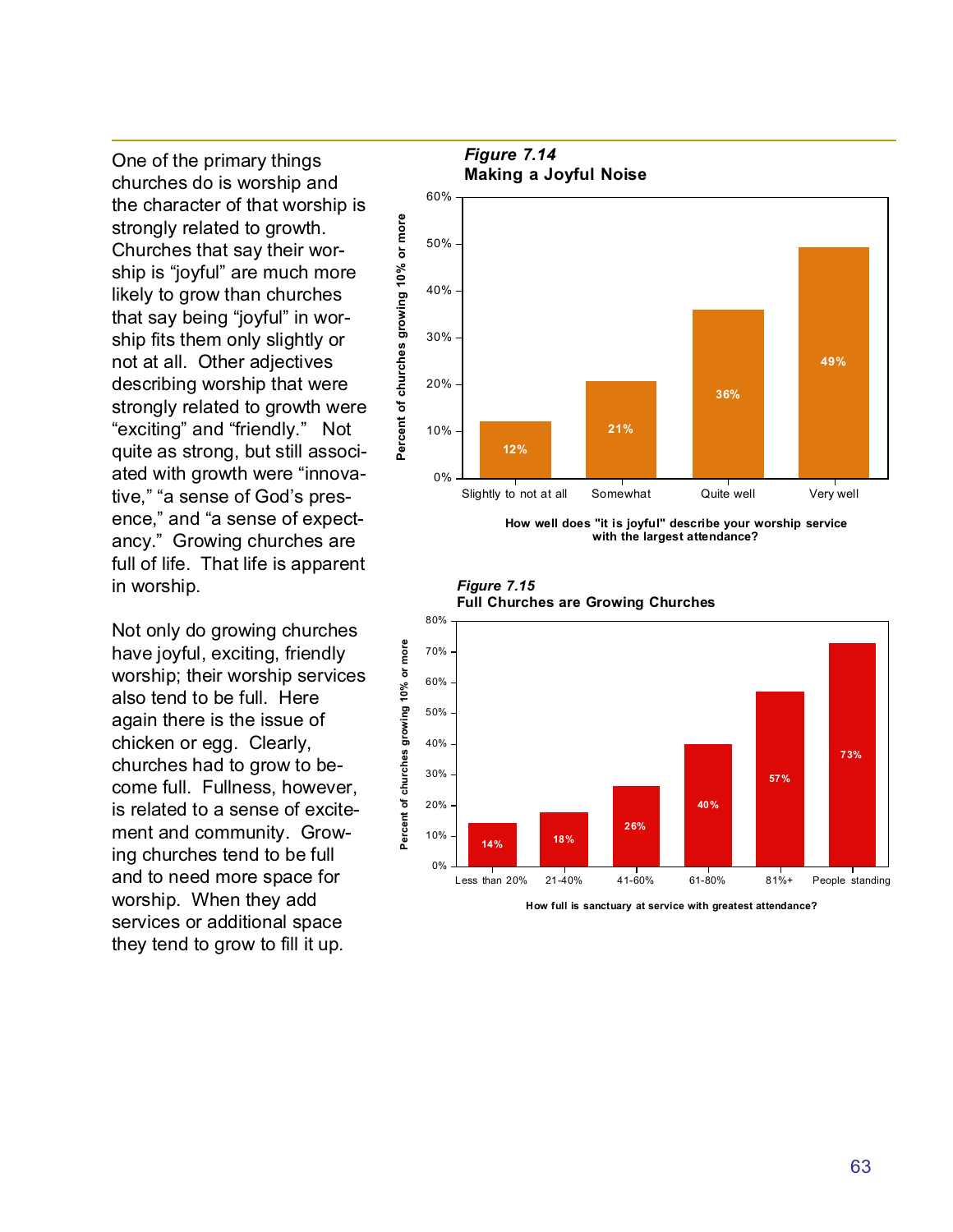In Figure 7.16 we see that the more services a church holds the more likely it is to be growing. Two services is the norm in Episcopal congregations (unlike other mainline denominations where only one service is typical), and churches with two worship services are more likely to grow and are less likely to decline than churches with only one weekend worship service. Even more likely to grow are churches with three or more services. The difference between having three services and more than three is inconsequential. Growing churches need more services to accommodate more people, but having more services also allows people to attend when they are most able and for a church to have services with different styles.

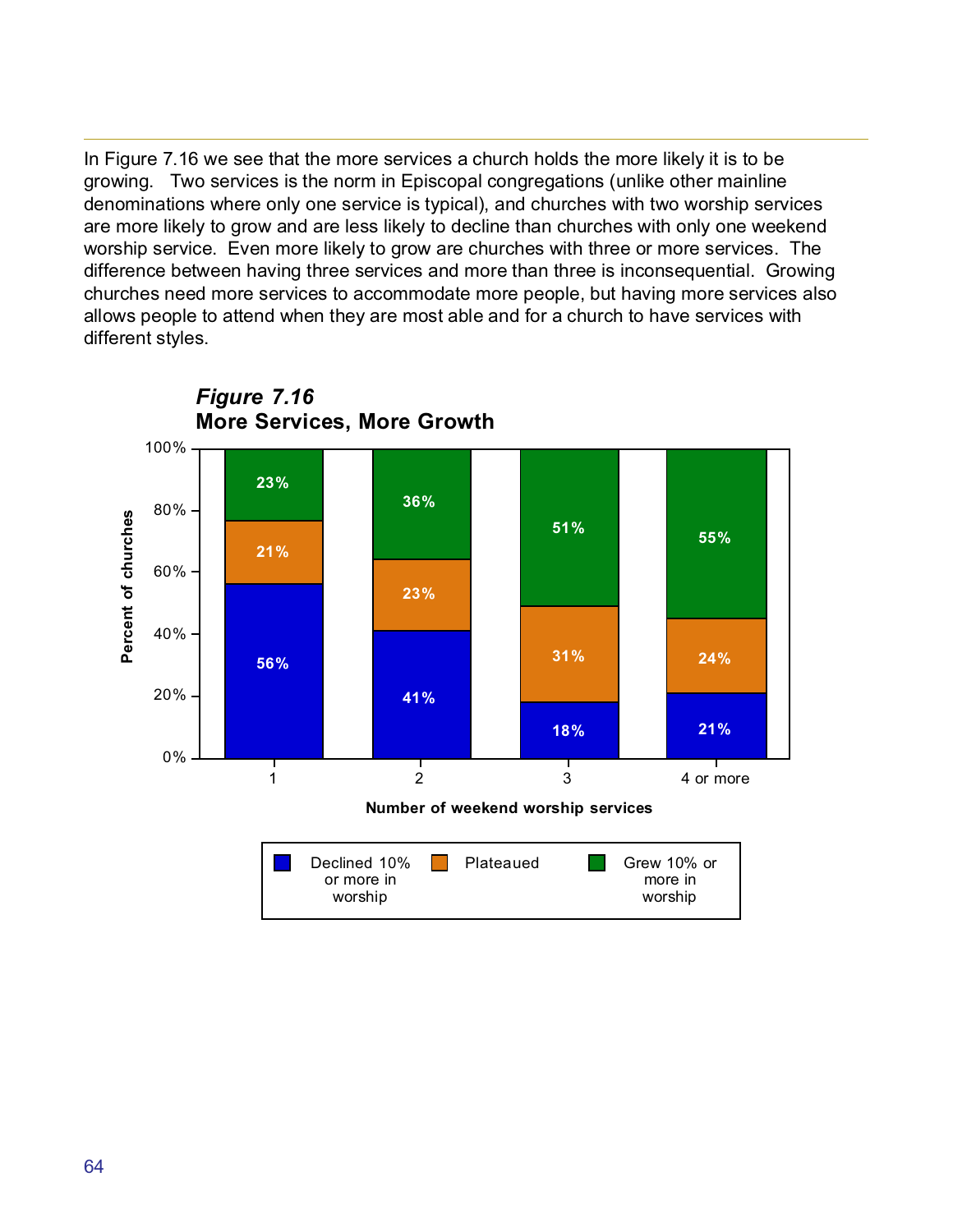Earlier we saw the potentially disruptive influence of conflict over a rector's leadership style. Here we see it again in terms of decline in worship attendance. Churches that experienced very serious conflict during the last five years over their rector's leadership style tend to have declined in average worship attendance. Also quite disruptive to growth was conflict over a rector's personal behavior, church finances, and worship.



**Conflict over Rector's leadership style in last 5 years**

Clergy were asked to describe their strengths and weaknesses in certain areas (preaching, hard

work, administration, etc.) and given the subjective, self-evaluation required, it was not surprising to find relatively low correlations between these rating and growth. Strongest among them were vision, charisma, enthusiasm, knowing how to get people to work together, and knowing how to get things done.

A number of more objective questions were asked about clergy leadership and most were modestly correlated with growth, such as having younger clergy and full time clergy.

A much stronger relationship with growth (or rather, avoiding decline) was found with date of call. Recently called ministers were much more likely to be in declining churches than were rectors who had been in the church more than three years. In general, churches with a recently called minister are more likely to be churches that do not keep their ministers for very long. Other factors are also involved, however, including the number of years necessary to revitalize a stagnant church and the tendency of members to leave (or join) a church when a new minister arrives.

**Percent of churches declining 10% or more**

Percent of churches declining 10% or more



*Figure 7.18*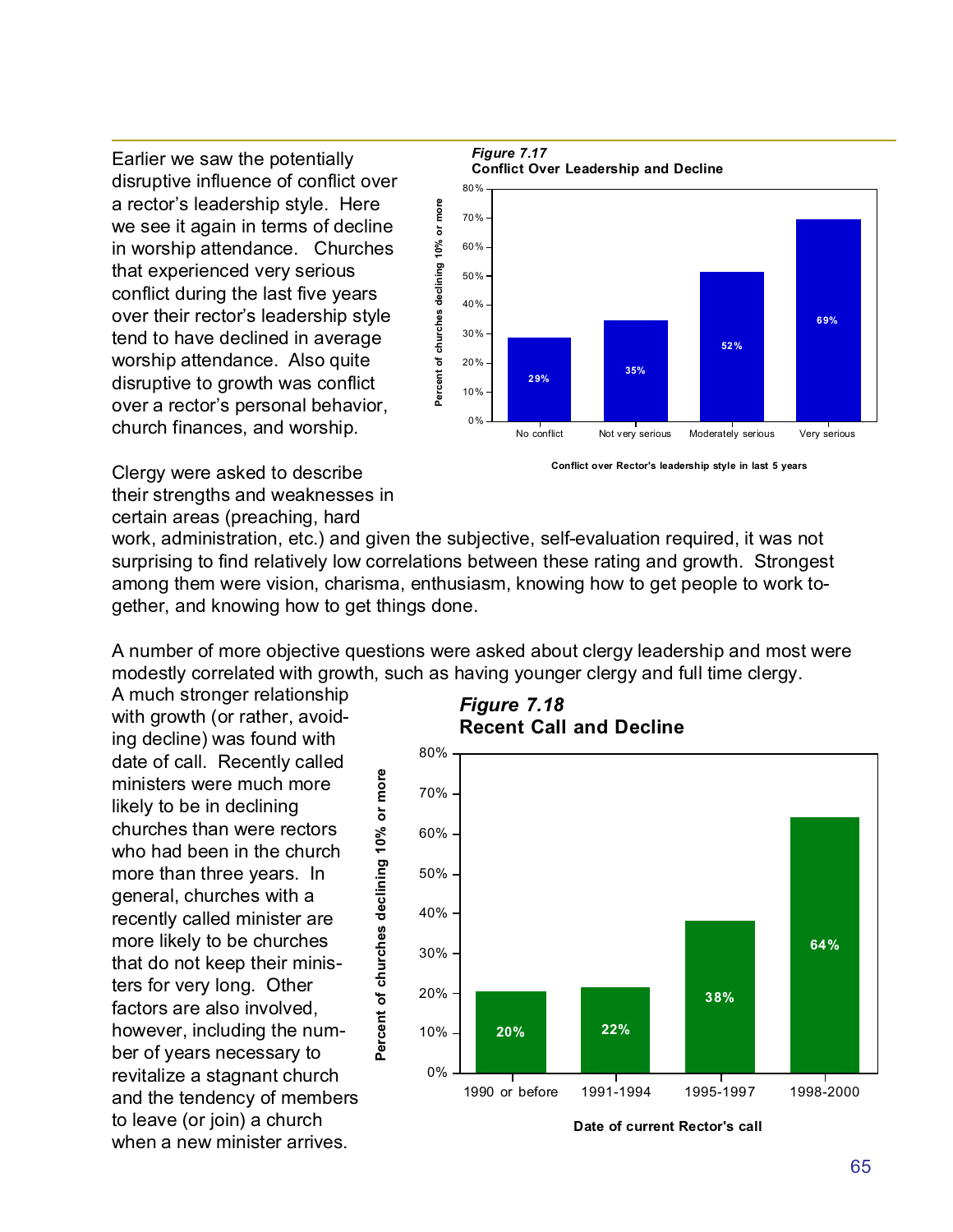Finally, the FACT survey asked a great many questions about congregational identity. Most of these questions were related to growth, particularly those that could be seen as outcomes of growth rather than factors that might lead to growth. Thus it was no surprise to find that growing churches were more "excited about the future" than were declining churches. Figure 7.19 shows the relationship between an identity question that is perhaps more likely to lead to growth than to be a result of it. Churches that are clear about their mission and purpose are more likely to be growing congregations. This relationship is consistent with all of the literature on church growth and vitality. Healthy churches know why they exist. They do not take their purpose of "being the church" for granted and evolve into social clubs with a chapel and chaplain.

Also strongly related to growth was a sense that the congregation is "spiritually vital and alive" and that the church helps members deepen their relationships with God. These two questions were included in our strong church index.



*Figure 7.19* **It Helps to Know Your Purpose**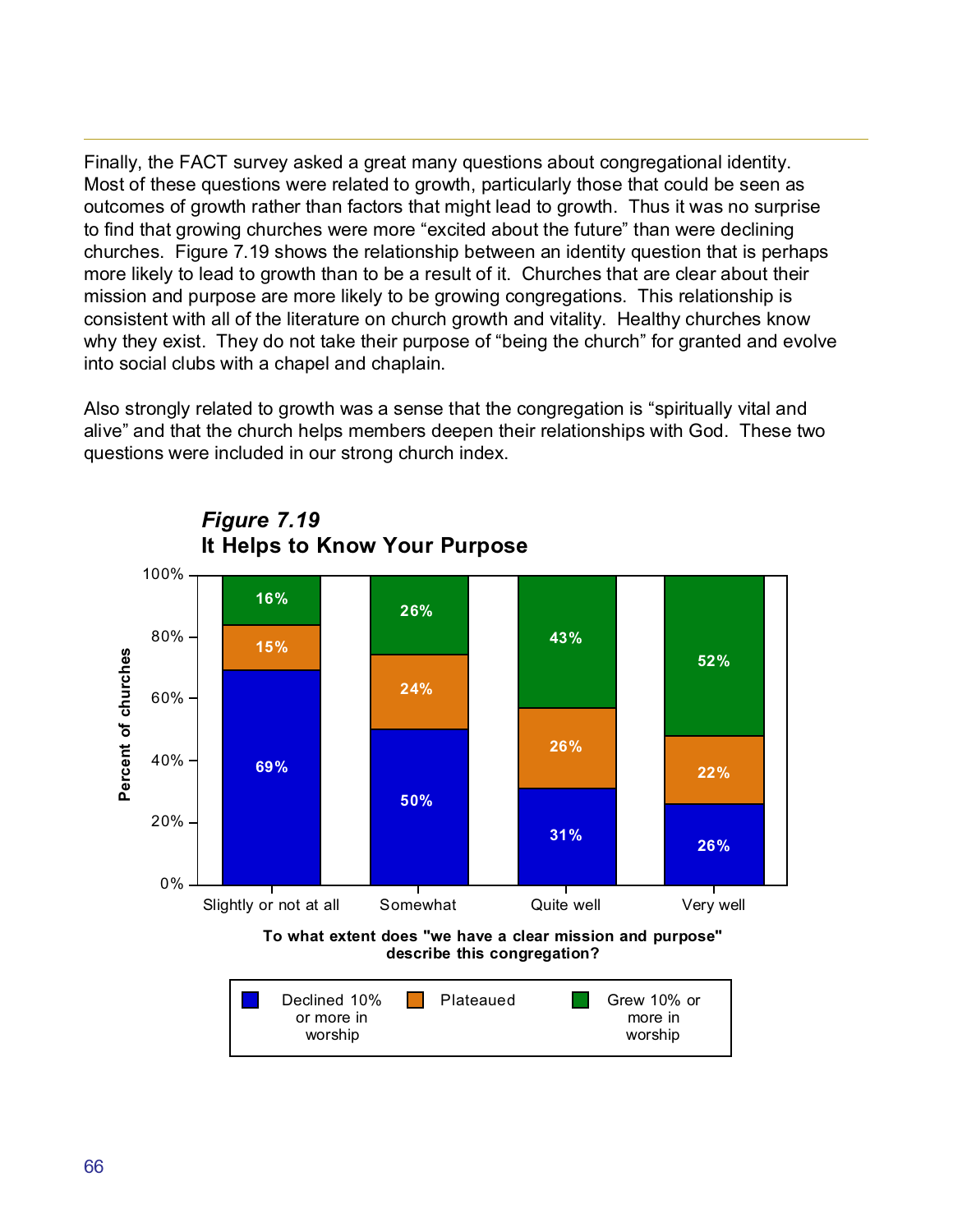# Section 8: How We are Led

Churches are communities that are led. Leadership is a function, an action, that is performed by many different people in a church. Clearly, however, the character and quality of pastoral leadership is critical to the direction and nurture of any church. For that reason, most of the information in this section deals with clergy rather than laity.

It should be noted that in most churches the questions were answered by the rector, vicar or dean. Thus, subjective evaluative questions about one's own preaching, leadership style and character are somewhat problematic. Some people may underestimate their own ability, while others may overstate their effectiveness. Even so, the fact that the overall results are interpretable and correlated with church strength suggests that reality is apparent despite the subjectivity.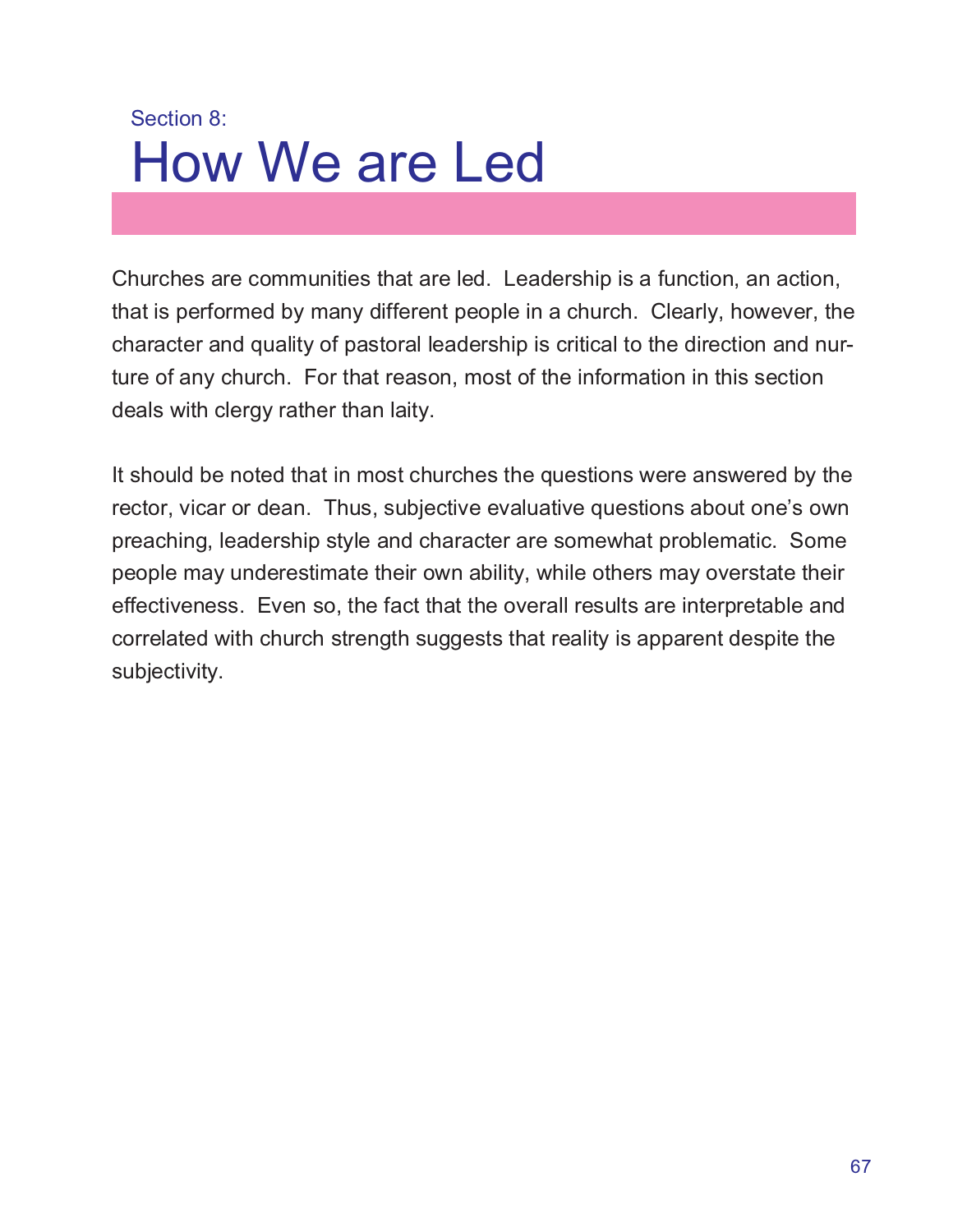## Characteristics of Clergy

Episcopal parish clergy tend to be middle age and older. In Figure 8.01 the ages of clergy are shown in 5-year increments (except for the youngest and oldest age categories). As can be seen, the two largest categories are age 51 to 55 and 56 to 60. Close behind are clergy 46 to 50 years of age. Very few Episcopal rectors and vicars are age 40 years or under--a pattern that is also present in other mainline denominations. Due to the aging of the baby boom generation and increasing age of seminarians, the median age of parish ministers has risen alarmingly in recent years.



Figure 8.02 below shows that the age range of parish clergy is clustered rather tightly around the median age of 53 years. As the center of the "wave" moves closer to 65 the shortage of clergy that is felt most seriously now in rural communities and smaller towns is likely to spread throughout the Episcopal Church.



**Age of Rector or Vicar (in 2000)**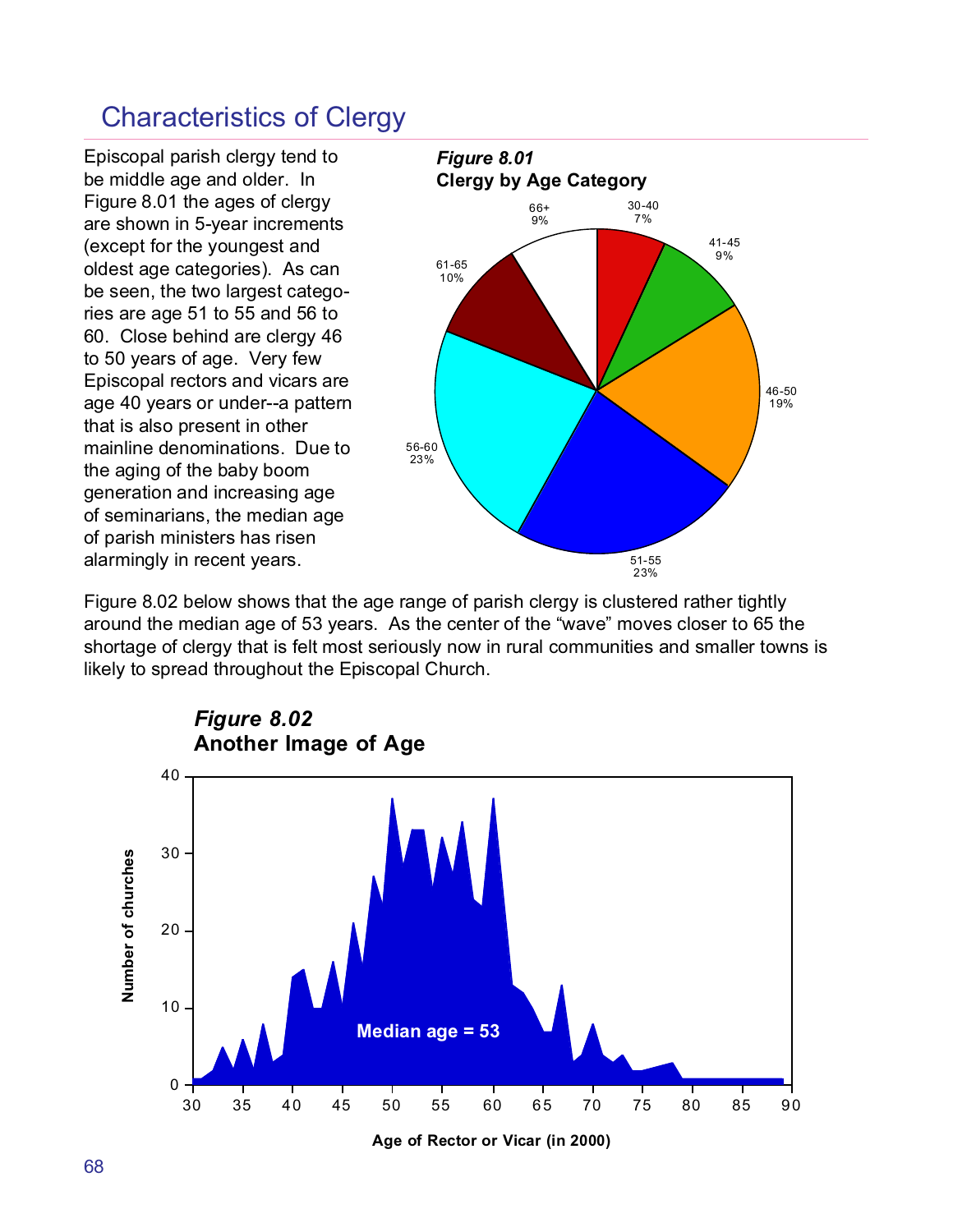Of rectors and vicars responding to the FACT survey, 83% identified themselves as male. These figures do not include other church staff positions. Figure 8.03 shows a correlation between gender of the rector and church size. Larger Episcopal churches are much more likely to be pastored by male priests than are smaller parishes. And since larger churches tend to be stronger, female clergy tend to be in churches that are weaker on average.

The median year of call to the church was 1995, or five years prior to the survey. Figure 8.04 shows that the largest proportion





**Number of active adults in congregation**

of clergy were called quite recently, but that many Episcopal clergy have been with their congregations for many years. 5.1% were called during the year the survey was mailed (2000), 16.9% in 1999, 10.6% in 1998 and 6.8% in 1997. Another 14.3% were called in 1995 or 1996; 25.3% were called from 1990 to 1994; and 21.1% were called from 1966 to 1989.

**Percent of rectors and vicars who are male**

Percent of rectors and vicars<br>who are male



**Years at current church**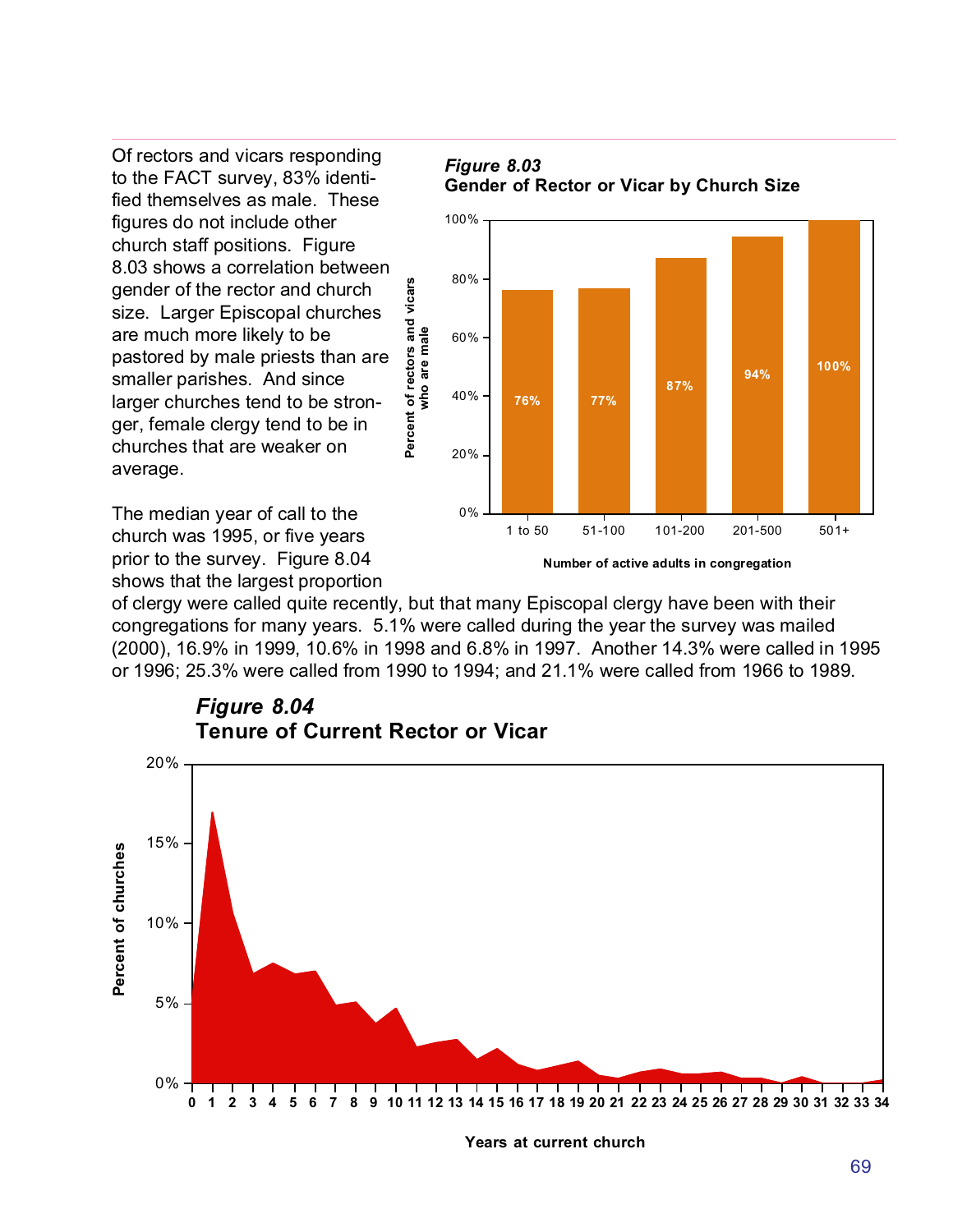A strong relationship exists between tenure of the current priest and church strength. Figure 8.05 shows that churches which called their priest very recently are much less likely to be very strong, as compared to churches where the rector or vicar has been resident for six years or more (called in 1994 or earlier). This finding is consistent with other research showing that short tenures are problematic and that effectiveness increases with tenure, but not indefinitely. Many churches experience a certain amount of membership turnover after a new minister arrives. Some people take the occasion to drop out, while others may increase their involvement. The net effect is lack of stability for a few years after a minister leaves, which is reflected in these data on church weakness.

Figure 8.06 shows that most Episcopal churches (69%) have had only one or two rectors or vicars during the last ten years. Three is less typical, whereas four or more is rare.

*Figure 8.05* **Tenure of Current Rector or Vicar by Church Strength**



*Figure 8.06* **Number of Rectors or Vicars in Past 10 Years**

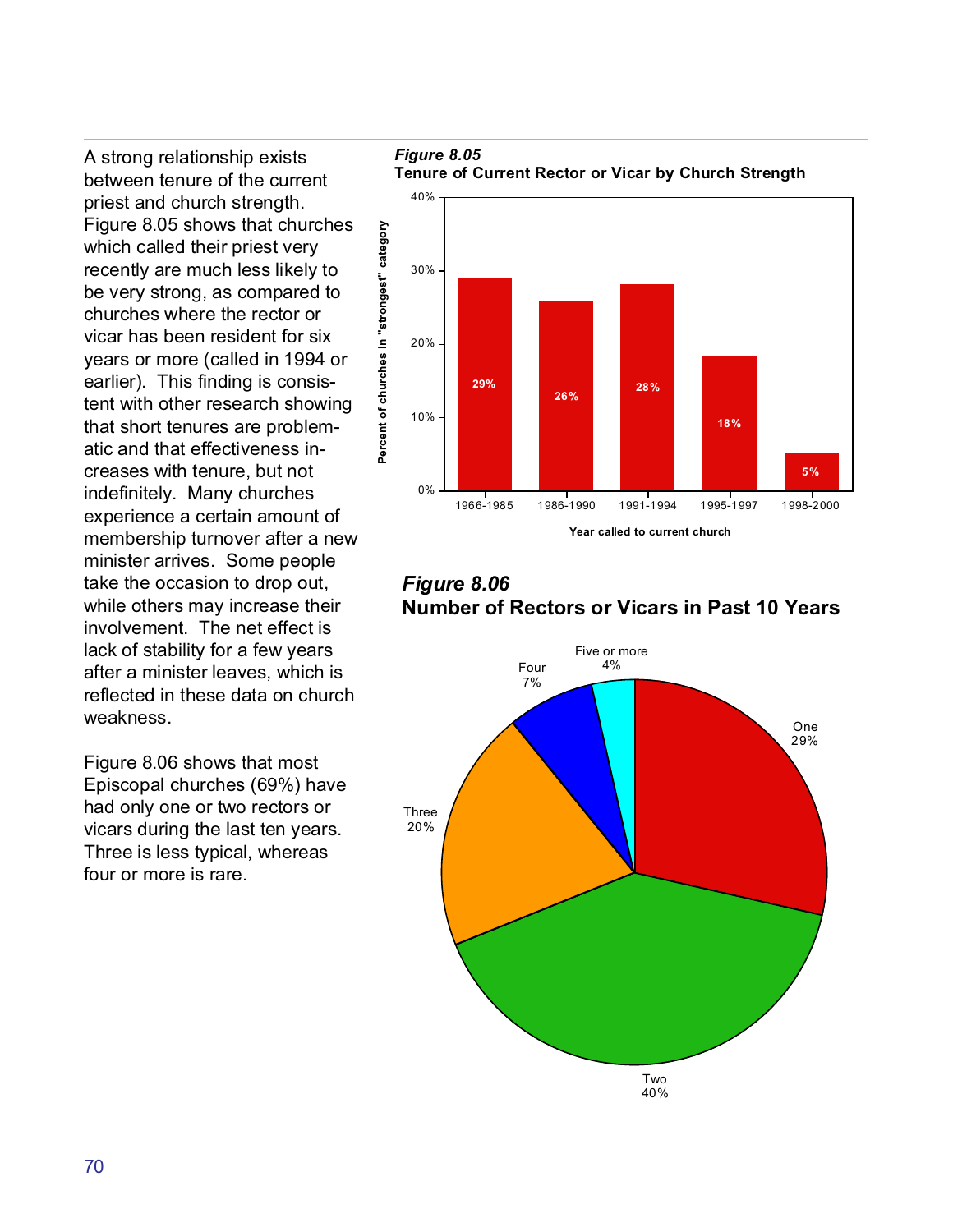Given the results in Figure 8.05 between ministerial tenure and church strength, it was not surprising to find that ministerial turnover was also related to strength. Figure 8.07 indicates that churches with only one rector or vicar during the past ten years were much more likely to be in the "strongest" category on our index of church strength than churches with more than one.



## *Figure 8.07* **Ministerial Turnover and Church Strength**

**Number of rectors or vicars in past 10 years**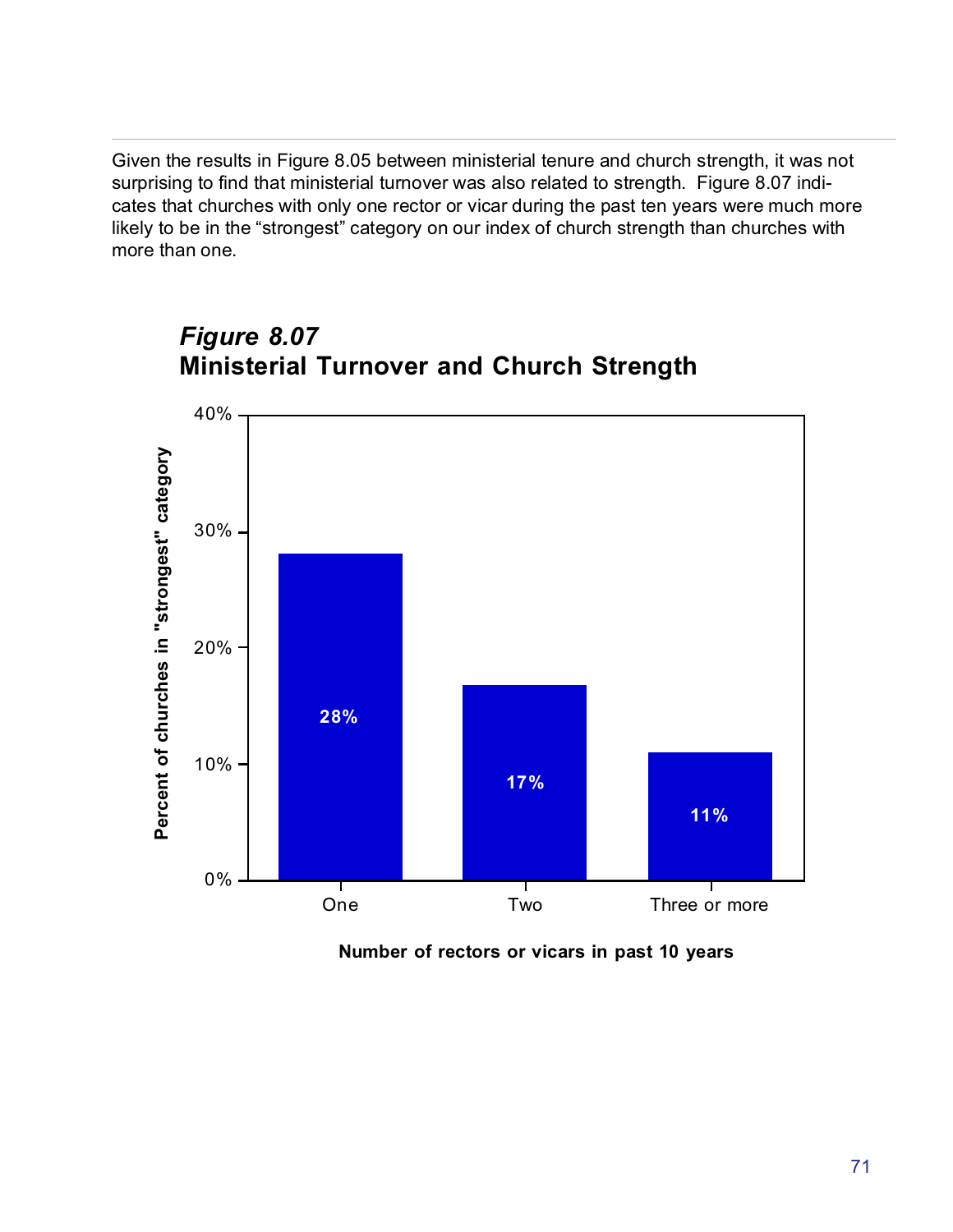# Exercising Leadership

Up to this point the data on parish priests has been quite objective: age, gender, tenure and turnover. Now we turn to much more subjective information. The FACT survey asked the person filling out the questionnaire to indicate how well most church members would "rate" their rector or vicar in a number of areas. All of the qualities could be construed as "good" aspects of parish leadership and over half of the respondents indicated the quality described their rector or vicar "very well" or "quite well," except for being a "charismatic leader." Episcopal parish clergy care about people, are close to God, know the Bible, rate their preaching highly, work hard and teach well. They are much less likely to be charismatic leaders, evangelistic or particularly good administrators.



#### *Figure 8.08* **How Members View Rector or Vicar (According to Respondent)**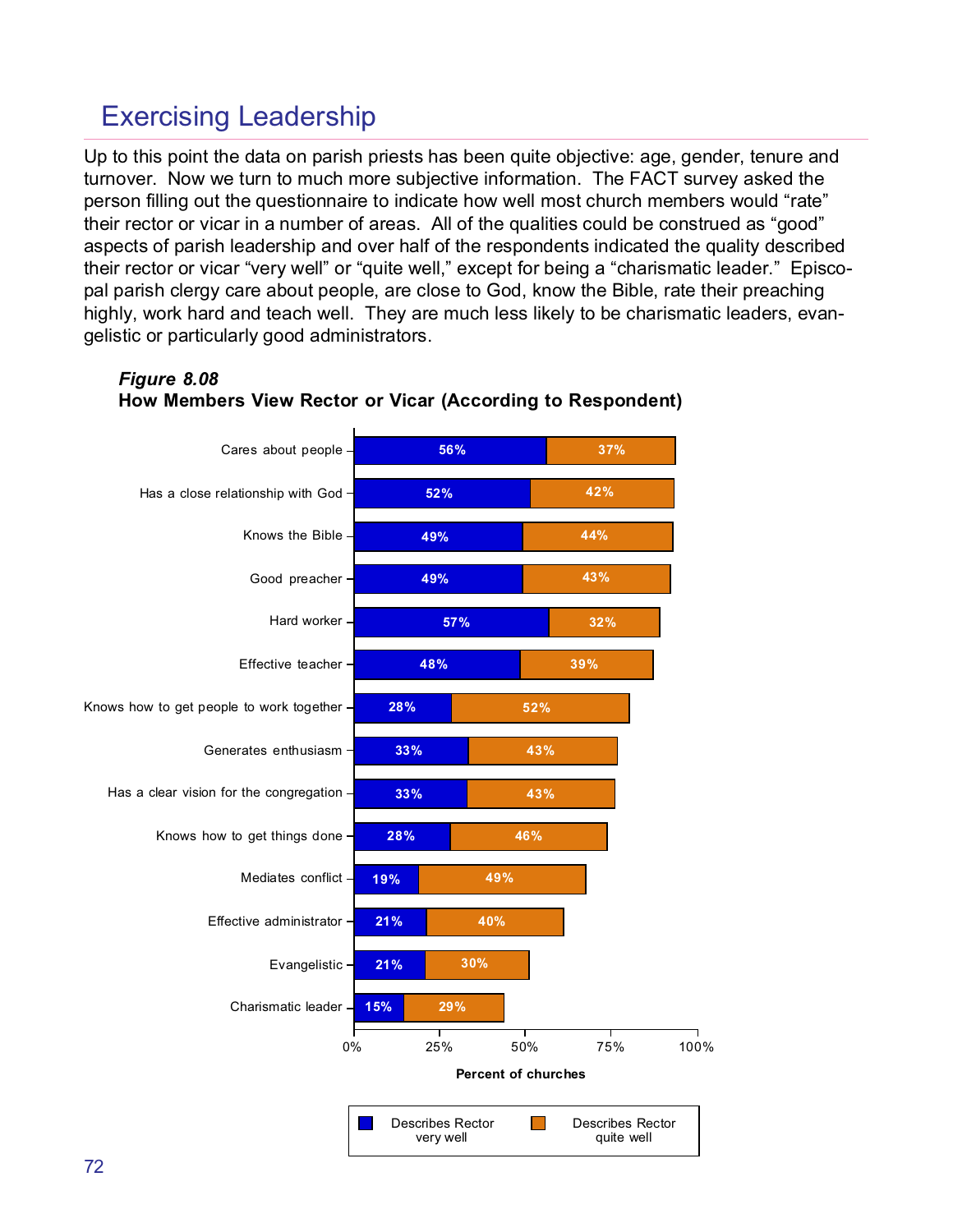All of the characteristics listed in Figure 8.08 tended to encourage congregational strength and almost all were associated with growth in average worship attendance. Some characteristics of pastoral leadership were more strongly correlated with church strength than others, however. These factors included: "knows how to get people to work together," "generates enthusiasm," "has a clear vision for the congregation," "knows how to get things done," and "charismatic leader." The things that Episcopal church leaders do best are *not* the things that are most associated with church strength. Episcopal clergy tend to provide the basics of pastoral leadership, rather than the qualities that help a church become very strong.

Figures 8.09 and 8.10 show the strong relationship between church strength and two areas of leadership: knowing how to get people to work together and having a clear vision for the congregation. It helps to know where you are going and you can't get there without the congregation working together on common purposes, as a community.

*Figure 8.09* **Leadership, Cooperation and Church Weakness**



**How well does "knows how to get people to work together" describe your rector or vicar?**

*Figure 8.10* **Leadership, Vision and Church Strength**



**How well does "has a clear vision for the congregation" describe your rector or vicar?**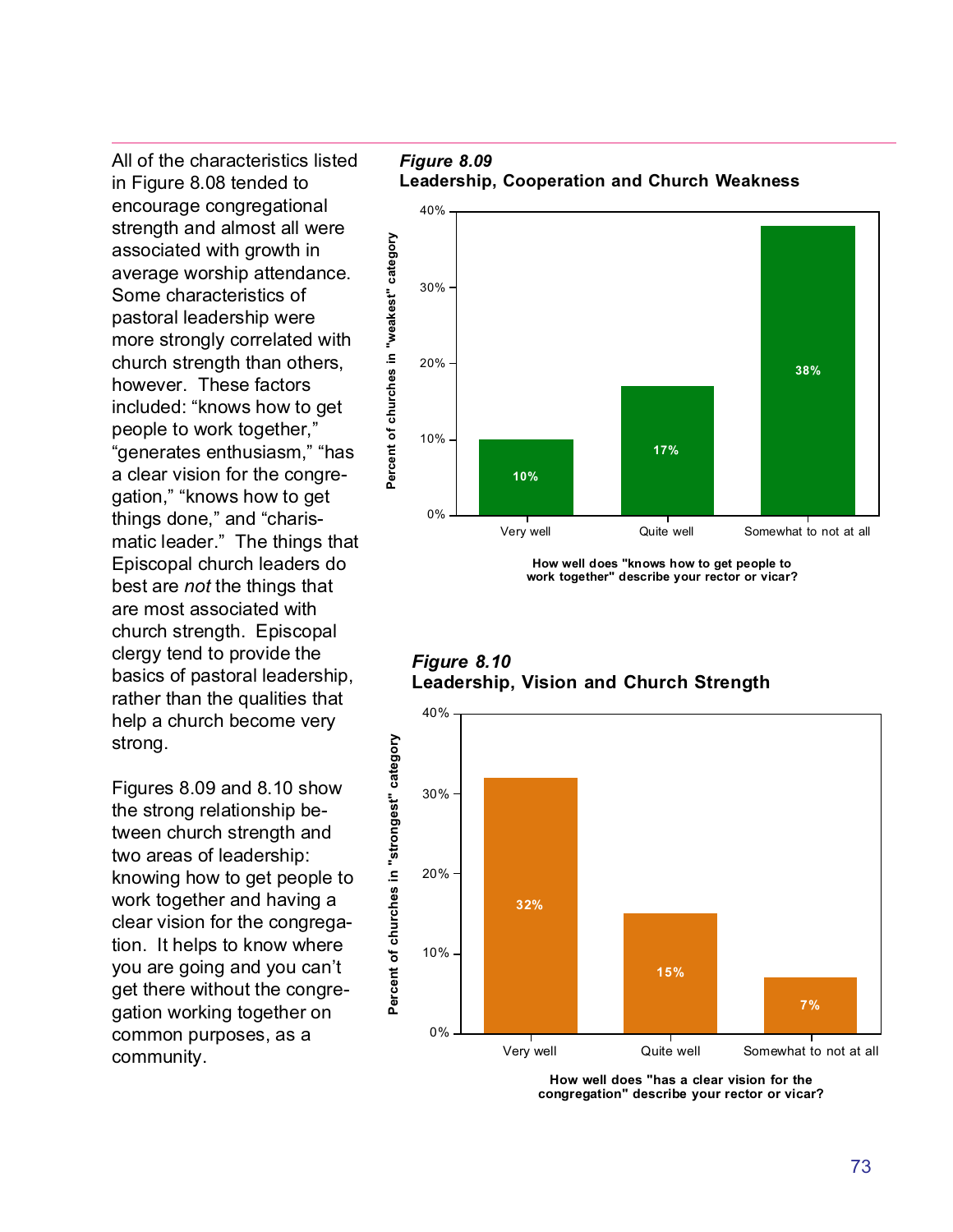The vast majority of Episcopal congregations (83%) have articulated their purpose and direction in the form of a mission or vision statement. Does having such a statement matter? As is true with all organizations, it all depends on whether the statement is used to reinforce a congregation's identity and to focus efforts on joint purposes or if it resides on a shelf as evidence of a completed bureaucratic task.

The FACT survey asked if most members know the statement and whether the statement is publicly displayed, has been used to determine spending priorities, and has been used to resolve disputes. The strongest relationships between how churches use their mission or vision statement and church strength were for members knowing the statement and whether the statement has been used to determine spending priorities. Figure 8.11 shows that churches that have a mission or vision statement and use it to determine spending priorities tend to be the strongest congregations. Conversely, those that have a mission or vision statement and don't use it tend to be weaker. They are weaker, on average, than churches that have no mission or vision statement at all. As is the case with all organizations, the weakest ones are those that focus more on appearances than on the substance of their purpose.



#### *Figure 8.11* **Use of Mission/Vision Statement and Church Strength**

**Has mission or vision statement been used to determine spending priorities?**

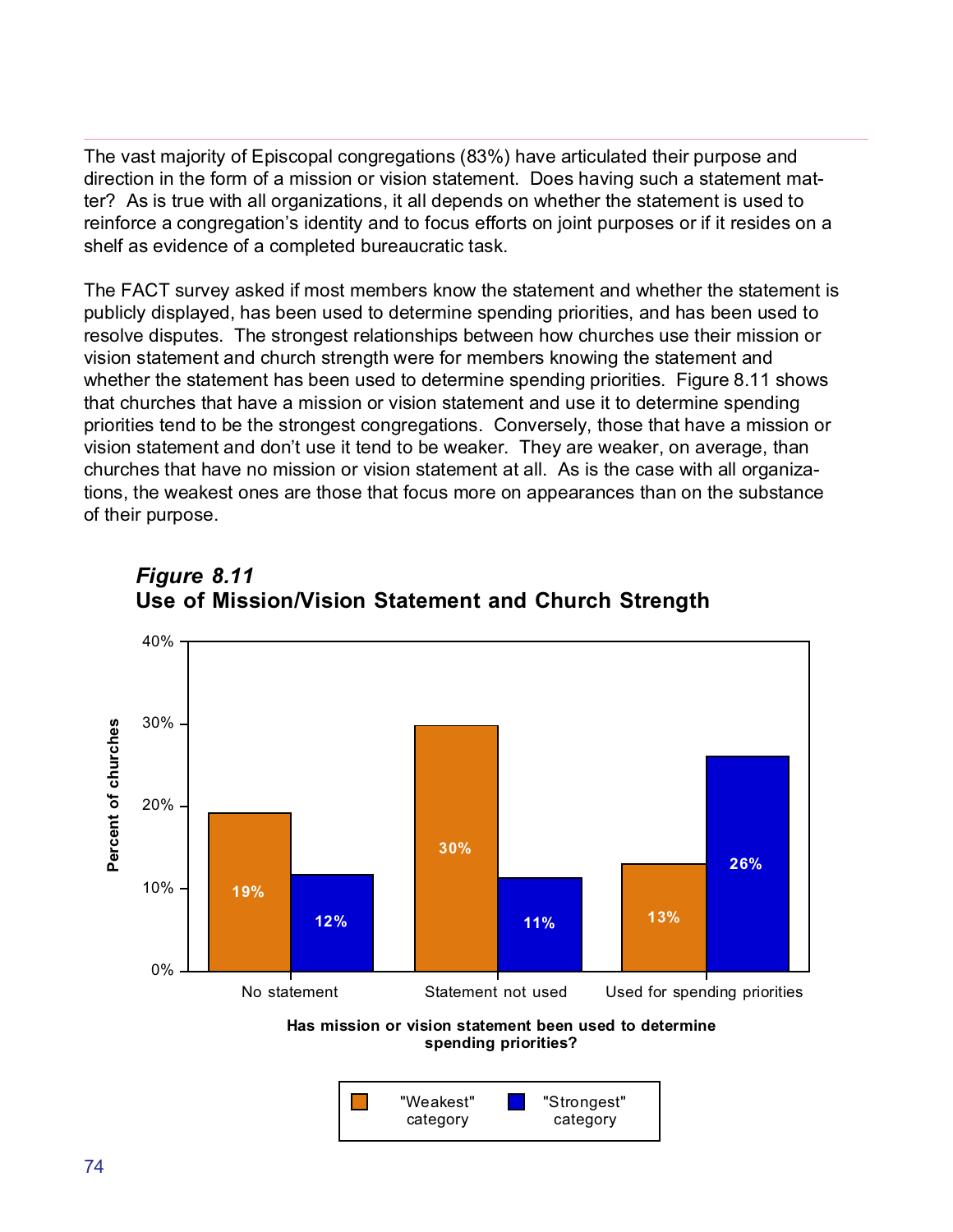#### Finding Lay Leaders

Churches have many leaders and most are not clergy. The majority of Episcopal congregations have some difficulty recruiting enough people to serve in volunteer leadership roles. For the most part, however, churches eventually find people to serve. Only 9% say that they simply can't find enough volunteer leaders. Part of the issue is size. Another is history. Churches with the biggest problem finding enough lay leaders are numerically small congregations with larger facilities. All churches have certain positions that must be filled and small congregations are sometimes stretched in their ability to "cover the bases." Most problematic are churches that were once large and have retained an unwieldy committee structure. They have too many positions to fill.

Churches that have no problem recruiting volunteer leaders are much more likely to be strong than churches that have problems in this area. In general, churches that are strong and growing are always in need of more leaders, so it might be thought that doing so would be a struggle. The fact of the matter is that people tend to volunteer to help in areas that they find exciting and central to their personal interests and calling. Stronger churches have a greater sense of purpose and direction. People want to contribute to what they are doing.



*Figure 8.13* **Volunteer Leadership Recruitment and Church Strength**



**How easy or difficult is it to recruit people for volunteer leadership roles?**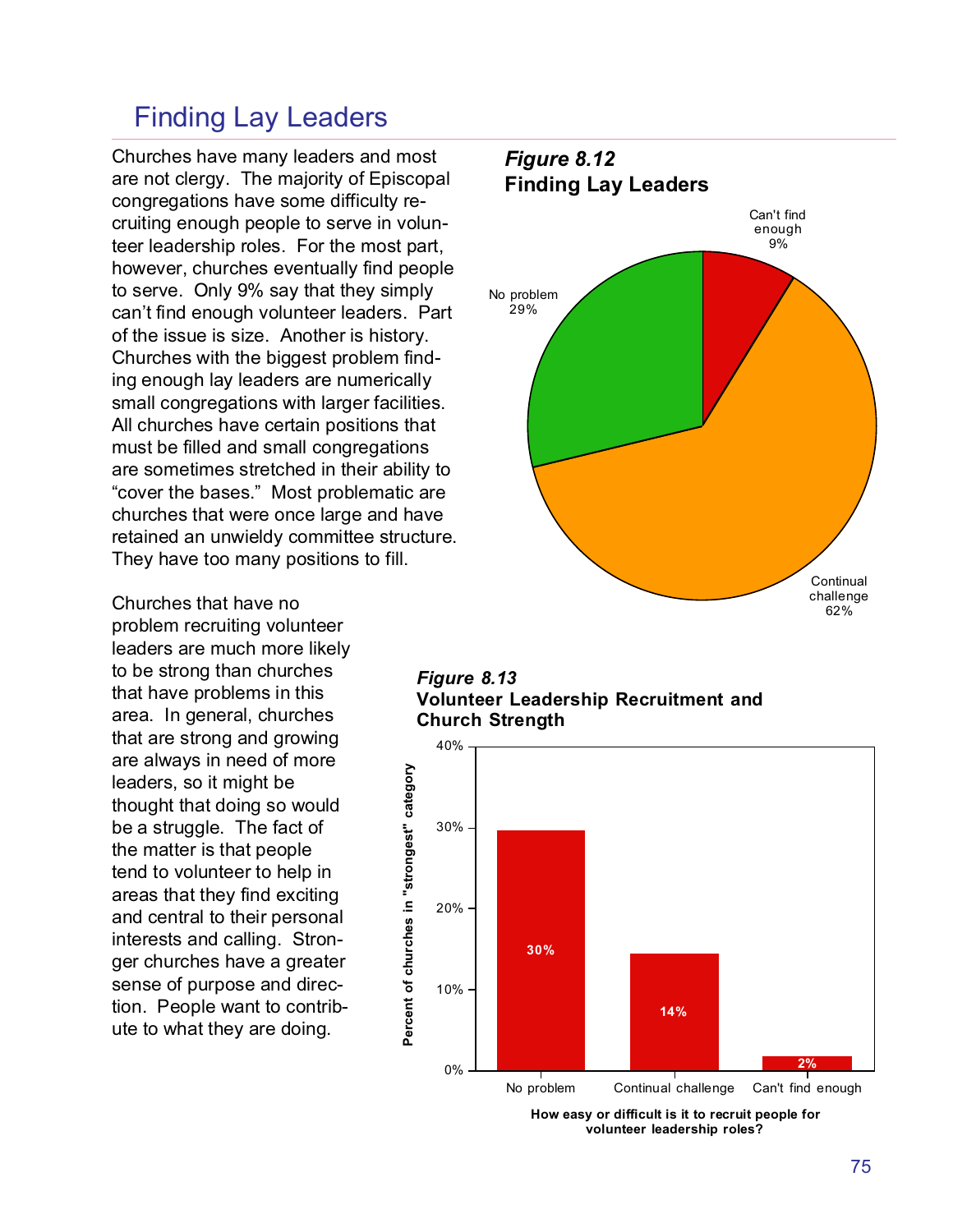## Section 9: Finances and Budget

Churches are communities that worship. But they also are organizations with budgets that require money to operate. In this section two aspects of church finances are considered: the financial condition of Episcopal congregations and how they spend their money.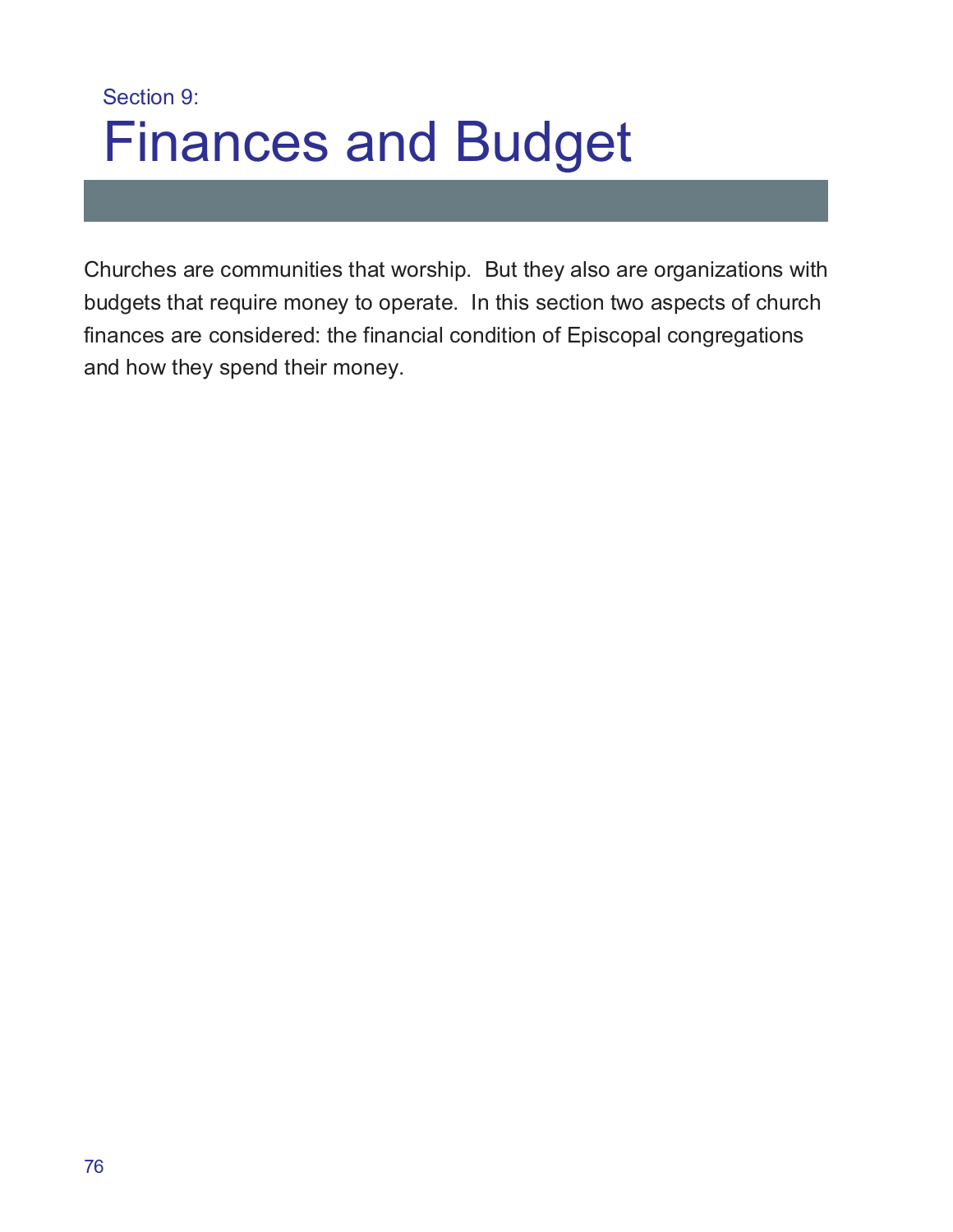### Financial Health

Most Episcopal congregations (56%) report that they are in *good* or *excellent* financial condition. Many others (32%) report that their financial health is "tight, but we manage." Very few say that they are in either some or serious difficulty. Furthermore, other mainline and conservative Protestant congregations report that they are in *even better* financial condition than Episcopal churches: 62% of mainline and 70% of conservative churches report that they are in good or excellent financial condition.



*Figure 9.1* **Financial Condition of Episcopal Congregations**



The financial condition of Episcopal congregations apparently is very good and Figure 9.1 shows it also improved greatly during the past five years. The percentage of Episcopal churches in good or excellent financial condition increased by 23 percentage points from 1995 to 2000--an even greater gain than among other mainline and conservative Protestant churches (which recorded respective increases of 21 and 15 percentage points). Figure 9.2 shows that 16% of Episcopal congregations increased by at least two categories (from tight to excellent, for example) and another 28% increased by one category.

*Figure 9.2* **Change in Financial Condition**



As with self-reports of growth in section 7, these data on increases in financial health are probably somewhat exaggerated. The economy was in very good shape during this period, of course, but such a large-scale change in the financial fortunes of American congregations seems unlikely.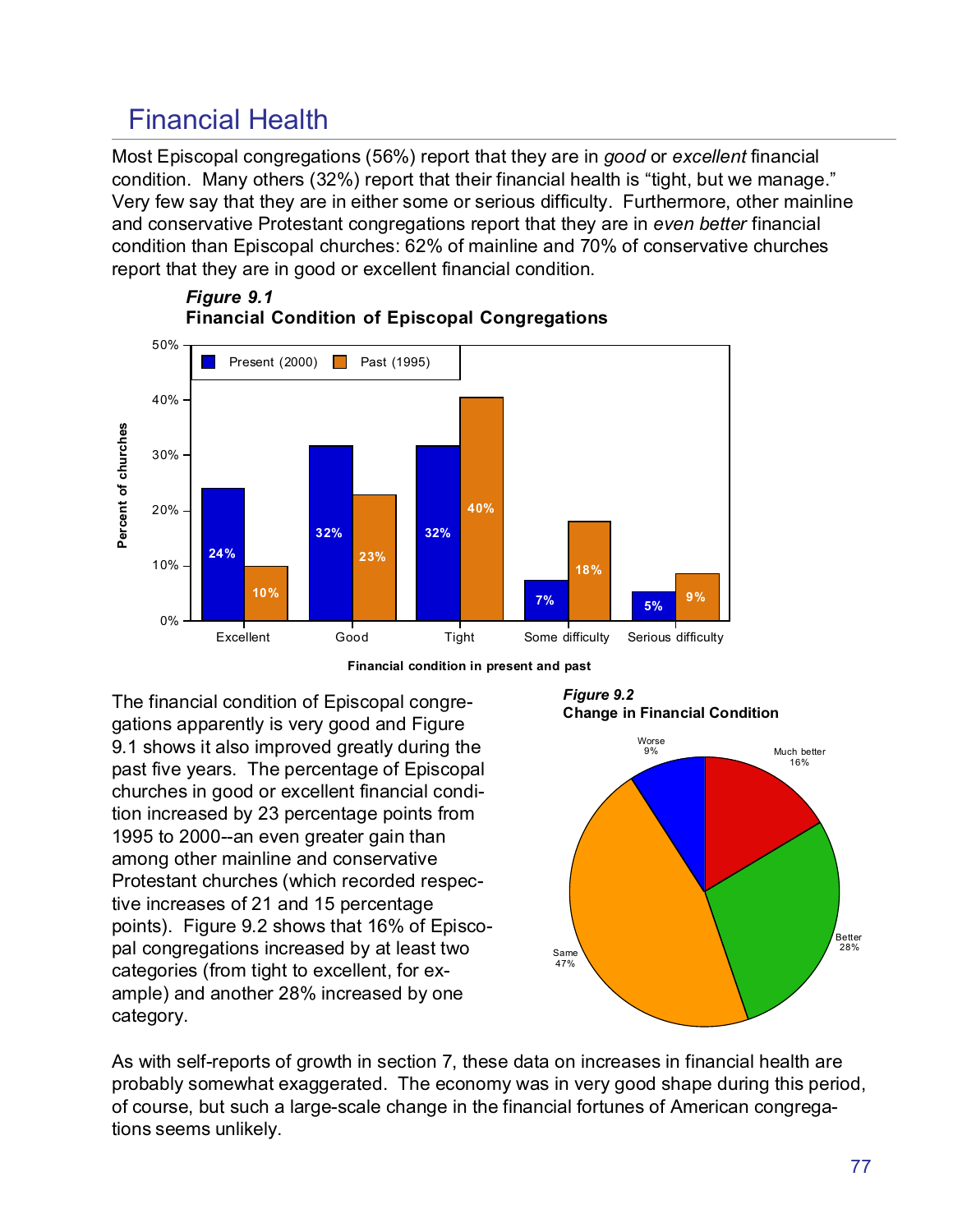Exaggerated or not, positive change in financial health is associated with growth among Episcopal congregations. Figure 9.3 shows that churches that report doing better financially are also more likely to have experienced growth in average worship attendance (using Parochial Report data). So even if not all of the churches reporting financial improvement are doing better, many are, and one major reason for improvement is that they have more people attending and giving.



*Figure 9.3* **Change in Finances and Growth**

**Change in Financial Condition: 1995-2000**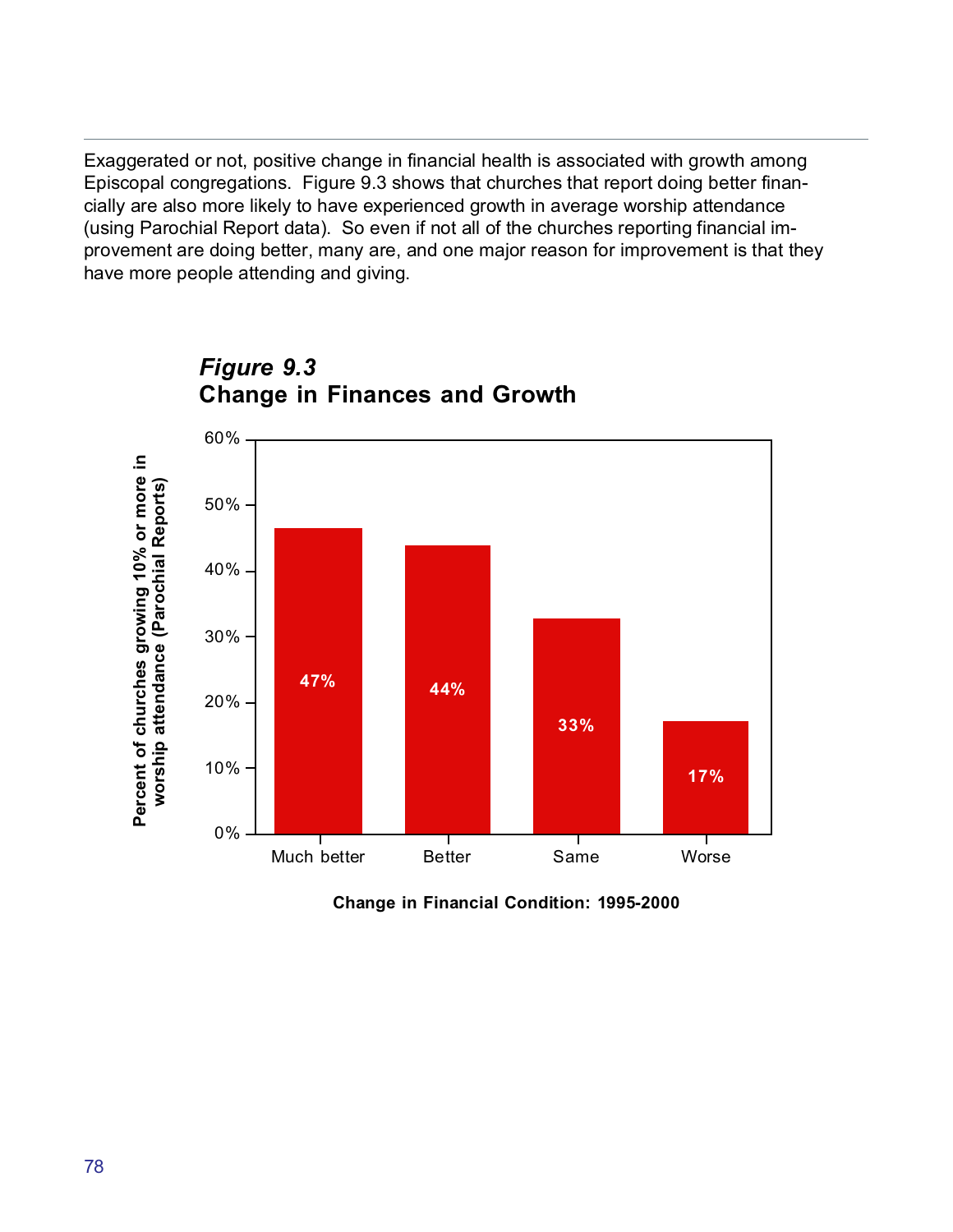### How We Spend Our Money

Financial condition is an indicator of health. Growing churches with a strong sense of purpose tend to be churches in good financial shape. A less obvious issue related to the finances of Episcopal congregations is how they spend their money. All churches were asked what percentage of their total expenses were used in the areas that can be seen in Figure 9.4. The largest expense category was staff salaries and benefits. The average Episcopal church spends 46% of its annual budget in this one area. Operating expenses were the next largest budget item, one that includes maintenance of building and grounds, utilities, mortgage, insurance and routine equipment costs. The average church spends nearly 23% of its budget in this area. Another 6.7% is spent by the average church on capital improvements, such as new buildings and renovations of existing facilities. Many churches also add to their endowment or financial reserves each year.

Overall, the average Episcopal church spends 77.6% of its budget on staff salaries, buildings, and investments. That leaves only 22.4% for program support and materials (for church school, evangelism, fellowship, etc.), missions (Episcopal and other local and national missions) and all other expenses (school, day care, other).

Where a church spends its money is related to strength. The areas associated with congregational *weakness* include staff salaries, operating expenses, and reserves or investments. That is, the greater the proportion of its budget is for these areas, the weaker it tends to be. All of the other areas of expenditure are related to strength (or lack of weakness).

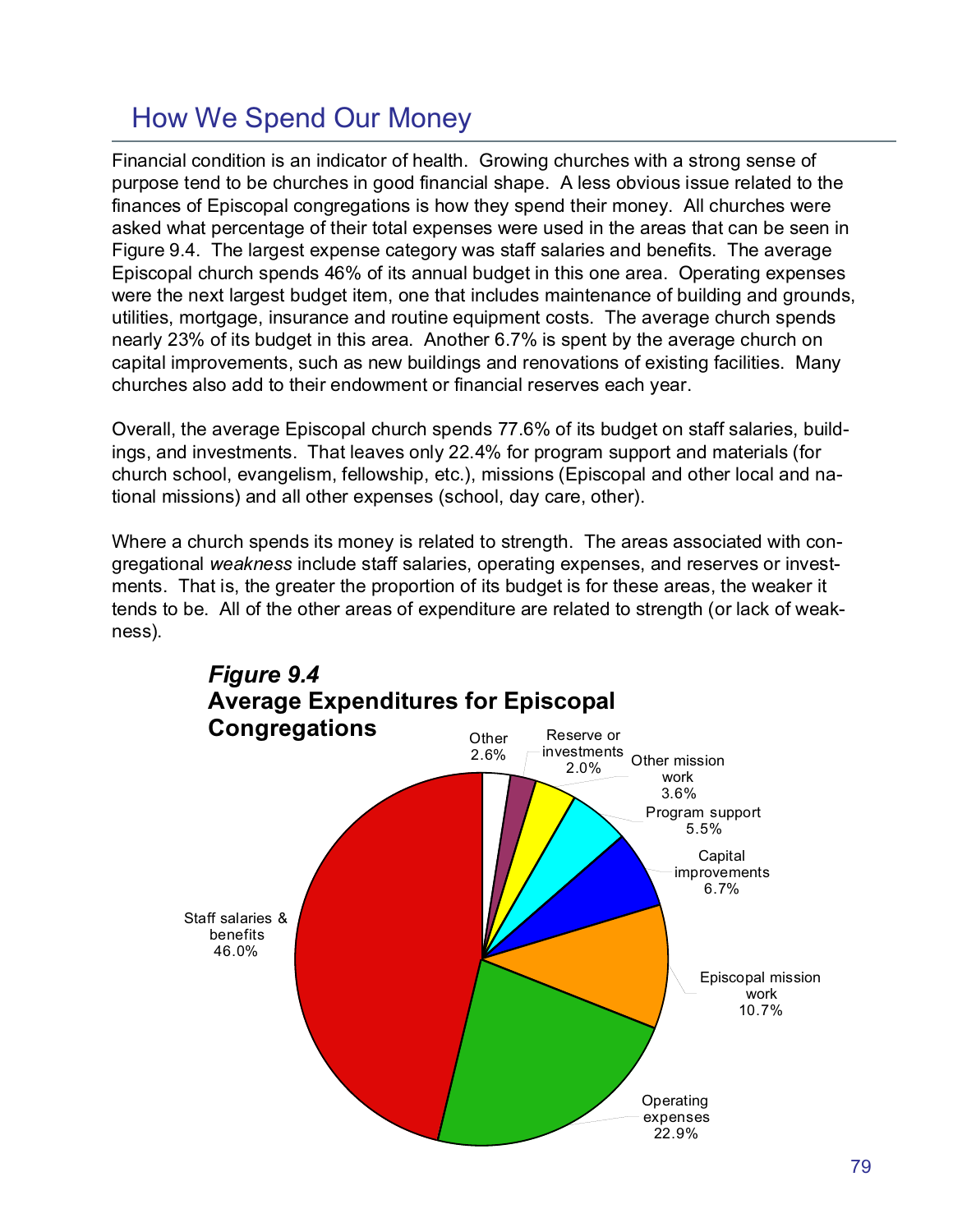The strongest correlate of weakness was the percent of budget spent for operating expenses. As shown in Figure 9.5, churches that spend a larger proportion of their annual budget on operating expenses are much more likely to fall into the "weakest" category on the strong church index than churches that spend less. Particularly likely to be very weak are churches that spend 32% or more of their budgets in this category.

The reverse of the pattern in Figure 9.5 is seen in Figure 9.6. Churches that spend a

*Figure 9.5* **Operating Expenses and Church Weakness**



**Percent of budget For operating expenses**

larger proportion of their budget on program expenses (other than staff salaries) are much less likely to be in the weakest category.

**Percent of churches in "weakest" category**

Percent of churches in "weakest" category

As with most things related to congregational strength, causation does not flow in only one direction. Churches that are weak financially are forced to use most of their income to

support their rector and find that they must cut back in other areas. Conversely, churches that are doing well financially can afford to do more than pay a rector and heat the church on Sunday morning. Nevertheless, churches sometimes forget that staff does not equal program or ministry. Having a healthy church requires doing things that healthy churches do, rather than just simply keeping the doors open for services each week.



*Figure 9.6* **Program Expenses and Church Weakness**

**Percent of budget For program expenses**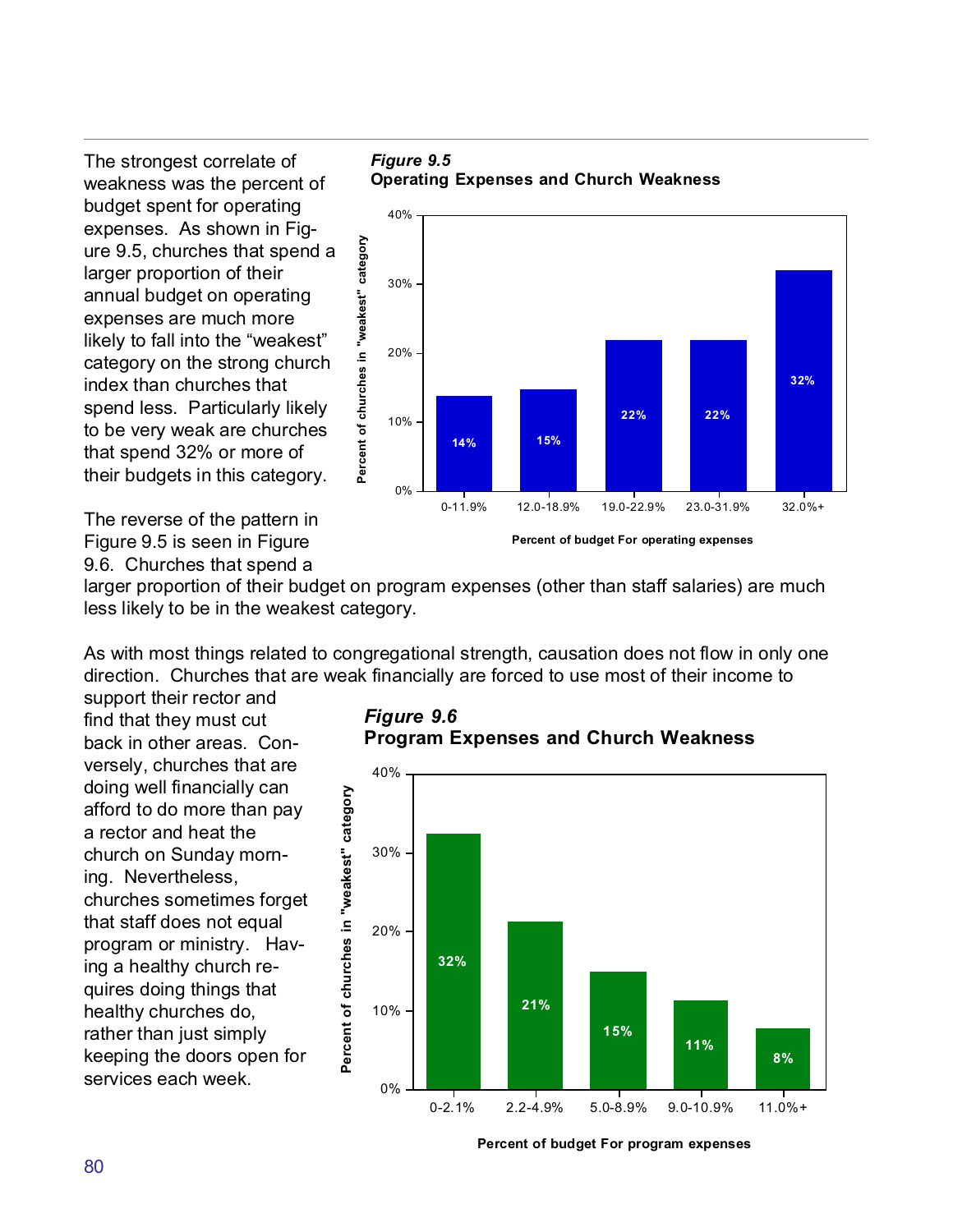Figure 9.7 shows the relationship between financial strength and percent of budget spent on staff salaries. Clearly, churches that are in worse financial condition are much more likely to spend a large proportion of their budget on staff salaries. Here we see that 34% of Episcopal churches reporting that their financial condition is difficult (either in some or serious difficulty) spend 60% or more of their income on staff salaries, as compared to only 10% of churches that are in excellent financial shape. Churches that are suffering financially are

forced to spend a larger proportion of their budget on salaries and often have little left to spend in other areas.

For the most part, larger churches have greater resources. Small congregations have a very difficult time paying a full time minister and keeping up with the expenses of their building. Even those that rely on parttime or volunteer staff must pay for utilities, insurance, and other costs that all propertyowners incur. The proportion of resources directed at operating expenses tends to be very high in small congregations and much lower in large congregations. Figure 9.8 shows that 37% of very small churches spend 32% or more of their budgets on operating expenses, as compared to only 4% of large churches.

*Figure 9.7* **Financial Health and Staff Salaries**



*Figure 9.8* **Active Adults and High Operating Expenses**



**Number of active adult participants**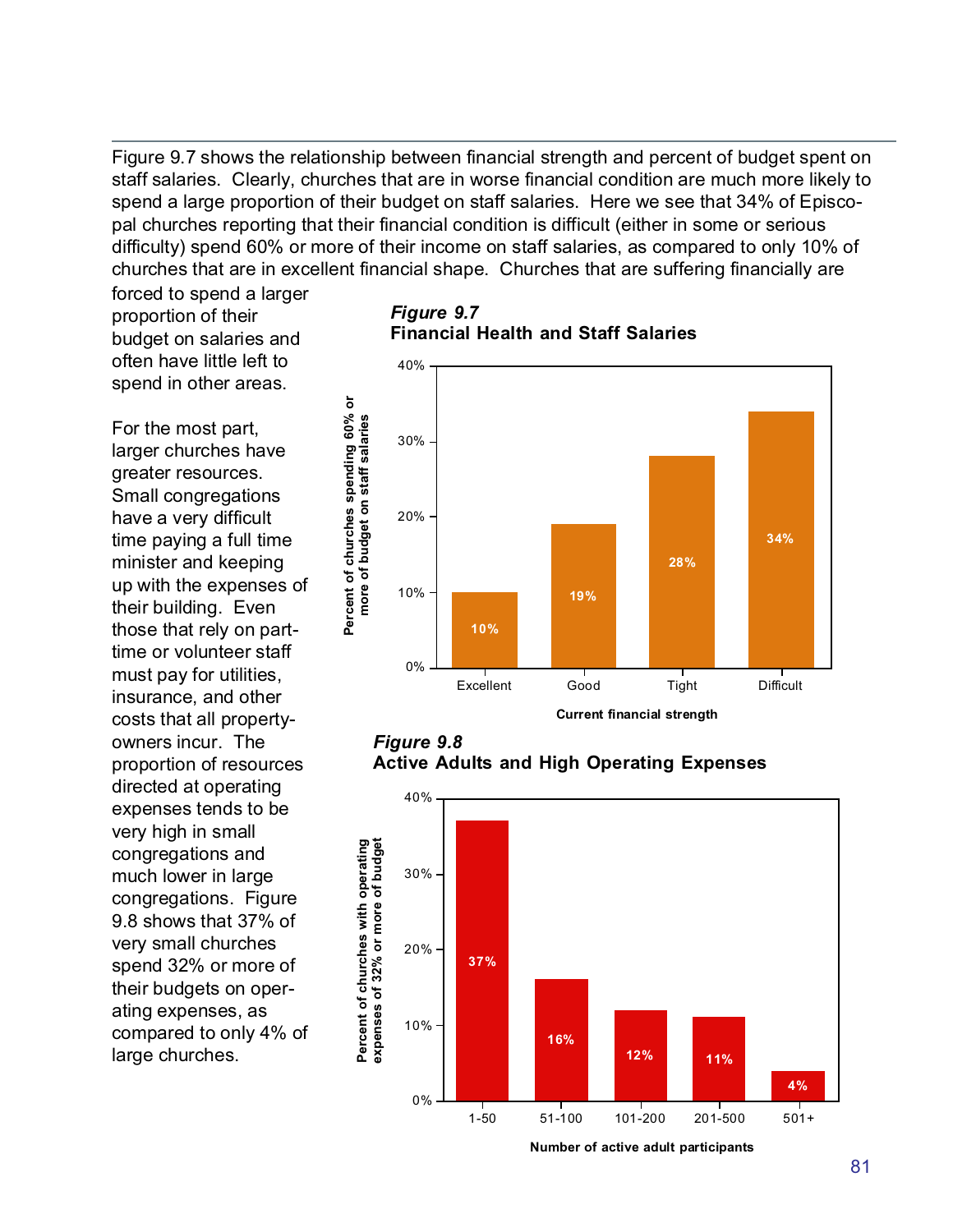Financial needs also vary by congregational setting. Figure 9.9 shows that churches in newer suburbs are disproportionately likely to spend a large proportion of their income on programs (not including staff salaries). Churches tend to be larger in suburbs and congregations are more diverse in terms of the age of members, so to a certain extent suburban churches have both greater resources and greater need for an extensive range of programs. Still, a small budget for programs means that churches are doing only the basics, paying for staff and paying for utilities. Healthy churches do much more.





**Community Location**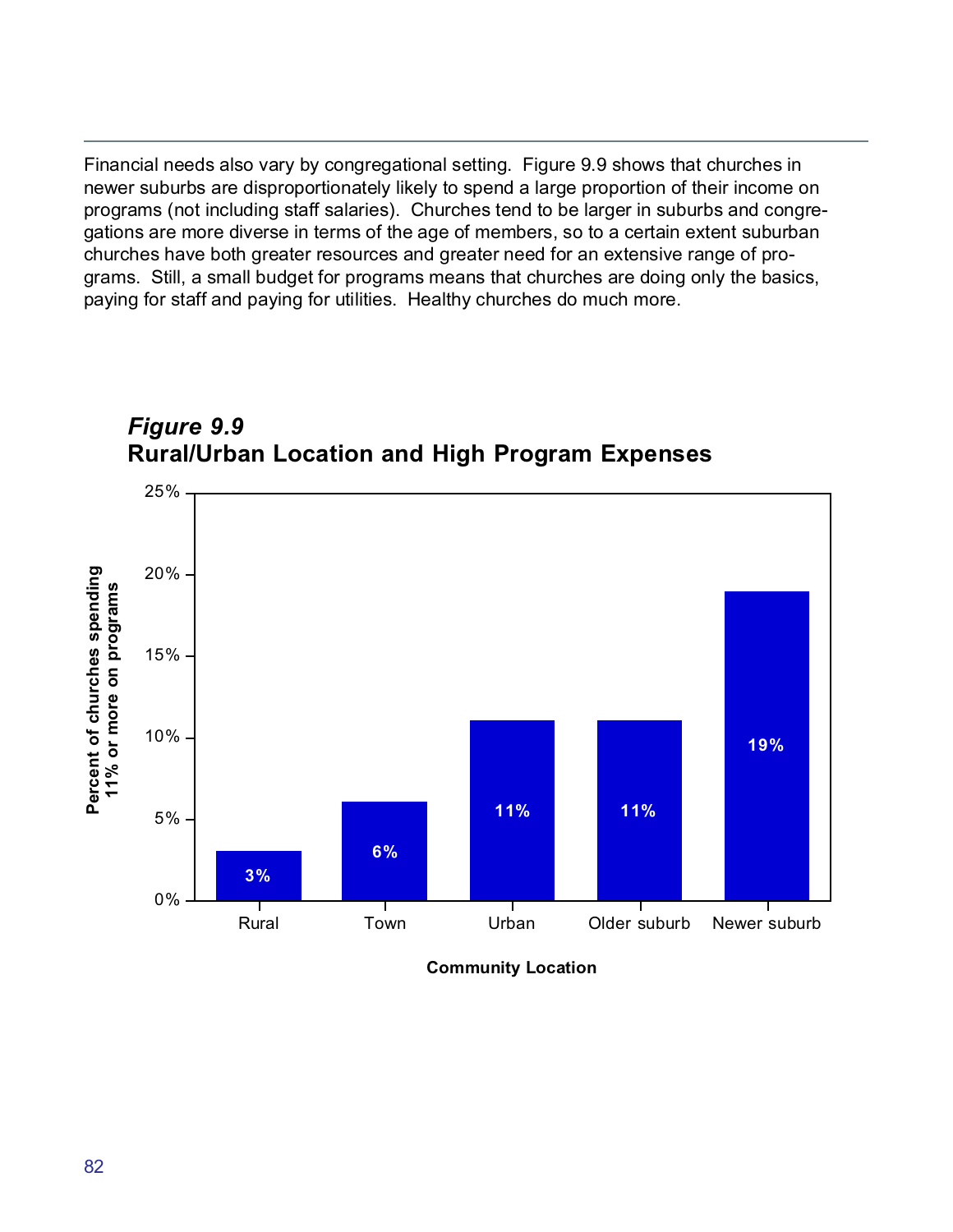# **Conclusions**

The Episcopal Church is unique among mainline Protestant denominations in that it has a clear identity which is celebrated by almost all of its churches and a large number of healthy, growing congregations. Indeed, the growth/decline profile of the Episcopal Church is much more similar to larger evangelical denominations, such as the Southern Baptist Convention, than it is to the rest of the Protestant mainline. Despite these positive features, certain problems or "serious realities" are also apparent in the data contained in this report. Specifically, the Episcopal Church has many small, weak congregations that are attended and supported by an aging (and largely female) membership. These churches remain financially viable due to the generosity and commitment of these members and the fact that Episcopalians tend to be much more affluent, on average, than most Americans. The aging of the Episcopal Church and the weakening of smaller congregations in small towns and older urban neighborhoods can only be expected to worsen, given the demographics of the population, the minimal evangelism efforts of most Episcopal congregations, and the small numbers of new churches being started in expanding suburban areas.

The Episcopal Church has an advantage in that it could respond to its serious realities by expanding on its strong points, rather than trying to somehow turn weaknesses into strengths. Episcopal churches are known for their liturgy and for the fact that the Episcopal Church is a progressive denomination, populated (for the most part) by educated, openminded people. The strongest Episcopal congregations do liturgy well and are able to project a moral presence in the community without resorting to a dogmatic theology. Episcopal congregations are attractive to unchurched and formerly churched adults who want to experience the sacred and grow in their faith in a context devoid of condemnation. Multiple worship services in most Episcopal churches that allow for flexibility of attendance are also positive features. Given these facts, it is somewhat amazing that most Episcopal congregations don't engage in regular efforts to tell newcomers to the community that the church is there and they are welcome.

Although all or nearly all Episcopal churches emphasize worship, a minority (albeit the strongest churches among the minority) help members grow in their faith by a regular emphasis on spiritual practices (prayer, meditation, etc.) and ongoing, serious adult educational opportunities such as theological study groups. Transforming worship creates interest in these practices and there is no reason why Episcopal churches cannot do more to facilitate the formation of communities with the capacity to change lives.

The challenge facing the churches is to find a balance between doing things in new ways and retaining the distinctive gifts of the Anglican communion. Our creeds, liturgy and tradition make us who we are, but openness to change and the movement of the Spirit are required if we are to remain alive and thus active participants in God's Realm.